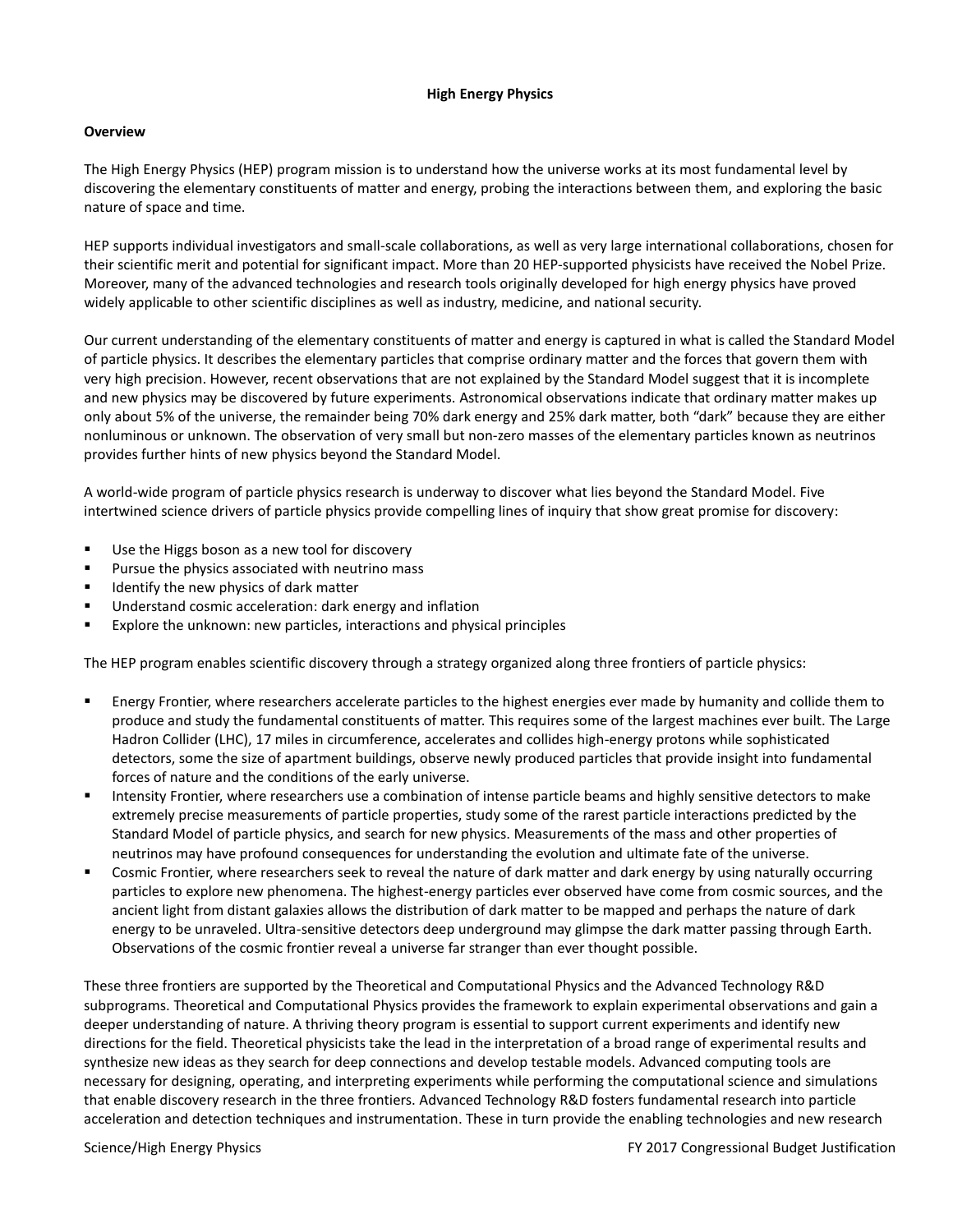methods that can advance scientific knowledge in high energy physics and a broad range of related fields, advancing the DOE's strategic goals for science.

The Accelerator Stewardship subprogram supports R&D efforts that are synergistic with the HEP mission but also impact activities outside the traditional HEP boundaries. The activities of the Stewardship subprogram include: improving access to Office of Science (SC) accelerator R&D infrastructure for industrial and other users; near-term translational R&D to adapt HEP accelerator technology for potential uses in medical, industrial, security, defense, energy and environmental applications; and long-term R&D for science and technology needed to build future generations of accelerators, with a focus on transformational opportunities.

### **Highlights of the FY 2017 Budget Request**

In September 2013, the DOE and the National Science Foundation (NSF) charged the High Energy Physics Advisory Panel (HEPAP) to convene a Particle Physics Project Prioritization Panel (P5) in order to develop a ten-year strategic plan for U.S. high energy physics in the context of a 20-year global vision. The panel was charged to respond to three realistic budget scenarios provided by the funding agencies. In May 2014, HEPAP unanimously approved the P5 report and its recommendations. The report provides a practical, long-term strategy that enables discovery and maintains the U.S. position as a global leader in particle physics. The DOE accepted the recommendations in the P5 report and is committed to implementing a successful program based on this new vision.

The FY 2017 Budget Request continues implementation of the recommendations contained in the P5 report. The Request supports full operation of existing major HEP facilities and experiments; the planned construction funding profile for the Muon to Electron Conversion Experiment (Mu2e), and fabrication for recent major items of equipment (MIEs) for the Large Underground Xenon (LUX)–ZonEd Proportional scintillation in LIquid Noble gases (ZEPLIN) experiment (LZ) and the Super Cryogenic Dark Matter Search at Sudbury Neutrino Observatory Laboratory (SuperCDMS-SNOLab) experiment. The Request includes capital equipment funding to continue support of the planned funding profiles for the camera for the Large Synoptic Survey Telescope (LSSTcam) project, the Dark Energy Spectroscopic Instrument (DESI) project, the Muon g-2 Experiment, and the U.S. contributions to the LHC ATLAS (A Toroidal LHC Apparatus) Detector Upgrade, and the LHC Compact Muon Solenoid (CMS) Detector Upgrade. The Muon g-2 Experiment and LHC detector upgrades complete their funding profiles in FY 2017.

HEP's implementation of the P5 recommendation to reformulate the long baseline neutrino program in an international context has resulted in the formation of two multi-national efforts: the Long Baseline Neutrino Facility (LBNF), which will be responsible for the beamline at the Fermi National Accelerator Laboratory (Fermilab) and other experimental and civil infrastructure at Fermilab and Sanford Underground Research Facility (SURF); and the Deep Underground Neutrino Experiment (DUNE), an international experimental collaboration responsible for defining the scientific goals and technical requirements for the detectors and beamline as well as design, construction, commissioning of the detectors and subsequent research program. HEP proposes to manage both activities as a single project to be known as LBNF/DUNE. There has been significant progress in the development of these international partnerships in the past year, and the new DUNE science collaboration is moving forward expeditiously to implement an optimized detector design. HEP continues to pursue the development of this world-leading longbaseline neutrino experiment by recruiting additional partners and coordinating plans for the international facility that enables it.

In the FY 2017 Budget Request, most funding for the Working Capital Fund (WCF) is transferred to Program Direction to establish a consolidated source of funding for goods and services provided by the WCF. CyberOne is still funded through program dollars in the SC Safeguards and Security Program. In FY 2016 and prior years, WCF costs were shared by SC research programs and Program Direction.

### Energy Frontier Experimental Physics

The LHC resumed operations in 2015 at collision energies of 13 TeV, a substantial increase from 8 TeV in the previous run that enabled the discovery of the Higgs boson. Higher energies will increase the reach of the LHC into the search for new physics, particularly in high-impact topics such as supersymmetry, dark matter candidates, and evidence for extra space-time dimensions. Physics results from this higher-energy data became available in 2015 and will continue well into 2017, critically informing future HEP research directions and opportunities. Investments are made for U.S. contributions to planned LHC detector upgrades that will exploit the full physics potential of LHC with much higher luminosities.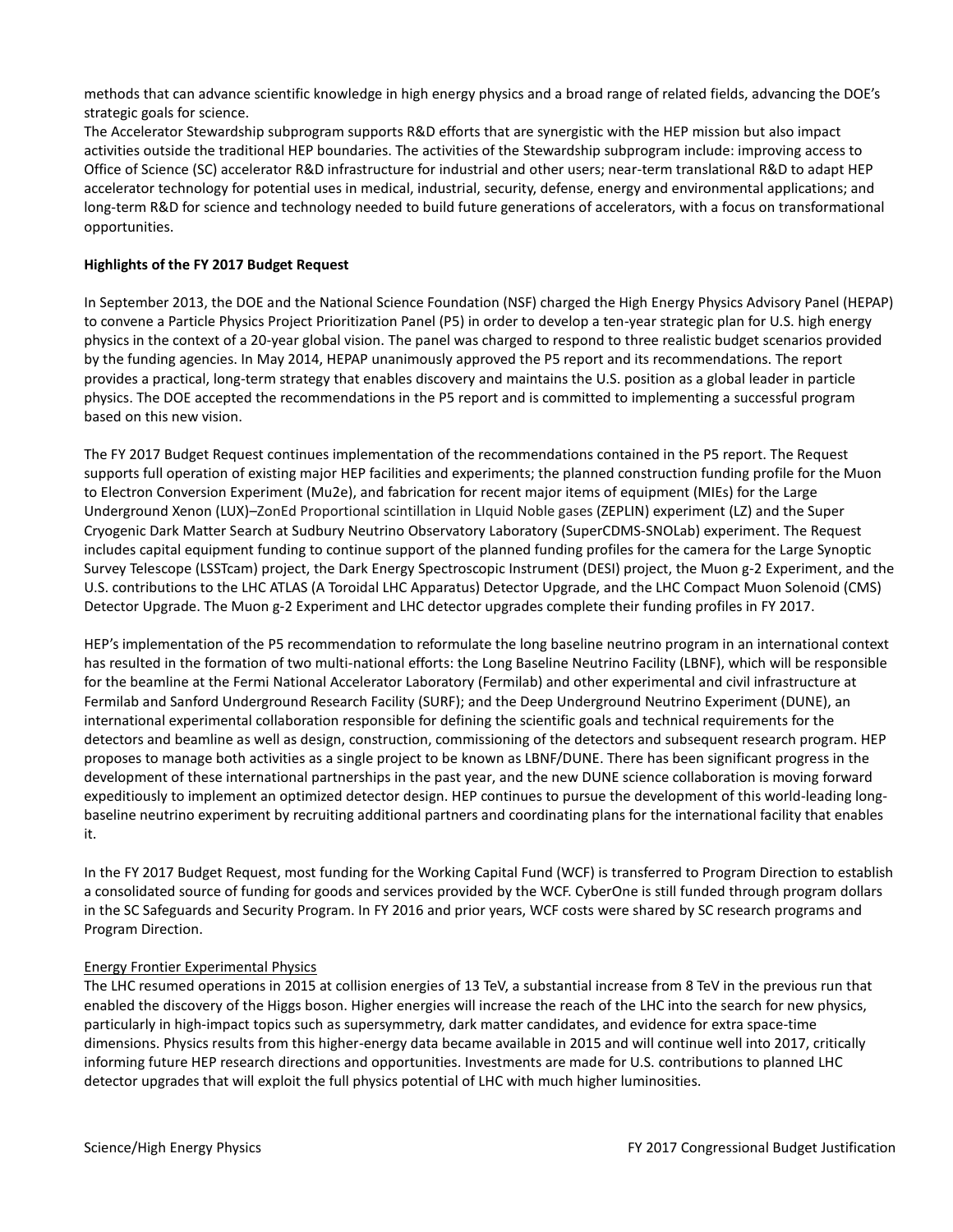### Intensity Frontier Experimental Physics

FY 2017 will feature full operations for the Neutrinos at the Main Injector (NuMI) Off-axis Electron Neutrino Appearance Experiment (NOvA) detector in the world's most intense neutrino beam from Fermilab. The physics goals of this experiment include improved measurements of neutrino mixing, first results on the neutrino mass hierarchy, and the search for matterantimatter asymmetry in the neutrino sector. The MicroBooNE neutrino experiment will be in full operation in the Fermilab Booster Neutrino Beam (BNB), with a goal of resolving certain anomalies seen in several previous accelerator-based neutrino experiments. MicroBooNE is the first experiment in the Fermilab Short Baseline Neutrino (SBN) program, a coordinated set of liquid argon neutrino detector experiments that will advance neutrino science and serve as an international R&D platform for LBNF/DUNE. The SBN program will also include the Short Baseline Neutrino Detector (SBND) and the Imaging Cosmic and Rare Underground Signals (ICARUS) detector, which is being moved from Italy to Fermilab. Both detectors are scheduled to begin data taking in FY 2018.

The Muon g-2 MIE will complete fabrication, installation and commissioning in FY 2017 and the first data-taking run of the Muon g-2 Experiment will begin. Both experiments will probe energy scales beyond the LHC through the study of rare processes and precision measurements. The SuperKEKB electron-positron collider, located at the Japanese High Energy Accelerator Research Organization (KEK) laboratory in Tsukuba, Japan, will begin sending beam to the Belle II detector in FY 2017. The Belle II experiment will have unprecedented sensitivity to search for new physics and study rare decays in heavy quarks and tau leptons.

The FY 2017 Request includes funding for Other Project Costs (OPC) for the Proton Improvement Plan II (PIP-II) project. The original Proton Improvement Plan (PIP) included a series of equipment replacements and refurbishments necessary to keep the nearly 50 year old accelerator complex running efficiently. Fermilab is currently completing this work. In order to meet the currently foreseen goals of the HEP program, however, it will be necessary to go beyond the modest PIP improvements and replace the entire front end of the accelerator complex. This upgrade to the linac to increase the beam power and the energy is referred to as PIP-II. Unlike its predecessor, PIP-II will be a line item construction project once construction funding is requested. In FY 2017, only OPC funding is requested to support conceptual design activities.

#### Cosmic Frontier Experimental Physics

The Cosmic Frontier Experimental Physics program will continue a coordinated program of studies of the nature of dark energy and searches for dark matter particles. The program also includes experiments studying high energy cosmic rays, gamma rays, and the study of the cosmic microwave background (CMB) in order to gain insight into the nature of inflation in the early universe. Projects that will carry out the next generation imaging and spectroscopic dark energy studies, LSSTcam and DESI, will be in their fabrication phases in FY 2017. There are three second generation direct detection dark matter projects that will use a variety of technologies to provide complementary searches for dark matter particles. The Axion Dark Matter Search Generation 2 (ADMX-G2) is a series of small experiments that will search for axions, a proposed dark matter candidate, over different mass ranges. The LZ and SuperCDMS-SNOLab experiments will search for a different type of proposed dark matter candidate, Weakly Interacting Massive Particles (WIMPs), using complementary technologies to search over a broad range of masses. The LZ project will use liquid xenon in the SURF and will enter its fabrication phase in FY 2017. The SuperCDMS-SNOLab project will use cryogenic semi-conductor detectors in SNOLab and will be baselined and enter its final design phase in FY 2017. Planning for a large-scale Cosmic Microwave Background (CMB) experiment, which will be used to study the nature of inflation in the early universe, will continue in FY 2017, along with a suite of operating experiments and R&D efforts addressing priority science areas identified in the P5 report.

### Theoretical and Computational Physics

The current high priority thrusts of the Theoretical Physics subprogram are to understand the LHC data and develop new search strategies that can be used at the LHC in the future; to develop new models of dark matter; and to suggest new experimental probes that can reveal physics beyond the Standard Model. The Computational Physics effort supports research and operations on computation, simulation, data tools, and software that cut across all HEP programs, and provides partnership opportunities with SC's Advanced Scientific Computing Research (ASCR) program as well as other agencies to develop innovative data and computational tools to address HEP computational and data challenges for the future.

#### Advanced Technology R&D

The General Accelerator R&D (GARD) activity supports the vibrant advanced plasma accelerator research at BELLA (Berkeley Lab Laser Accelerator) at LBNL and FACET (Facility for Advanced Accelerator Experimental Tests) at SLAC. BELLA set a new world record for laser-driven plasma wakefield accelerator technology in FY 2015, producing an energy gradient of 4.25 GeV over 9 cm. FACET is the first to accelerate positrons by multi-gigaelectronvolts (GeV) in energy with a narrow energy spread in a long plasma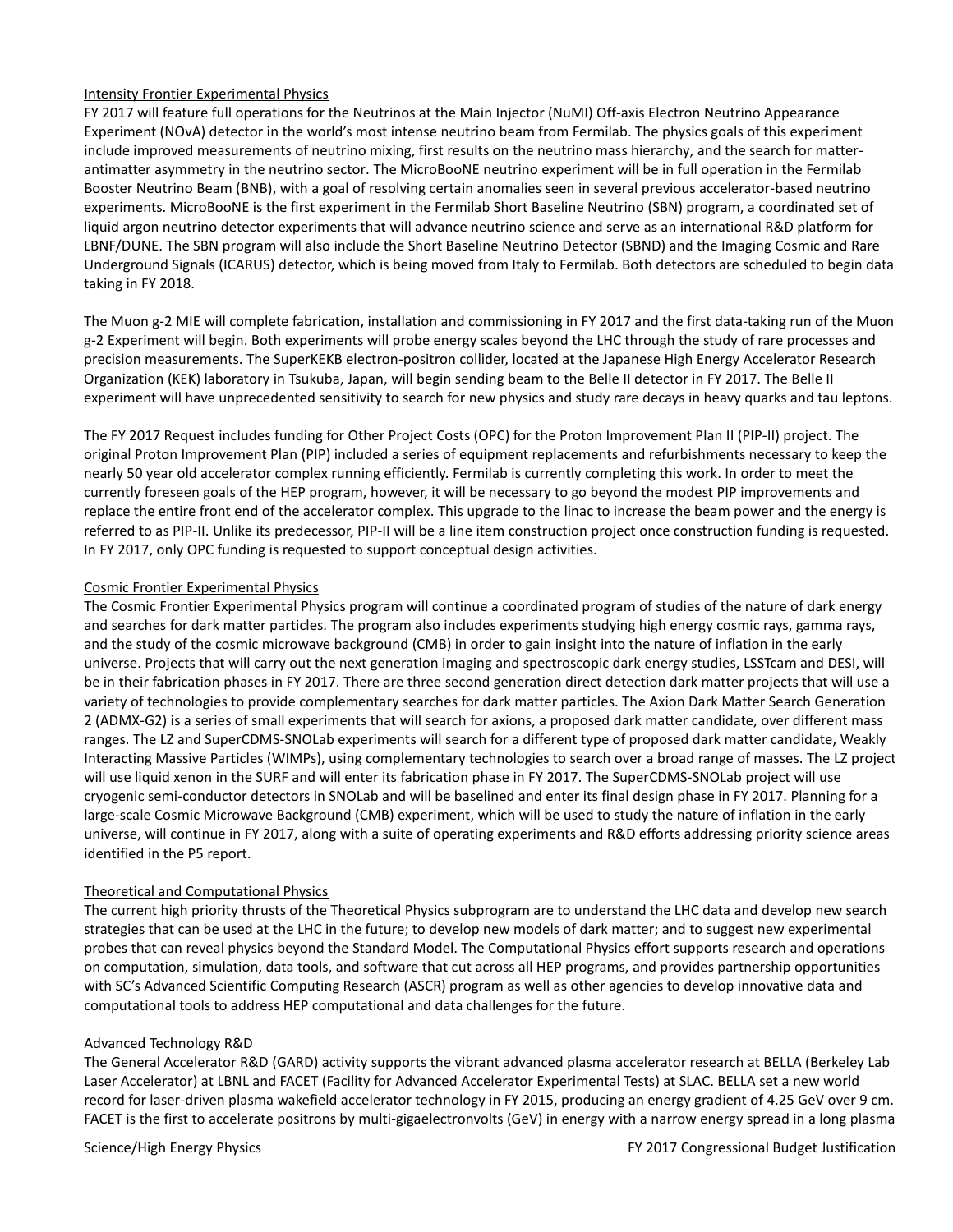channel. Also, in collaboration with and using techniques developed in university research supported by GARD, FACET became the first to image the beam driven wakefield.

FACET will shut down in FY 2016 to make way for the Linac Coherent Light Source (LCLS)-II. A new and more capable facility, the FACET-II MIE project, will be in its fabrication phase in FY 2017 using the kilometer linac section between LCLS and LCLS-II, to continue the very successful electron-beam-driven plasma wakefield accelerator program. Operations of the BELLA facility continue in FY 2017.

The LHC Accelerator Research Program (LARP) develops powerful focusing magnets made from niobium-tin superconductors that have higher magnetic fields than those currently used in the LHC. Successful development of these new magnets will allow the U.S. to make a unique and critical contribution to the upgrade of the LHC to produce more particle collisions per second, which in turn will provide more data for the researchers. Funding for this effort is increased in FY 2017 to meet the schedule for delivery of prototype magnets. Following external technical reviews and recommendations in the P5 report, the Muon Accelerator Program (MAP) is being ramped down, and FY 2017 is the final year of funding for MAP. Key elements of MAP with broad applications will be redirected into GARD.

#### Accelerator Stewardship

The Brookhaven National Laboratory's (BNL) Accelerator Test Facility (ATF) was formally designated an SC User Facility in FY 2015, and its charter broadened to support the Accelerator Stewardship mission. The ATF provides a unique combination of high quality electron and infrared laser beams in a well-controlled user-friendly environment. The ATF will continue to support user operations in FY 2017.

#### Construction

Two construction projects are underway to support Intensity Frontier Physics. Mu2e completes its design phase in FY 2016 and proceeds with construction. LBNF/DUNE will continue its design phase and site preparation in FY 2016 and will commence underground excavation in FY 2017.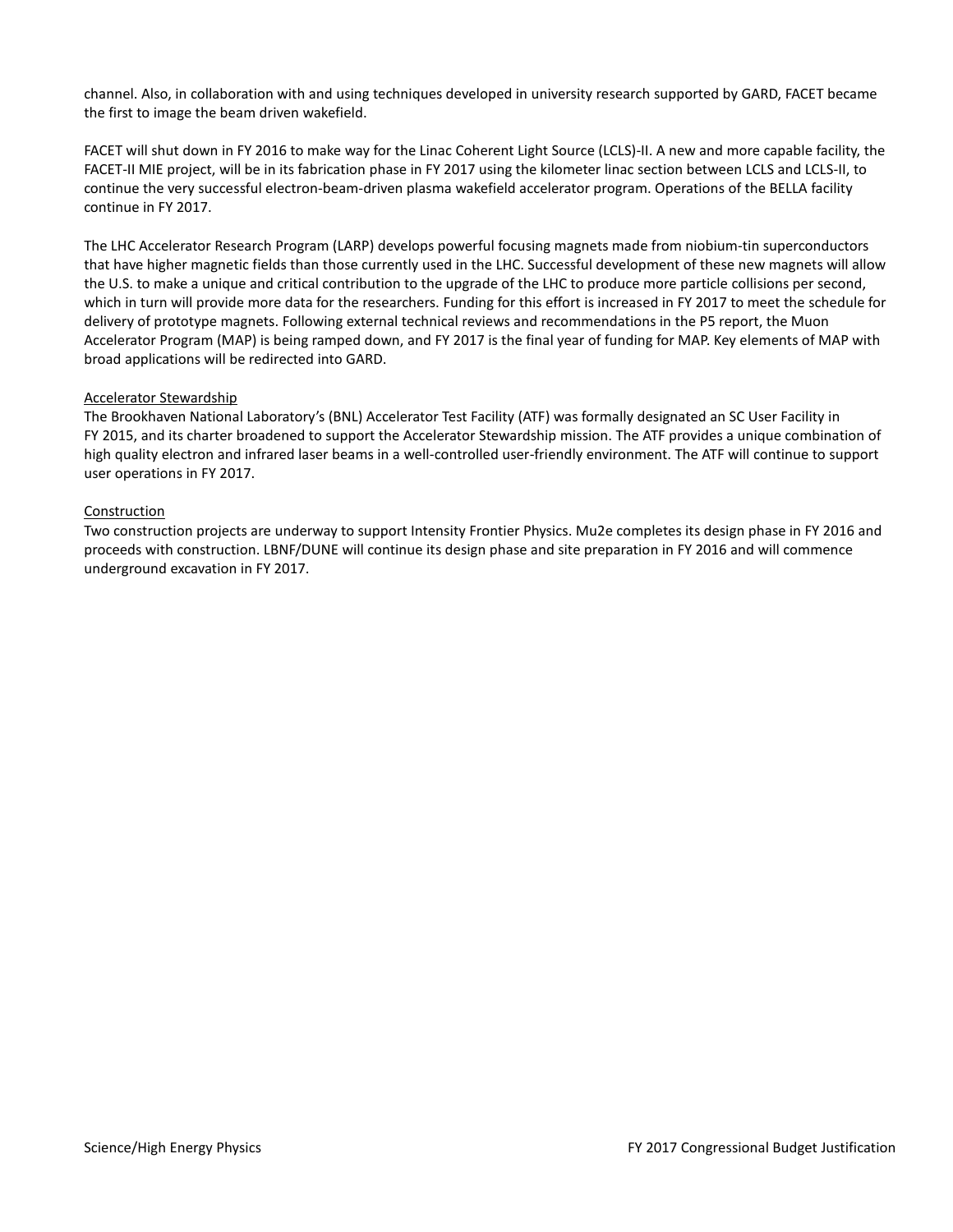# <span id="page-4-1"></span><span id="page-4-0"></span>**High Energy Physics Funding (\$K)**

|                                                       | FY 2015 Enacted | FY 2015 Current <sup>a</sup> | FY 2016 Enacted | FY 2017 Request <sup>b</sup> | FY 2017 vs.<br>FY 2016 |
|-------------------------------------------------------|-----------------|------------------------------|-----------------|------------------------------|------------------------|
| <b>Energy Frontier Experimental Physics</b>           |                 |                              |                 |                              |                        |
| Research                                              | 78,782          | 84,387                       | 77,270          | 76,811                       | $-459$                 |
| Facility Operations and Experimental Support          | 53,802          | 53,670                       | 54,453          | 55,220                       | $+767$                 |
| Projects                                              | 15,000          | 7,983                        | 19,000          | 18,967                       | $-33$                  |
| <b>Total, Energy Frontier Experimental Physics</b>    | 147,584         | 146,040                      | 150,723         | 150,998                      | $+275$                 |
| <b>Intensity Frontier Experimental Physics</b>        |                 |                              |                 |                              |                        |
| Research                                              | 55,181          | 54,122                       | 56,104          | 56,509                       | $+405$                 |
| Facility Operations and Experimental Support          | 165,073         | 158,658                      | 151,317         | 153,066                      | $+1,749$               |
| Projects                                              | 43,970          | 46,970                       | 35,700          | 24,569                       | $-11,131$              |
| <b>Total, Intensity Frontier Experimental Physics</b> | 264,224         | 259,750                      | 243,121         | 234,144                      | $-8,977$               |
| <b>Cosmic Frontier Experimental Physics</b>           |                 |                              |                 |                              |                        |
| Research                                              | 49,310          | 48,777                       | 49,910          | 49,934                       | $+24$                  |
| <b>Facility Operations and Experimental Support</b>   | 11,832          | 11,327                       | 13,837          | 9,935                        | $-3,902$               |
| Projects                                              | 45,728          | 46,403                       | 66,835          | 70,200                       | $+3,365$               |
| <b>Total, Cosmic Frontier Experimental Physics</b>    | 106,870         | 106,507                      | 130,582         | 130,069                      | $-513$                 |
| <b>Theoretical and Computational Physics</b>          |                 |                              |                 |                              |                        |
| Research                                              |                 |                              |                 |                              |                        |
| Theory                                                | 50,224          | 52,323                       | 48,465          | 49,620                       | $+1,155$               |
| <b>Computational HEP</b>                              | 8,050           | 8,525                        | 8,618           | 8,036                        | $-582$                 |
| Total, Research                                       | 58,274          | 60,848                       | 57,083          | 57,656                       | $+573$                 |
| Projects                                              | 1,000           | 1,000                        | 2,000           | 2,000                        | 0                      |
| <b>Total, Theoretical and Computational Physics</b>   | 59,274          | 61,848                       | 59,083          | 59,656                       | $+573$                 |

<sup>a</sup> Reflects the transfer of Small Business Innovation/Technology Transfer Research (SBIR/STTR) funds within the Office of Science.<br><sup>b</sup> A transfer of \$1,704,000 to Science Program Direction is to consolidate all Working C

Science/High Energy Physics **FY 2017** Congressional Budget Justification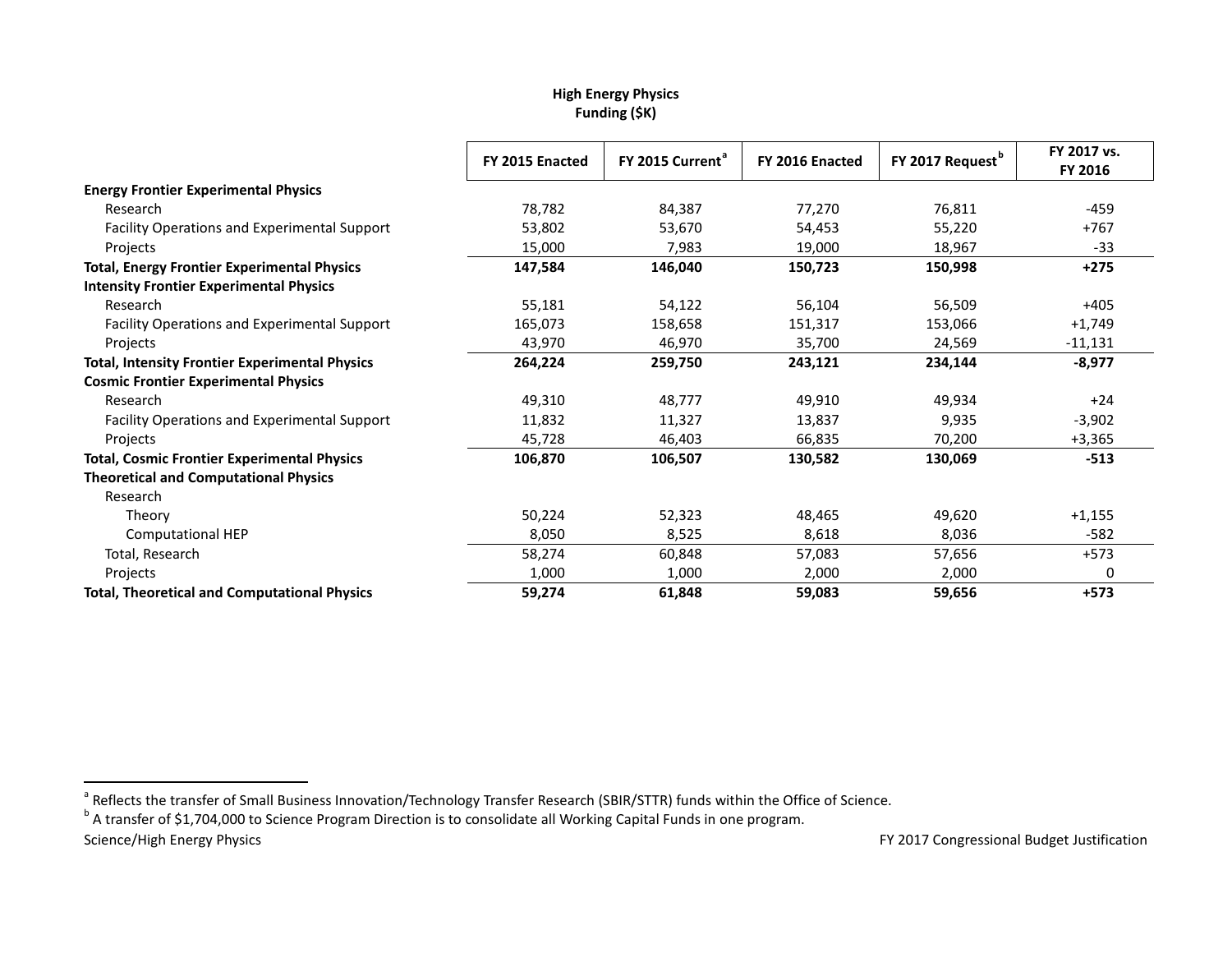|                                                  | FY 2015 Enacted | FY 2015 Current <sup>a</sup> | FY 2016 Enacted | FY 2017 Request <sup>b</sup> | FY 2017 vs.<br>FY 2016 |
|--------------------------------------------------|-----------------|------------------------------|-----------------|------------------------------|------------------------|
| <b>Advanced Technology R&amp;D</b>               |                 |                              |                 |                              |                        |
| Research                                         |                 |                              |                 |                              |                        |
| <b>HEP General Accelerator R&amp;D</b>           | 45,452          | 45,903                       | 46,722          | 44,510                       | $-2,212$               |
| <b>HEP Directed Accelerator R&amp;D</b>          | 22,570          | 23,000                       | 20,640          | 21,500                       | $+860$                 |
| Detector R&D                                     | 21,914          | 19,314                       | 16,282          | 17,350                       | $+1,068$               |
| Total, Research                                  | 89,936          | 88,217                       | 83,644          | 83,360                       | $-284$                 |
| Facility Operations and Experimental Support     | 30,318          | 35,870                       | 29,750          | 26,925                       | $-2,825$               |
| Projects                                         | 0               | 0                            | 2,100           | 8,000                        | $+5,900$               |
| <b>Total, Advanced Technology R&amp;D</b>        | 120,254         | 124,087                      | 115,494         | 118,285                      | $+2,791$               |
| <b>Accelerator Stewardship</b>                   |                 |                              |                 |                              |                        |
| Research                                         | 5,900           | 4,891                        | 3,378           | 6,853                        | $+3,475$               |
| Facility Operations and Experimental Support     | 4,100           | 5,109                        | 5,622           | 6,891                        | $+1,269$               |
| <b>Total, Accelerator Stewardship</b>            | 10,000          | 10,000                       | 9,000           | 13,744                       | +4,744                 |
| <b>SBIR/STTR</b>                                 | 20,794          | 0                            | 20,897          | 22,580                       | $+1,683$               |
| <b>Subtotal, High Energy Physics</b>             | 729,000         | 708,232                      | 728,900         | 729,476                      | $+576$                 |
| Construction                                     |                 |                              |                 |                              |                        |
| 11-SC-40, Long Baseline Neutrino Facility/Deep   |                 |                              |                 |                              |                        |
| Underground Neutrino Experiment                  | 12,000          | 12,000                       | 26,000          | 45,021                       | $+19,021$              |
| 11-SC-41, Muon to Electron Conversion Experiment | 25,000          | 25,000                       | 40,100          | 43,500                       | $+3,400$               |
| <b>Total, Construction</b>                       | 37,000          | 37,000                       | 66,100          | 88,521                       | $+22,421$              |
| <b>Total, High Energy Physics</b>                | 766,000         | 745,232                      | 795,000         | 817,997                      | +22,997                |
| SBIR/STTR:                                       |                 |                              |                 |                              |                        |

FY 2015 Transferred: SBIR: \$18,251,000; STTR: \$2,517,000

FY 2016 Projected: SBIR: \$18,171,000; STTR: \$2,726,000

FY 2017 Request: SBIR: \$19,796,000; STTR: \$2,784,000

<sup>a</sup> Reflects the transfer of Small Business Innovation/Technology Transfer Research (SBIR/STTR) funds within the Office of Science.<br><sup>a</sup> A transfer of \$1,704,000 to Science Program Direction is to consolidate all Working C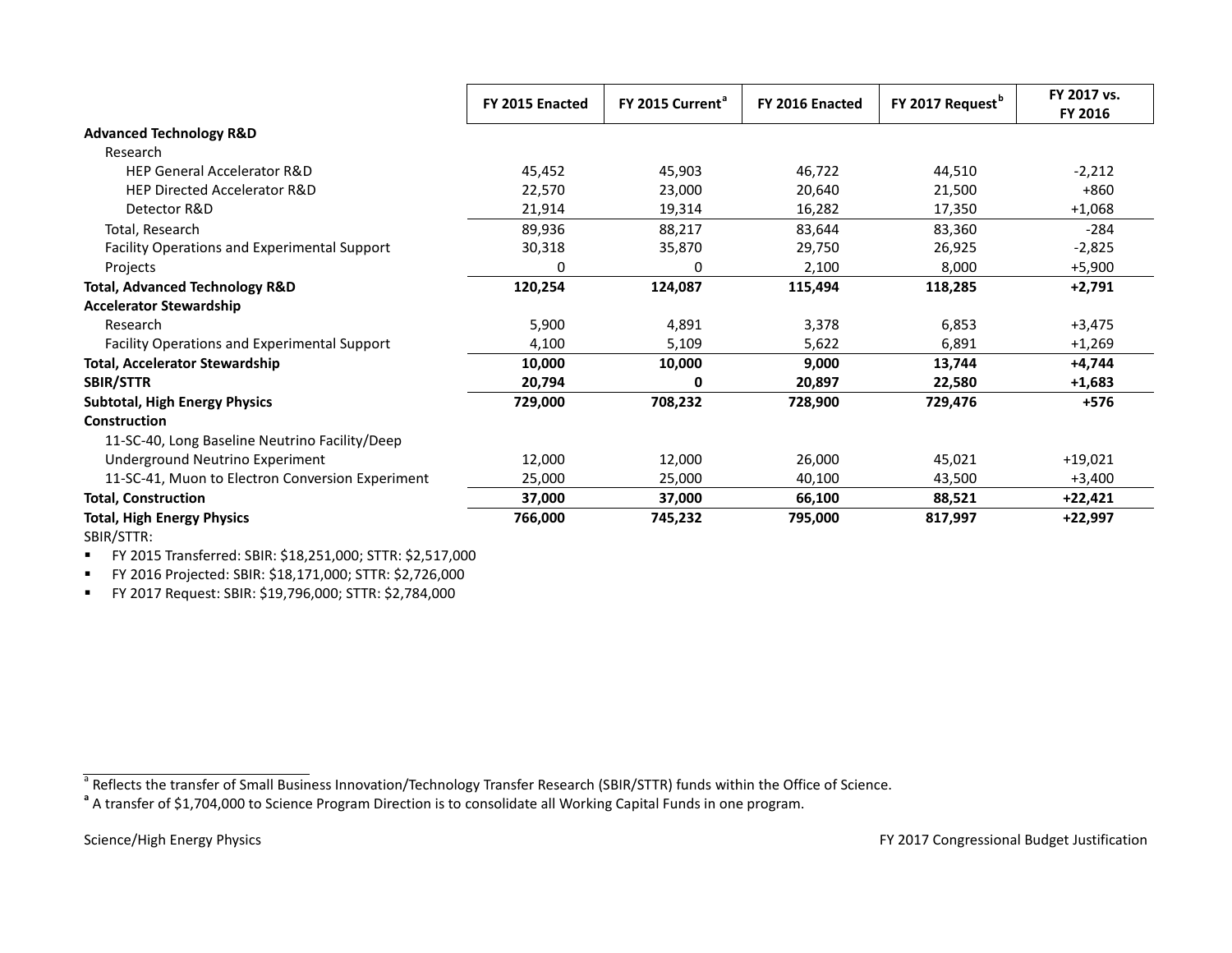# **High Energy Physics Explanation of Major Changes (\$K)**

|                                                                                                                                                                                                                                                                                                                                                                                                                                                                                                                                                                                                                                                                                                                                                                                                                                                                                                                                                                                                                                                                      | FY 2017 vs.<br>FY 2016<br><b>Enacted</b> |
|----------------------------------------------------------------------------------------------------------------------------------------------------------------------------------------------------------------------------------------------------------------------------------------------------------------------------------------------------------------------------------------------------------------------------------------------------------------------------------------------------------------------------------------------------------------------------------------------------------------------------------------------------------------------------------------------------------------------------------------------------------------------------------------------------------------------------------------------------------------------------------------------------------------------------------------------------------------------------------------------------------------------------------------------------------------------|------------------------------------------|
| Energy Frontier Experimental Physics: Funding continues for the LHC detector upgrade fabrication activities that are scheduled to complete their<br>planned funding in FY 2017. Initial investments are made to support subsequent LHC detector upgrade activities for longer-term operations at much<br>higher luminosities, in accordance with the P5 report. Research efforts are slightly reduced in order to provide additional support for experimental<br>support activities.                                                                                                                                                                                                                                                                                                                                                                                                                                                                                                                                                                                 | $+275$                                   |
| Intensity Frontier Experimental Physics: Completion of the Muon Campus AIP and GPP items account for the bulk of the funding reduction in this area.<br>Future project R&D for the development of a new superconducting proton linac to replace the more than 40-year-old existing linac is completed in<br>FY 2016. In FY 2017 continuing efforts will be funded as PIP-II OPC. Optimal operations of the upgraded NuMI beamline for NOvA continue, as do<br>refurbishment of the oldest portions of the Fermilab accelerator complex, including a modernization of the front-end linac. The Short Baseline<br>Neutrino (SBN) program at Fermilab will perform R&D and fabrication of liquid argon TPC detectors to address the observed anomalies in previous<br>neutrino experiments while advancing the R&D necessary for LBNF/DUNE, as recommended in the P5 report. Research efforts are increased in order to<br>maintain support for data analysis of operating experiments and ramp up support for physics studies and R&D for next-generation experiments. | $-8,977$                                 |
| Cosmic Frontier Experimental Physics: Funding increases caused by the ramp-up of the MIE projects, which increase according to their planned<br>funding profiles, are offset by several first generation dark matter experiments that end operations funding in FY 2016. These MIE projects include the<br>next generation dark energy projects using complementary techniques of imaging (LSSTcam) and spectroscopic (DESI) surveys and measurements and<br>the second generation direct detection dark matter experiments (LZ and SuperCDMS-SNOLab) that use complementary technologies and search in<br>different mass ranges. The funding for these projects is in accordance with the P5 report.                                                                                                                                                                                                                                                                                                                                                                | $-513$                                   |
| Theoretical and Computational Physics: Overall research increases slightly, with an increase in support for theory offsetting a slight reduction in<br>computational research.                                                                                                                                                                                                                                                                                                                                                                                                                                                                                                                                                                                                                                                                                                                                                                                                                                                                                       | $+573$                                   |
| Advanced Technology R&D: LARP increases to complete large scale prototypes of niobium-tin superconducting quadrupole magnets needed for the<br>upgrade of the LHC. FY 2017 is the last year of funding for the MAP as deliverables for the Muon Ionization Cooling Experiment in England are<br>completed. FACET does not run in FY 2017 and its funding is redirected to the FACET-II MIE.                                                                                                                                                                                                                                                                                                                                                                                                                                                                                                                                                                                                                                                                          | $+2,791$                                 |
| Accelerator Stewardship: Funding for research is increased to support targeted R&D efforts to develop new uses of accelerator technology with broad<br>applicability. Facilities funding is increased as the relocation of BNL ATF reaches the peak years of activity.                                                                                                                                                                                                                                                                                                                                                                                                                                                                                                                                                                                                                                                                                                                                                                                               | $+4,744$                                 |
| SBIR/STTR: Funding is provided in accordance with the legislatively directed percentage of HEP operating budgets.                                                                                                                                                                                                                                                                                                                                                                                                                                                                                                                                                                                                                                                                                                                                                                                                                                                                                                                                                    | $+1,683$                                 |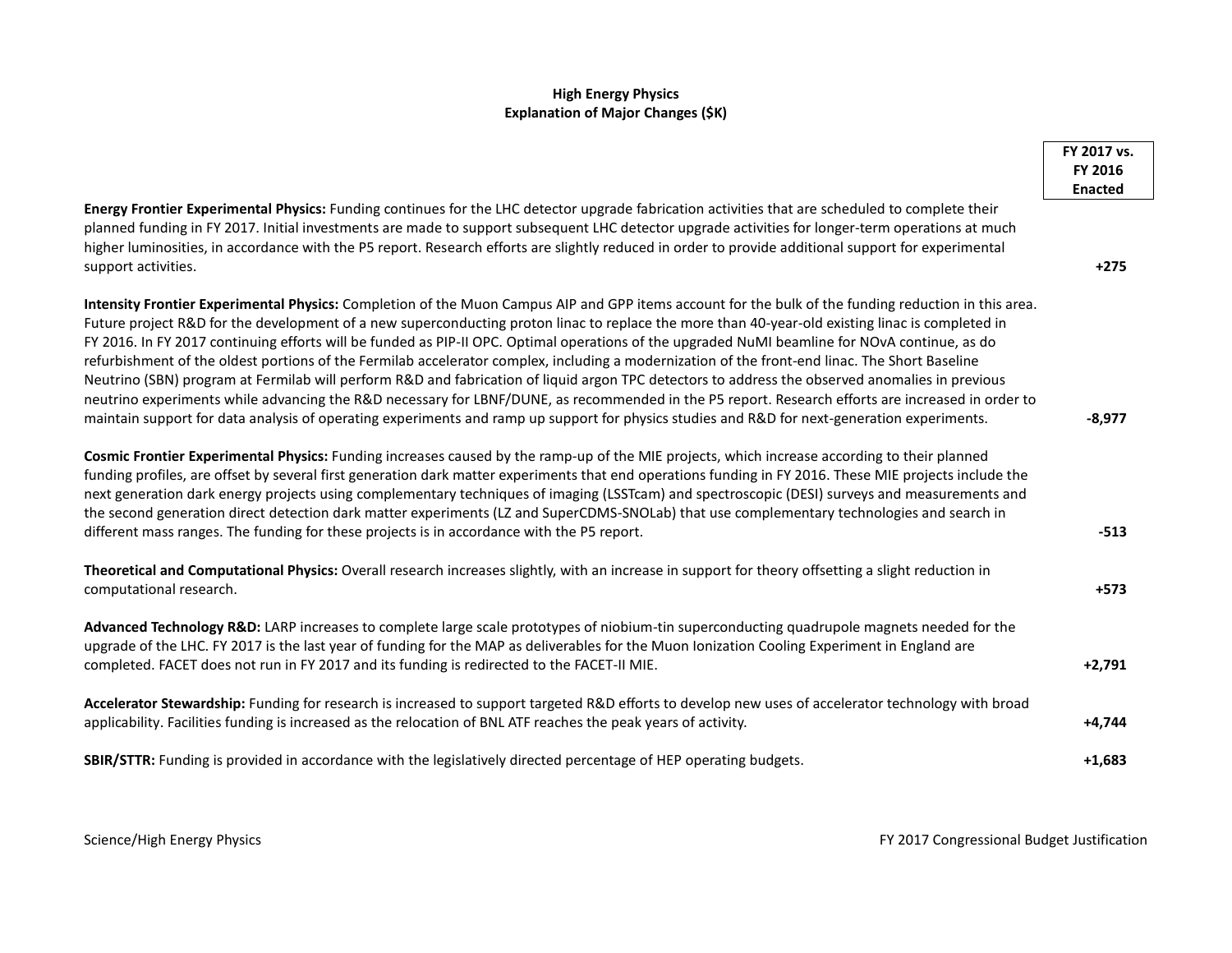|                                                                                                                                                                                                         | FY 2017 vs.<br><b>FY 2016</b> |
|---------------------------------------------------------------------------------------------------------------------------------------------------------------------------------------------------------|-------------------------------|
|                                                                                                                                                                                                         | <b>Enacted</b>                |
| Construction: Funding is provided according to the planned profile for construction of Mu2e. Funding for engineering design, site preparation and<br>underground excavation for LBNF/DUNE is requested. | $+22.421$                     |
| <b>Total, High Energy Physics</b>                                                                                                                                                                       | $+22.997$                     |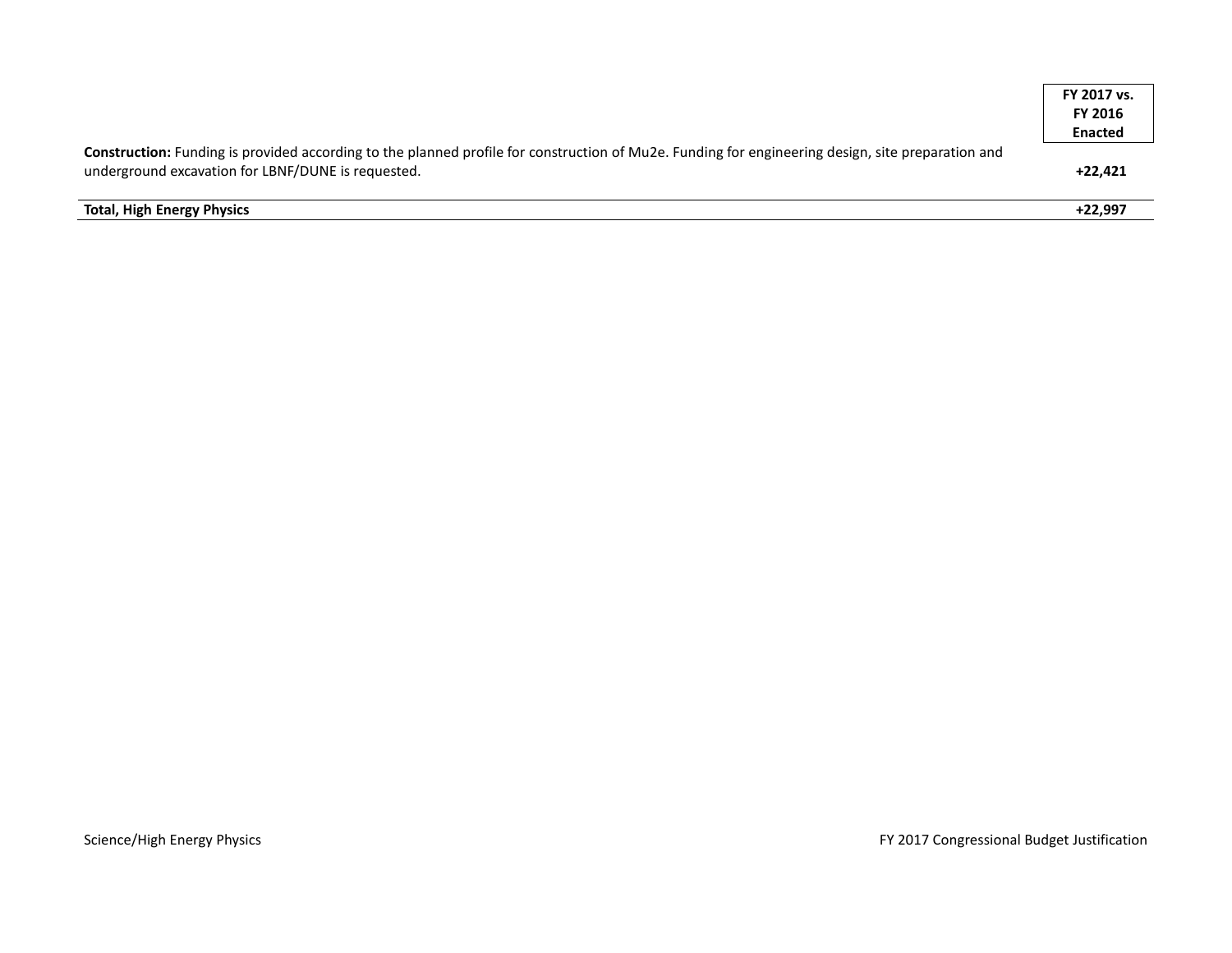### **Basic and Applied R&D Coordination**

HEP developed the Accelerator Stewardship subprogram based on input from accelerator R&D experts drawn from universities, national laboratories, and industry to help identify specific research areas and infrastructure gaps where HEP investments could have significant impacts beyond the SC research mission. This program is closely coordinated with the SC's Basic Energy Sciences (BES) [a](#page-8-0)nd Nuclear Physics (NP) programs and partner agencies<sup>a</sup> to ensure all federal stakeholders have input in crafting funding opportunity announcements, reviewing applications, and evaluating the efficacy and impact of funded activities.

More broadly, HEP coordinates its program with other offices and agencies with related programs and missions. The U.S. LHC program is supported by the HEP and the NSF Division of Physics (NSF-PHY), and overseen by a Joint Oversight Group (JOG). Dark matter research is also jointly sponsored by these agencies, which are coordinating their activities on the next generation projects. Both HEP and NSF-PHY use HEPAP as part of their advisory structure. HEP also coordinates with NSF Division of Astronomical Sciences on the Dark Energy Survey (DES) experiment and the LSST and the DESI projects, each of which is overseen by a JOG. Both agencies as well as NASA receive advice from the Astronomy and Astrophysics Advisory Committee on areas of overlap and joint interest. HEP also coordinates with other SC programs to identify common scientific interests and to prevent duplication.

# **Program Accomplishments**

Significant discoveries, substantial sensitivity improvements, and world-record achievements moved the frontiers of particle physics forward in FY 2015.

DOE, NSF, and CERN signed a new international cooperation agreement on May 7, 2015. This agreement was a vital component of the HEP strategic plan that called for a global vision of particle physics. The U.S. will continue to participate in the LHC program with accelerator and detector contributions for the High Luminosity LHC, and CERN will support the participation of European particle physicists in Deep Underground Neutrino Experiment through contributions to the Long Baseline Neutrino Facility being built by Fermilab. How CERN and the U.S. will work together under the international agreement has been detailed in four protocols on U.S. contributions to experiments at the LHC, U.S. contributions to the accelerator to raise its luminosity, CERN contributions to LBNF, and joint U.S.-CERN studies on new higher energy colliders that were signed on December 18, 2015. The value of the contributions being made under these protocols will be documented in addenda that are still being negotiated.

*The NuMI Off-Axis ν<sup>e</sup> Appearance (NOvA) experiment, the highest-intensity and longest-baseline neutrino oscillation experiment in the world, took its first science data in FY 2015 and has measured both muon disappearance and electron appearance neutrino oscillations (Intensity Frontier).* The global scientific community recognized the importance of neutrino oscillation science with the awarding of the 2015 Nobel Prize in Physics to Takaaki Kajita and Arthur B. McDonald for the discovery of neutrino oscillations and the 2016 Breakthrough Prize in Fundamental Physics to five experiments investigating neutrino oscillations. All of the experiments recognized through these prizes received HEP support. The P5 report recommendations outline a plan to continue the highly successful pursuit of neutrino science with NOvA and the future U.S.-hosted international Deep Underground Neutrino Experiment (DUNE). The NOvA detector was completed in November 2014 and currently receives the highest intensity neutrino beam in the world, generated 500 miles away at Fermilab. Initial physics results from early data were announced in the summer of 2015. NOvA will run for another six years, increasing its statistics to improve the precision of oscillation measurements, study the neutrino mass hierarchy, and search for the source of matter-antimatter asymmetry in the universe.

*Dedicated astronomical surveys usher in an era of precision measurement in cosmology (Cosmic Frontier).* The Baryon Oscillation Spectroscopic Survey (BOSS) measured the scale of the universe at a time 5 billion years ago to a precision of 1% and the rate of cosmic structure growth to 10%, using the full data set from its successful five year survey of 1.5 million galaxies and quasars. David J. Schlegel (Lawrence Berkeley National Laboratory), principal investigator for BOSS, was awarded the 2014 Ernest Orlando Lawrence Award exceptional leadership of major projects making the largest two-dimensional and three-dimensional maps of the universe. The Dark Energy Survey (DES) completed its second year of a five-year survey using precision imaging observations, providing complementary measurements to BOSS data. In FY 2015, DES released the largest map to date of the dark matter distribution in the universe, measured by gravitational lensing. DES also discovered 17 new dwarf galaxies, satellites of our Milky

<span id="page-8-0"></span>Science/High Energy Physics **FY 2017** Congressional Budget Justification <sup>a</sup> Partner agencies for the Accelerator Stewardship program's initial two years are: the National Institutes of Health's National Cancer Institute, the Department of Defense's Office of Naval Research and Air Force Office of Scientific Research, and the NSF's Physics Division and Chemical, Bioengineering, Environmental, and Transport Systems Division.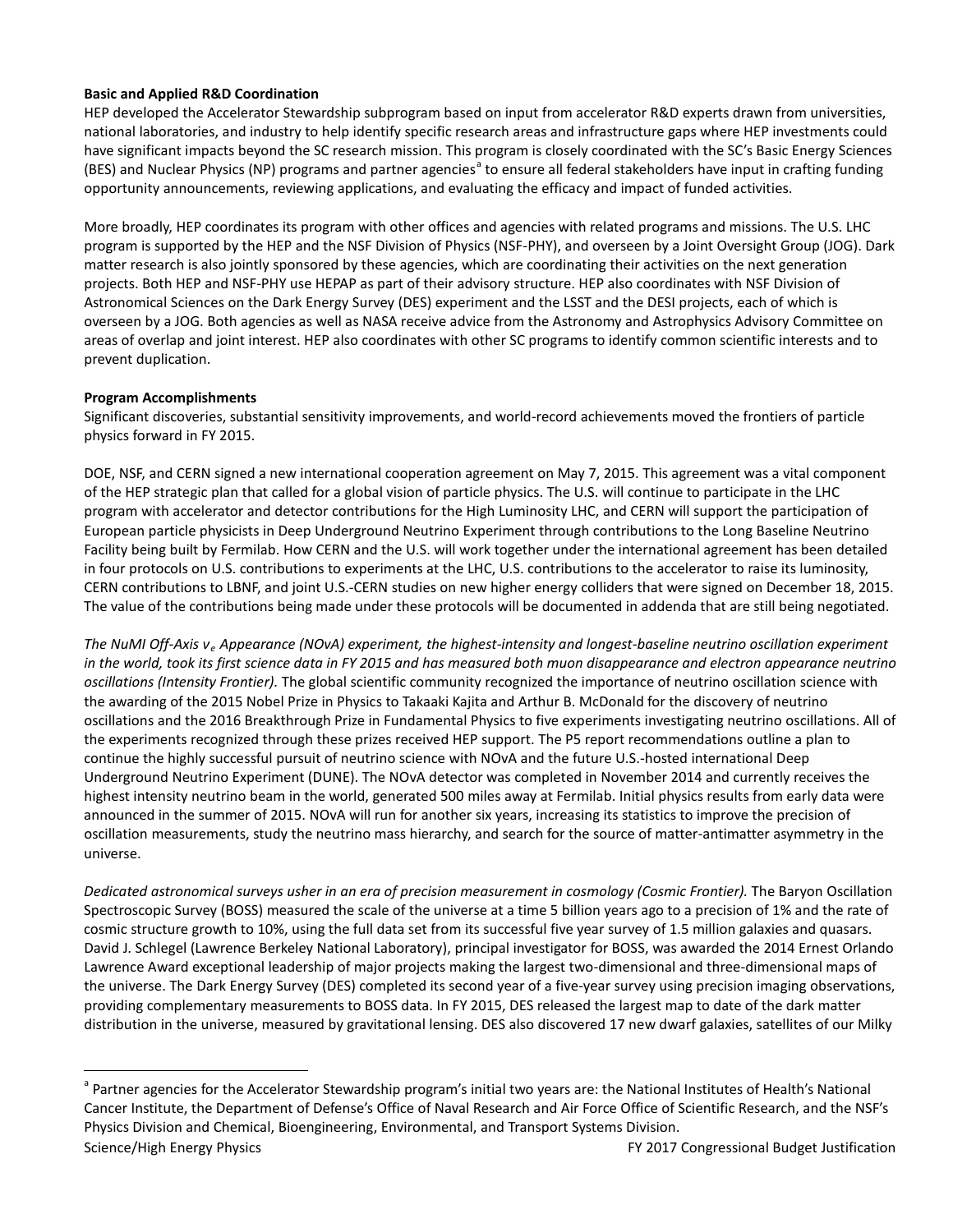Way galaxy, that provide excellent laboratories to explore the physics of dark matter. Jointly with the Fermi Gamma-ray Space Telescope (FGST), the DES dwarf galaxy measurements were used to place tight limits on dark matter properties.

*An experiment at the Facility for Advanced Accelerator Experimental Tests (FACET) demonstrated the acceleration of positrons, the antiparticle of the electron, in a beam-driven plasma wakefield accelerator for the first time (Advanced Technology R&D).* Plasma wakefield particle acceleration is an advanced technology that could boost the energy and shrink the size of future linear particle accelerators and have broad impact within the DOE Office of Science. Electron plasma wakefield acceleration has been previously demonstrated at FACET using two beam pulses, a drive pulse of electrons that generate a plasma wake and a trailing pulse that is accelerated by "surfing" on the plasma wake. FACET has the unique capability to use positrons in a plasma wakefield accelerator and has successfully demonstrated a new technique for accelerating them. Within a single pulse of positrons, the front of the positron bunch generated a plasma wake that accelerated the trailing positrons. The acceleration of positrons in addition to electrons is needed to implement this technology in a future Energy Frontier collider.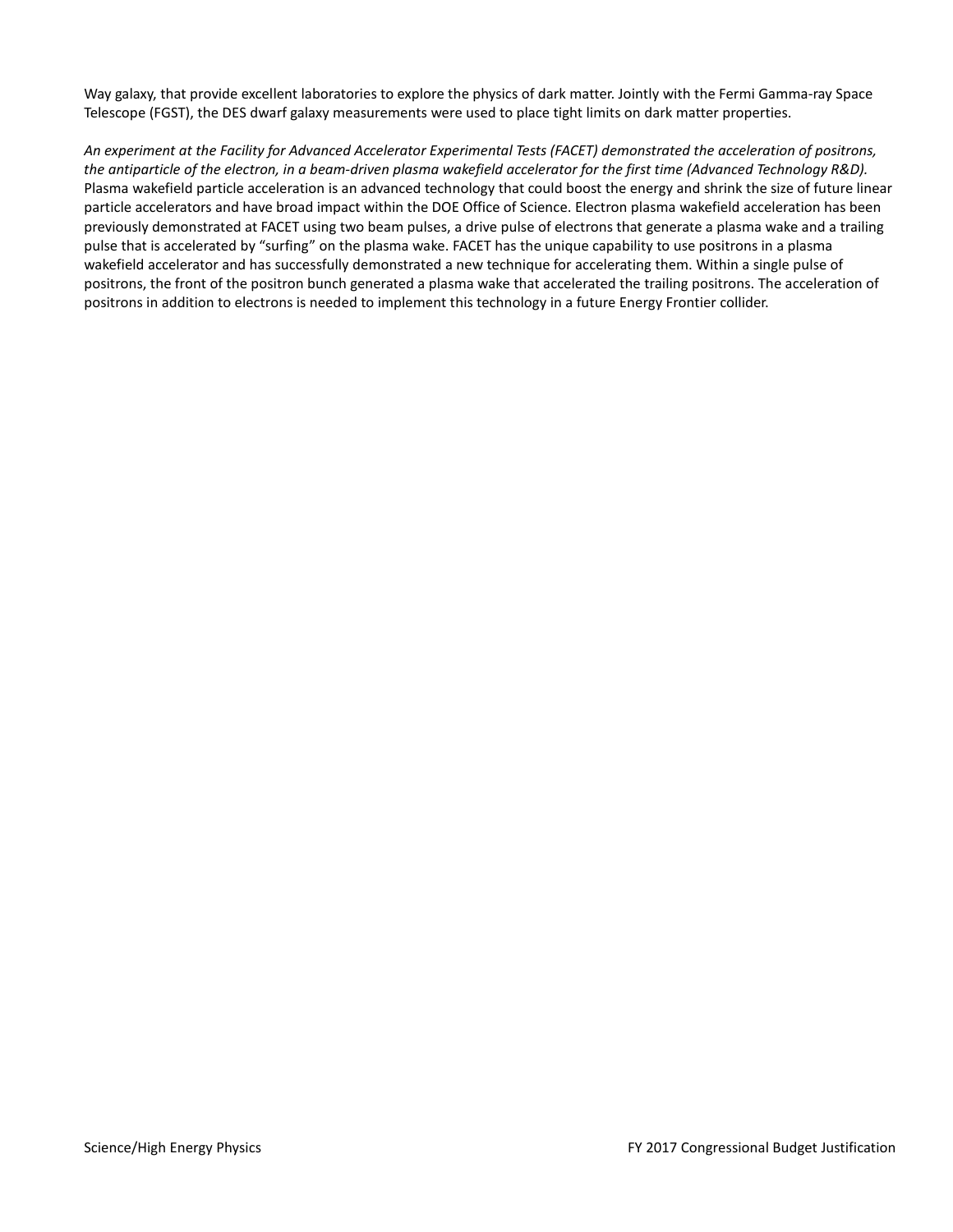#### **High Energy Physics Energy Frontier Experimental Physics**

#### **Description**

The Energy Frontier Experimental Physics subprogram supports research at the LHC with the goal of determining to what extent the Standard Model correctly describes the natural world. Exploring new physics at the highest energies and new dynamics of already discovered elementary particles are now the foundation for much of the LHC research program.

Research activities at the Energy Frontier in FY 2017 will be focused on the LHC, which resumed operations in FY 2015 after a planned shutdown that began in FY 2013 to bring the collider to its full design energy of at least 13 TeV. Data collected during this period will be used to address at least three of the five primary science drivers identified by the P5 report:

#### *Use the Higgs boson as a new tool for discovery*

- In the Standard Model of particle physics, the Higgs boson is responsible for generating the mass for all fundamental particles. In July 2012, CERN announced the discovery of a new particle consistent, within the limited statistical accuracy, with being the Standard Model Higgs boson. Since the discovery, experiments at the LHC have continued to actively measure the particle's properties and results thus far have strongly indicated consistency of the Higgs boson with the Standard Model picture. However, more data are required to precisely measure its properties. Through such studies, scientists will be able to establish the particle's exact character and discover if there are additional effects that are the result of new physics beyond the Standard Model.
- *Explore the unknown, new particles, interactions, and physical principles.* Researchers at the LHC hope to find evidence of what lies beyond the Standard Model or significantly constrain postulated modifications to it, such as supersymmetry, mechanisms for black hole production, extra dimensions, and other exotic phenomena. As the second run continues in FY 2017, the LHC detectors will be increasingly more sensitive to potential deviations from the Standard Model that may be exposed by the increase in collision energy from 8 TeV to at least 13 TeV.
- *Identify the new physics of dark matter.* If dark matter particles are light enough, they can be produced in LHC collisions and their general properties measured by inference (since they interact only weakly with normal matter). This "indirect" detection of dark matter is complementary to, and a powerful cross-check on, the ultra-sensitive "direct" detection experiments on the Cosmic Frontier where one tries to observe the very faint signal of ambient cosmic dark matter particles colliding with nuclei. Limits on dark matter production set by the LHC experiments already significantly constrain many theoretical models.

The LHC hosts two large multi-purpose particle detectors, CMS and ATLAS, which are partially supported by DOE and the NSF and used by large international collaborations of scientists. U.S. researchers make up approximately 20% of the ATLAS collaboration and approximately 30% of the CMS collaboration and play critical leadership roles in all aspects of each experiment.

The Energy Frontier Experimental Physics subprogram also supports the LHC detector operations program, which covers the maintenance of U.S. supplied detector systems for the ATLAS and CMS detectors at the LHC and the U.S. based computer infrastructure for the analysis of LHC data by U.S. physicists.

#### Research

University-based Energy Frontier research is carried out by groups at over 65 institutions performing experiments at the LHC. Grant-supported scientists typically constitute about 50–75% of the personnel needed to create, run, and analyze an experiment, usually working in collaboration with other university and laboratory groups. Grant-based research efforts are selected based on external competitive peer review, and funding allocations take into account the quality and scientific priority of the research proposed. Energy Frontier research also supports physicists from five national laboratories. These are typically large groups that also have significant responsibilities for detector operations, maintenance, and upgrades, particularly at the laboratories that host large computing and analysis-support centers as well as maintain unique instrumentation facilities. HEP conducted an external peer review of laboratory research groups in this activity in 2015, and findings from this review are being used to inform the funding decisions in subsequent years. HEP plans to review this activity again in 2018 and evaluate progress.

### Facility Operations and Experimental Support

U.S. LHC Detector Operations funding supports the maintenance of U.S. supplied detector systems for the CMS and ATLAS detectors at the LHC and for the U.S.-based computer infrastructure used by U.S. physicists to analyze LHC data, including Tier 1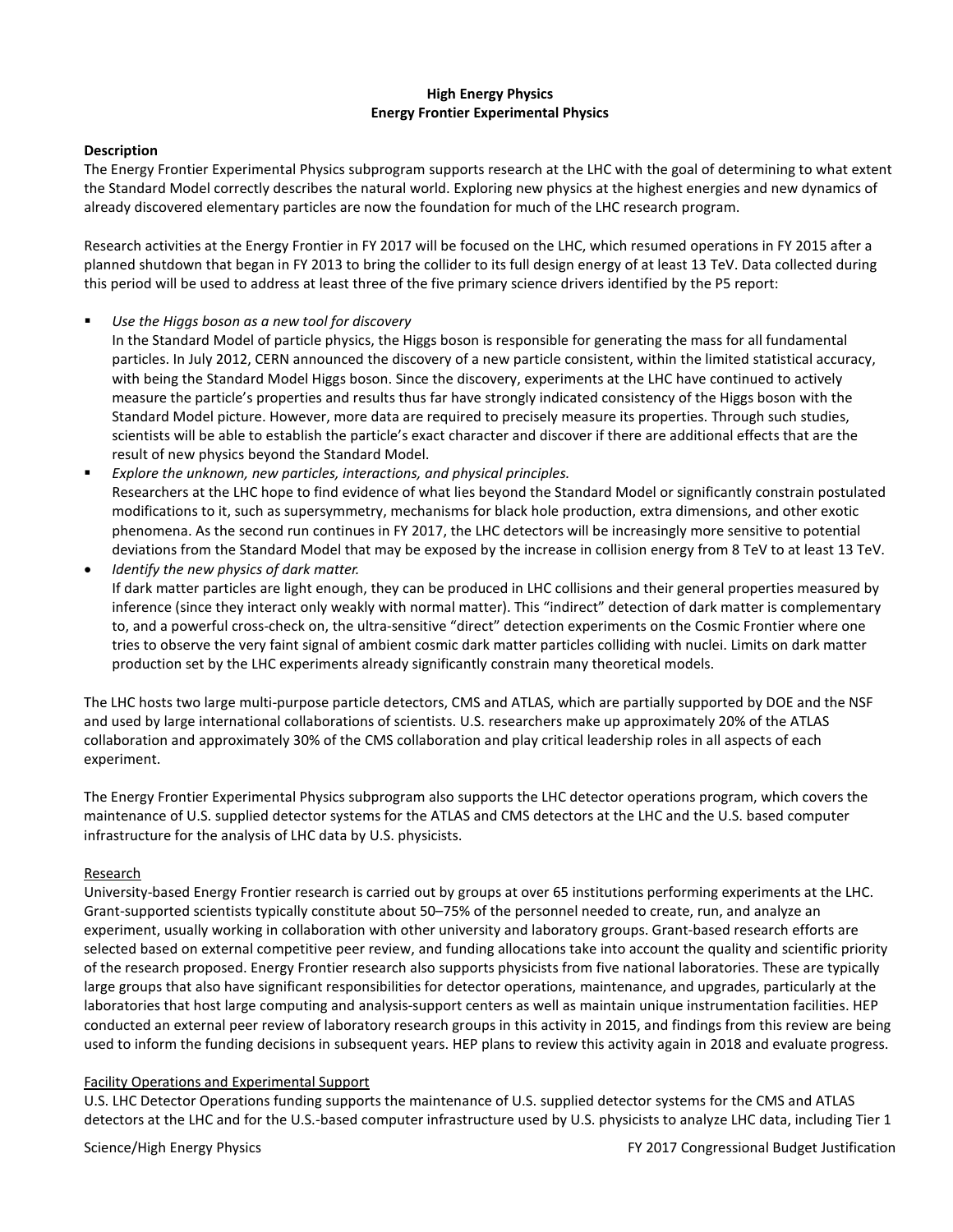computing centers at Fermilab and at BNL. There are 13 LHC Tier 1 computing centers around the world. The Tier 1 centers provide round-the-clock support for the LHC Computing Grid and are responsible for storing a proportional share of raw and reconstructed data, as well as performing large-scale data reprocessing and storing the corresponding output. This program also supports investments in R&D activities aimed at improvements to the LHC detectors so they can operate in the long-term at higher luminosities.

#### Projects

CERN is upgrading the LHC machine to produce two to three times the particle collision rate (instantaneous luminosity) currently delivered. This work motivates upgrades to the ATLAS and CMS detectors in order to enable each experiment to fully exploit the physics opportunities offered by the LHC for exploration of new physics and to make precision measurements of properties of known phenomena. Project activities will therefore continue to support the fabrication of major items of equipment (MIE) for these two detector upgrades within the Energy Frontier subprogram. Upgrade fabrication efforts are planned to start ramping down in 2017 in preparation for installation of U.S.-delivered detector systems in their respective experimental collision halls during a planned shutdown in 2019-2020.

The ATLAS Detector Upgrade Project was baselined (CD-2) and approved for a fabrication start (CD-3) in FY 2015. Upgrades are needed to the Muon Subsystem, the Liquid Argon Calorimeter Detector, and Trigger and Data Acquisition System to take advantage of the increased luminosity. The last production readiness reviews will be completed in early FY 2017 and full production will continue in FY 2018.

The CMS Detector Upgrade Project was baselined (CD-2) and approved for a fabrication start (CD-3) in FY 2015. Upgrades are needed to the Pixelated Inner Tracking Detector, the Hadron Calorimeter Detector, and Trigger System to take advantage of the increased luminosity. The U.S. contributions to forward pixel detector subsystem and the trigger subsystem are planned to be completed in FY 2017.

During the period that spans the next two decades, CERN plans a major upgrade to the LHC machine to further increase the instantaneous luminosity by a factor of ten times its design value to explore new physics beyond the reach of the current LHC program, which will provide physicists insights to elementary particles and their interactions at unprecedented levels. Activities for the High Luminosity (HL)-LHC ATLAS and CMS Detector Upgrade projects are planned to begin in 2016 and are due to be completed by 2024. Based on recommendations in the P5 report, Mission Need Statements for these upgrades are expected to be approved in early 2016.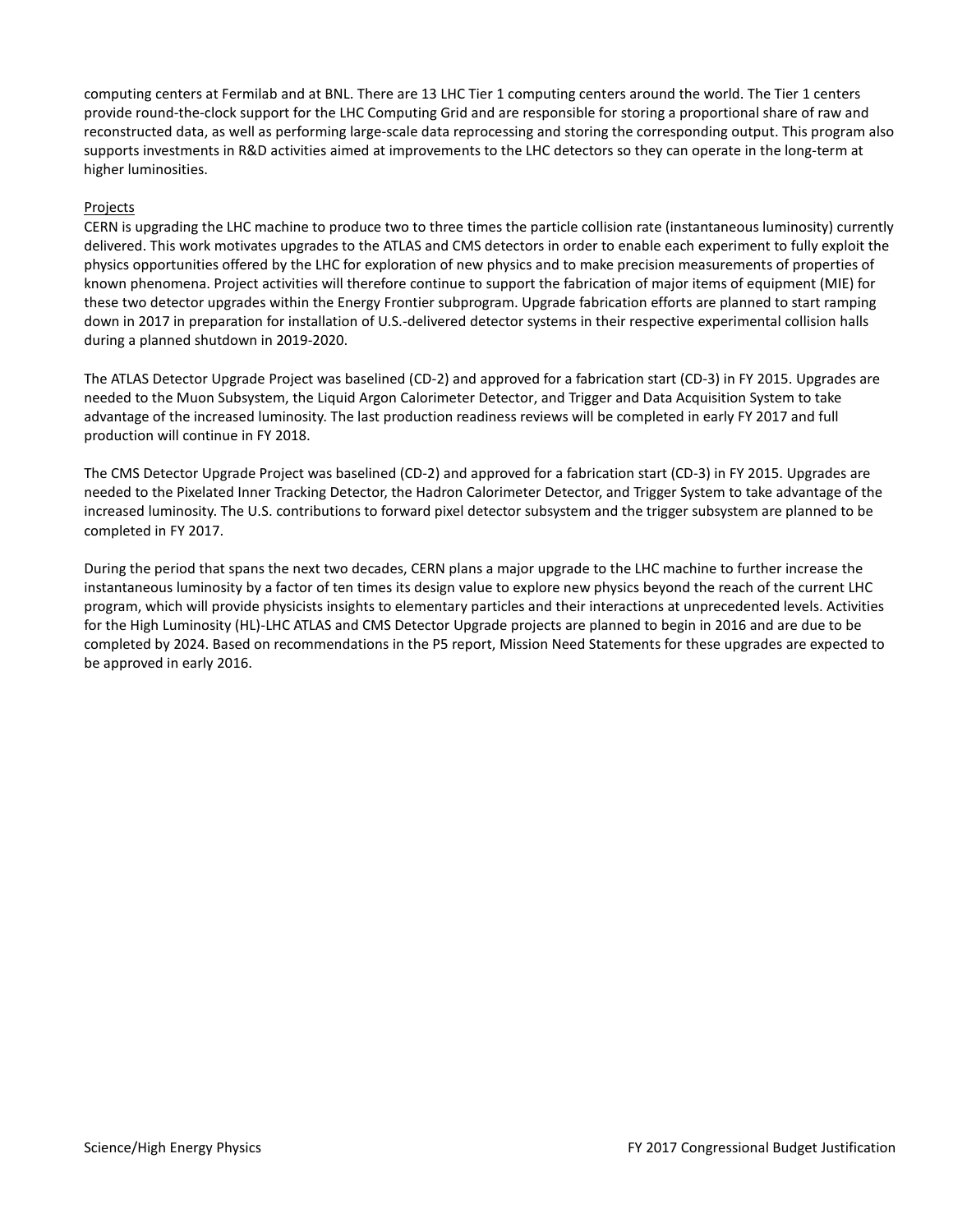# **Energy Frontier Experimental Physics**

# **Activities and Explanation of Changes**

| FY 2016 Enacted                                                                                                                                                                                                                                                                                                                                                                         | FY 2017 Request                                                                                                                                                                                                                                                                                                                                                                                                                                                              | <b>Explanation of Changes</b><br>FY 2017 vs. FY 2016                                                                                                                                                                                                                                                                                                                                                                                                        |
|-----------------------------------------------------------------------------------------------------------------------------------------------------------------------------------------------------------------------------------------------------------------------------------------------------------------------------------------------------------------------------------------|------------------------------------------------------------------------------------------------------------------------------------------------------------------------------------------------------------------------------------------------------------------------------------------------------------------------------------------------------------------------------------------------------------------------------------------------------------------------------|-------------------------------------------------------------------------------------------------------------------------------------------------------------------------------------------------------------------------------------------------------------------------------------------------------------------------------------------------------------------------------------------------------------------------------------------------------------|
| Energy Frontier Experimental Physics \$150,723,000                                                                                                                                                                                                                                                                                                                                      | \$150,998,000                                                                                                                                                                                                                                                                                                                                                                                                                                                                | +\$275,000                                                                                                                                                                                                                                                                                                                                                                                                                                                  |
| Research \$77,270,000                                                                                                                                                                                                                                                                                                                                                                   | \$76,811,000                                                                                                                                                                                                                                                                                                                                                                                                                                                                 | $-$459,000$                                                                                                                                                                                                                                                                                                                                                                                                                                                 |
| U.S. university and laboratory scientists begin<br>analyzing the newly acquired data from LHC's second<br>run that began in early-2015. Research activities focus<br>on addressing key areas within the five science drivers<br>outlined in the P5 report, which include using the<br>Higgs boson as a new tool for discovery and exploring<br>new particles and their interactions.    | U.S. university and laboratory scientists will focus on<br>continuing research activities during LHC's second run<br>at collision energies of at least 13 TeV, pursuing new<br>physics such as supersymmetry, dark matter<br>candidates and evidence of extra space-time<br>dimensions, and conducting high-profile studies such<br>as precision measurements of the Higgs boson. U.S<br>scientists will work on the preliminary design for the<br>HL-LHC detector upgrades. | SC will reduce funding for the Energy Frontier research<br>due to overall programmatic reductions in research<br>activities to support current and future experimental<br>capabilities. Some research staff previously supported<br>under Research will be redirected to complete the<br>fabrication of U.S. supplied detector systems for the<br>LHC Detector Upgrade projects and to begin leading<br>the HL-LHC ATLAS and CMS Detector Upgrade projects. |
| <b>Facility Operations and Experimental Support</b><br>\$54,453,000                                                                                                                                                                                                                                                                                                                     | \$55,220,000                                                                                                                                                                                                                                                                                                                                                                                                                                                                 | +\$767,000                                                                                                                                                                                                                                                                                                                                                                                                                                                  |
| Funding supports the operation of the LHC ATLAS and<br>CMS detectors during LHC's second run. Major<br>activities include continuing the routine maintenance<br>and calibration of the detectors as well as the<br>processing of newly acquired data. Initial investments<br>support critical R&D activities for longer-term<br>operations of the LHC detectors at higher luminosities. | The Request will continue to support maintenance and<br>operational activities of the LHC ATLAS and CMS<br>detectors during LHC's second run. Critical R&D<br>activities will be completed in order to begin<br>prototyping LHC detector systems for planned<br>upgrades of the detectors at higher luminosities.                                                                                                                                                            | Increased funding supports ATLAS and CMS detector<br>maintenance and operations during the LHC's second<br>run and the critical R&D activities that will support<br>prototyping for the HL-LHC detector upgrades.                                                                                                                                                                                                                                           |
| Projects \$19,000,000                                                                                                                                                                                                                                                                                                                                                                   | \$18,967,000                                                                                                                                                                                                                                                                                                                                                                                                                                                                 | $-$33,000$                                                                                                                                                                                                                                                                                                                                                                                                                                                  |
| The LHC ATLAS and CMS Detector Upgrade projects<br>were baselined in FY 2015 and fabrication activities<br>continue into FY 2016.                                                                                                                                                                                                                                                       | Fabrication activities for the LHC ATLAS Detector<br>Upgrade and the LHC CMS Detector Upgrade projects<br>will be completed in FY 2017.<br>The Request provides OPC funding for the HL-LHC<br>ATLAS and CMS Detector Upgrades in order to take<br>advantage of the increased LHC luminosity during the<br>next decade. Mission Need (CD-0) for these upgrades<br>is planned for early 2016.                                                                                  | The reduction in funding aligns with the approved<br>profiles for the LHC ATLAS Detector Upgrade and the<br>LHC CMS Detector Upgrade projects.<br>Initial OPC funding for the HL-LHC ATLAS and CMS<br>Detector Upgrades is provided.                                                                                                                                                                                                                        |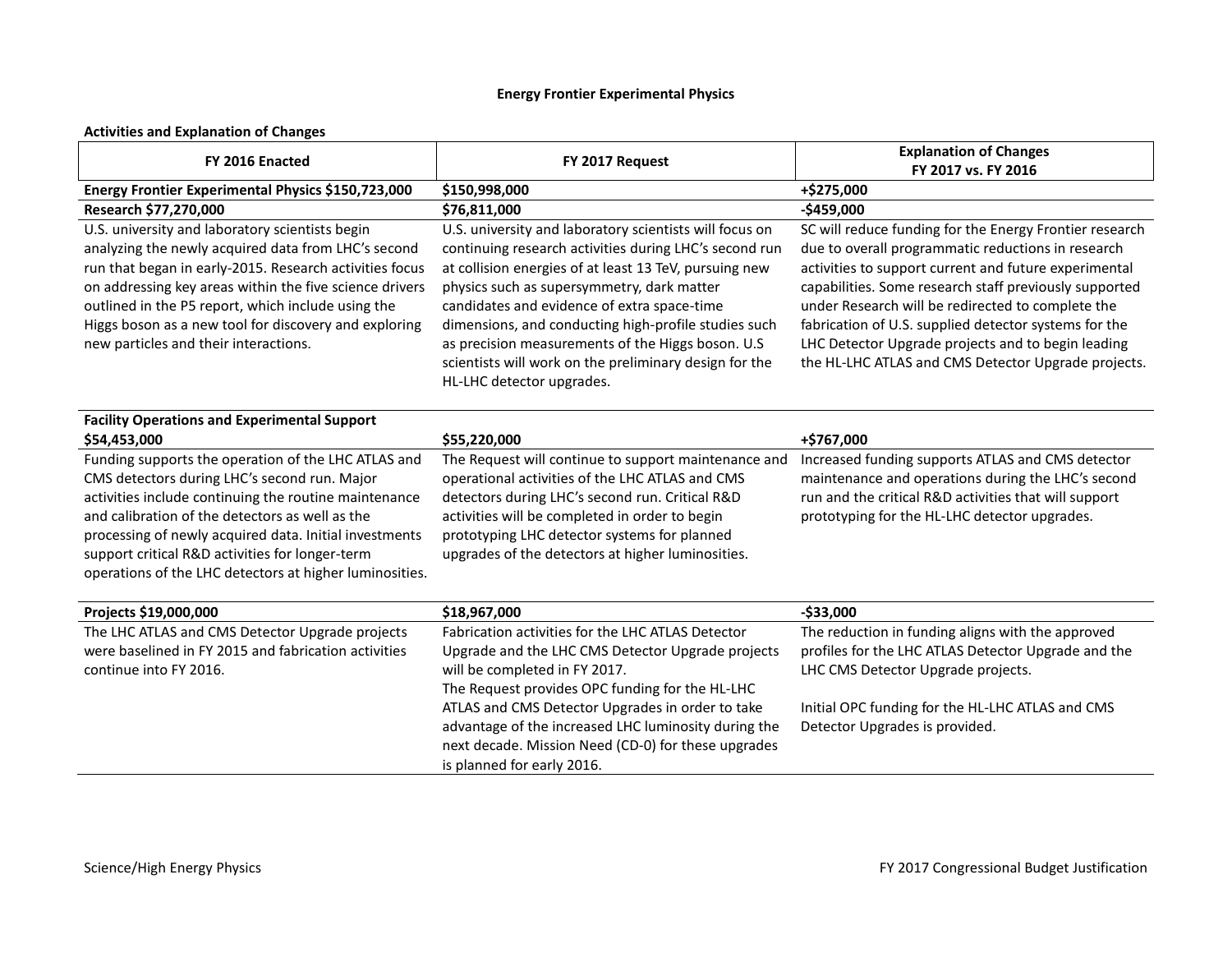### **High Energy Physics Intensity Frontier Experimental Physics**

#### **Description**

The Intensity Frontier Experimental Physics subprogram investigates some of the rarest processes in nature including unusual interactions of fundamental particles or subtle effects requiring large data sets to observe and measure. This subprogram in particular shares some deep intellectual connections with NP. Generally, this HEP subprogram focuses on using high-power particle beams or other intense particle sources to make precision measurements of fundamental particle properties. These measurements in turn probe for new phenomena that cannot be directly observed at the Energy Frontier, either because they occur at much higher energies and their effects can only be seen indirectly or because they are due to interactions that are too weak to be detected in a high-background environment such as the LHC.

Activities at the Intensity Frontier will be focused primarily on operating new and existing facilities while continuing investments that maintain a world-leading program into the future and establish the scientific foundation for the future U.S.-hosted international LBNF/DUNE. These facilities and investments are concentrated primarily in the areas of neutrino and muon physics and primarily based at Fermilab. The Fermilab SBN program, established in response to the P5 report, will continue to advance neutrino physics while serving as an international platform for many of the research and development activities necessary to establish LBNF/DUNE. The MicroBooNE experiment will continue taking data as research and development activities continue for its SBN partners, SBND and ICARUS, that are scheduled to begin data taking in FY 2018.

The NOvA neutrino detector was completed in FY 2014 and will be in its third year of operations. NOvA is currently the world's longest-baseline neutrino experiment and studies neutrinos from the world's most powerful neutrino beam, the upgraded NuMI beam at Fermilab. NOvA may switch to antineutrino mode in FY 2017 based on physics results from its first two years of operation.

Operation of the Daya Bay Reactor Neutrino Experiment (Daya Bay) in China will conclude in FY 2017. Physics analyses on the very large Daya Bay experimental dataset will continue through 2021 with a focus on extracting high-precision measurements on neutrino parameters and searching for new physics. Fabrication funding for the Fermilab Muon g-2 Experiment concludes in FY 2017. Physics commissioning of the Muon g-2 detector continues, and first data taking for the Muon g-2 Experiment will begin in FY 2017. Mu2e will continue its construction phase.

Data collected from the supported Intensity Frontier experiments during this period will be used to address at least three of the five key science drivers identified by the P5 report:

*Pursue the physics associated with neutrino mass.*

Of all known particles, neutrinos are perhaps the most enigmatic and certainly the most elusive. The three known varieties of neutrinos were all discovered by HEP researchers working at U.S. facilities. HEP supports research into fundamental neutrino properties that may reveal important clues about the unification of forces and the very early history of the universe.

• *Identify the new physics of dark matter.*

The lack of experimental evidence from current generation dark matter detectors has led some to propose theoretical models with new "dark" particles and forces which have ultra-weak couplings to normal matter. These particles and forces are effectively invisible to conventional experiments, but could be connected to the cosmic dark matter. Using intense accelerator beams at U.S. national laboratories outfitted with highly capable high-rate detectors allows for probes of these models via subtle quantum mechanical mixing effects. These experiments complement the searches for dark matter performed in Cosmic Frontier and Energy Frontier experiments.

 *Explore the unknown, new particles, interactions, and physical principles.* Prominent in this category are experiments addressing the poorly understood large scale absence of antimatter in the universe and the puzzling three generation family structure of the fundamental constituents of matter.

### Research

The HEP experimental research activity at the Intensity Frontier consists of groups at over 50 academic institutions and physicists from eight national laboratories, performing experiments at a variety of locations. These groups, as part of scientific collaborations, typically have a broad portfolio of significant responsibilities and leadership roles including R&D, experimental design, fabrication, commissioning, operations, and maintenance, as well as scientific simulations, computing, and data analysis

Science/High Energy Physics **FY 2017** Congressional Budget Justification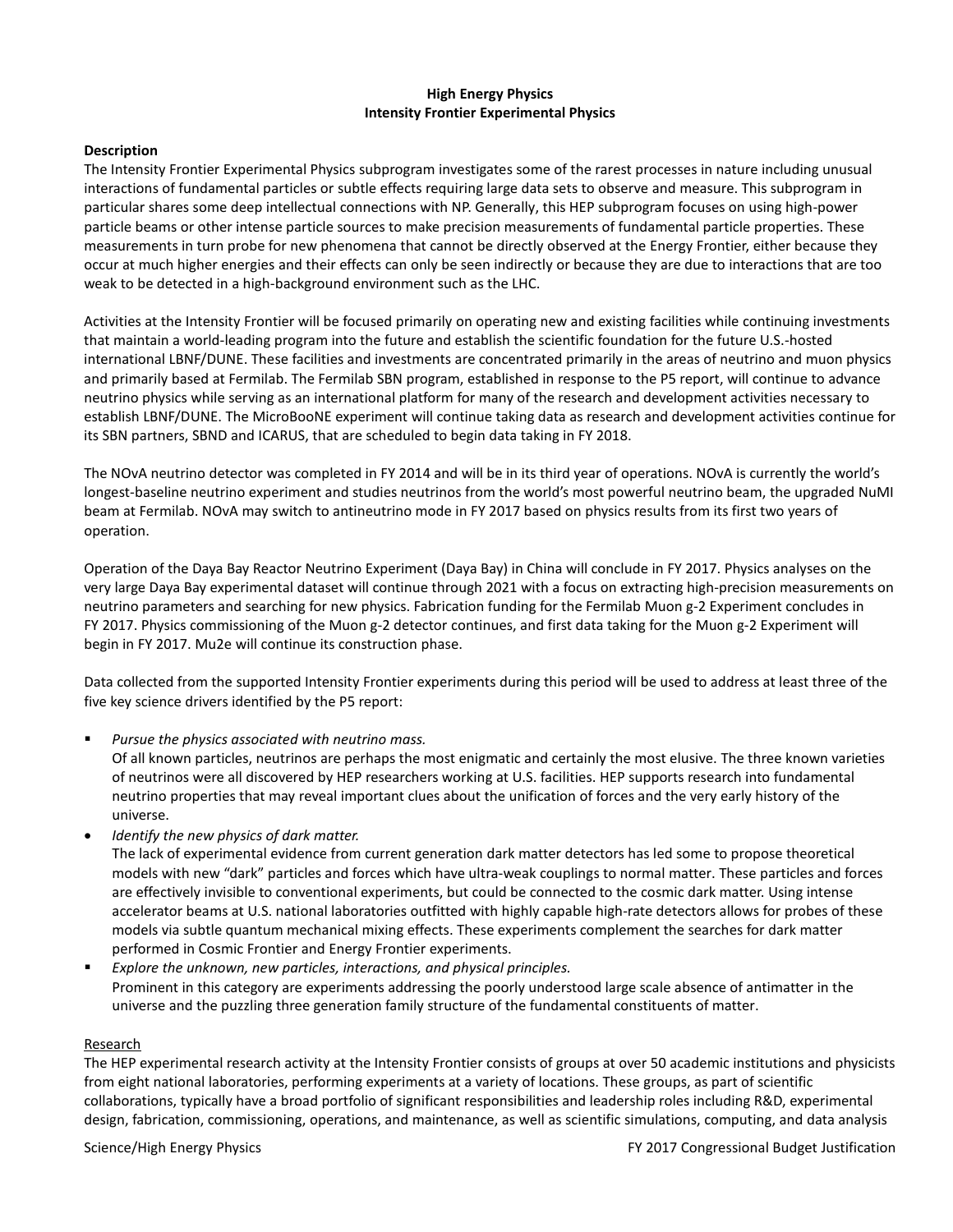on the experiments in the subprogram. Research efforts are selected based on a competitive peer-review process in order to maintain activities with the highest scientific merit and potential impact. HEP conducted an external peer review of all laboratory research groups in this subprogram in 2013 and the next review will be in 2017. These findings will be used to inform the funding decisions in subsequent years.

#### Facility Operations and Experimental Support

There are several distinct facility operations and experimental support efforts in the Intensity Frontier subprogram. The largest is the Fermilab Accelerator Complex User Facility. The operation of the accelerator, detectors, and computing are included in this activity. Improvements to the facility are supported via General Plant Project (GPP) and Accelerator Improvement Project (AIP) funding. Refurbishment of the oldest parts of the complex including the Linac and the BNB continues in FY 2017 in order to maintain the reliability and efficiency of the complex. The major experimental efforts will be the NOνA and MicroBooNE experiments using the NuMI and BNB. In addition, the Muon g-2 experiment will begin physics data taking in 2017. Operations support for the LUX and Majorana demonstrator experiments at the Homestake Mine is also provided under this activity.

#### Projects

This activity supports the fabrication of major items of equipment for the Intensity Frontier subprogram. It also covers preconceptual R&D and design for proposed new Intensity Frontier efforts and the other project costs (OPC) of line item construction for the Intensity Frontier. This effort also includes subsystems integration and infrastructure needed for the SBN program, such as cryogenics, electronics and data acquisition.

The Muon g-2 project is an MIE to provide equipment needed to adapt an existing muon storage ring from BNL to utilize the higher intensity proton beam at Fermilab. In FY 2015, the project completed critical tests of the storage ring's superconducting, and in FY 2016 and FY 2017, it will fabricate new detectors, a muon production target, and a muon beam transport. The FY 2017 Request funds the engineering design, site preparation, and long-lead construction activities for LBNF/DUNE. It also provides funding for Future Project R&D funding for the short baseline neutrino experiments. These experiments are much smaller than NOvA and LBNF/DUNE and address other issues in neutrino physics, such as the possibility of a new type of neutrino that does interact with charged particles. For more complete information on the LBNF/DUNE project, please see the Construction section.

Future Project R&D funding is ending and funding for Other Project Costs is provided for the PIP-II upgrade to the front-end of the Fermilab Accelerator complex. The front-end is the oldest part of the complex and needs to be replaced to improve reliability and to produce higher intensity muon and neutrino beams. The P5 report recommended an increase in power for the Fermilab accelerator complex so that it could provide a 1.2 megawatt beam to LBNF/DUNE, which is higher than the 0.7 megawatt beam planned for NOvA. Critical Decision 0 was approved on October 20, 2015, which identified and defined the mission need to increase the beam power needed for neutrino and muon experiments and maintain the efficiency of the Fermilab accelerator complex. Fermilab has supported R&D on this concept for several years with some of the R&D activities in partnership with institutions in India. An international agreement between DOE and the Department of Atomic Energy of India will provide contributions from India worth approximately \$60,000,000 towards the development of this project. Additional funds will become available after successful completion of the design phase.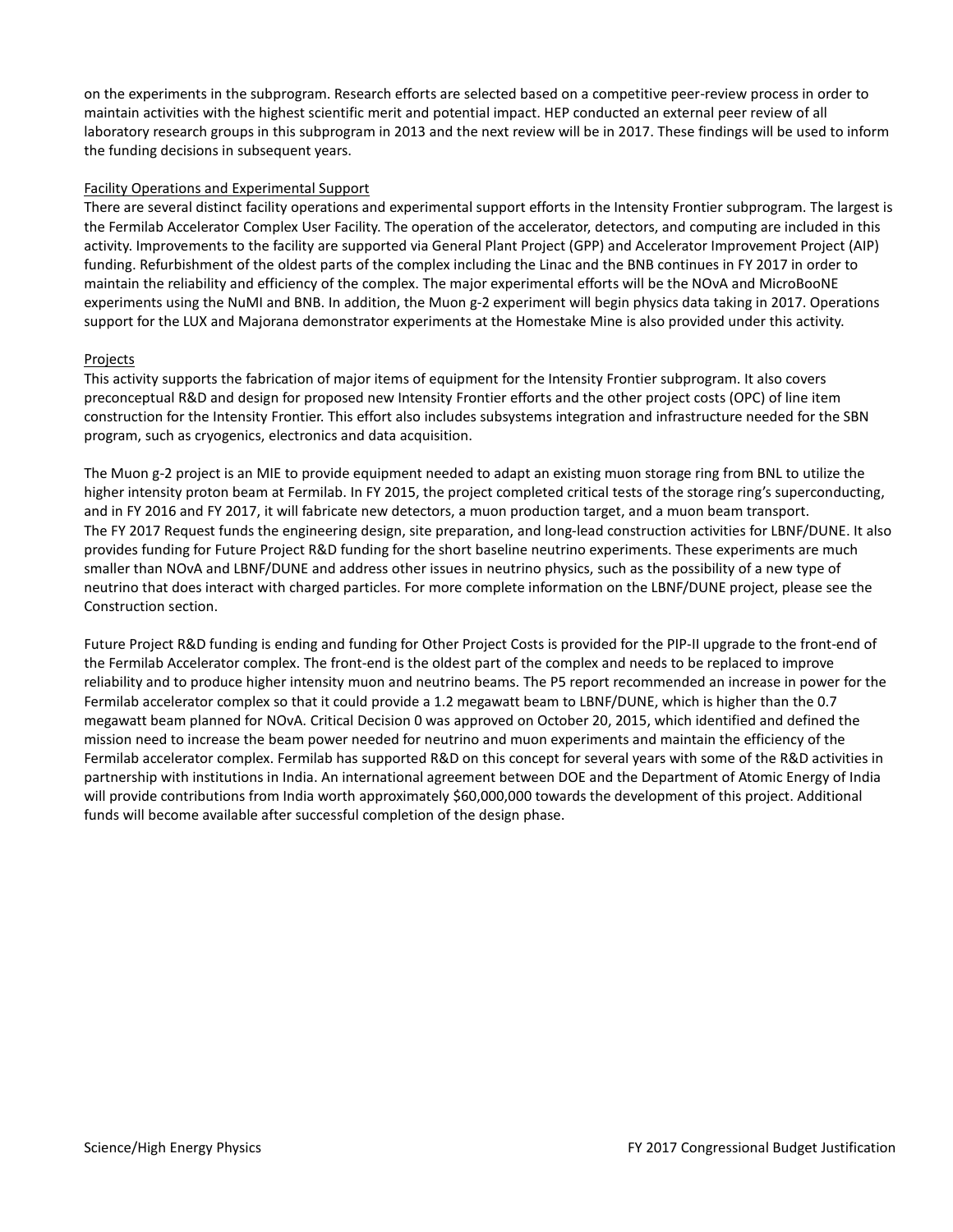# **Intensity Frontier Experimental Physics**

#### **Activities and Explanation of Changes**

| FY 2016 Enacted                                                                                                                                                                                                                                                                                                                                                                                                                                                                                                                                                                                                                                                                                                             | FY 2017 Request                                                                                                                                                                                                                                                                                                                                                                                                                                                                                                                                                                                                                                                                                                           | <b>Explanation of Changes</b><br>FY 2017 vs. FY 2016                                                                                                                                                                                                                                                       |
|-----------------------------------------------------------------------------------------------------------------------------------------------------------------------------------------------------------------------------------------------------------------------------------------------------------------------------------------------------------------------------------------------------------------------------------------------------------------------------------------------------------------------------------------------------------------------------------------------------------------------------------------------------------------------------------------------------------------------------|---------------------------------------------------------------------------------------------------------------------------------------------------------------------------------------------------------------------------------------------------------------------------------------------------------------------------------------------------------------------------------------------------------------------------------------------------------------------------------------------------------------------------------------------------------------------------------------------------------------------------------------------------------------------------------------------------------------------------|------------------------------------------------------------------------------------------------------------------------------------------------------------------------------------------------------------------------------------------------------------------------------------------------------------|
| Intensity Frontier Experimental Physics \$243,121,000                                                                                                                                                                                                                                                                                                                                                                                                                                                                                                                                                                                                                                                                       | \$234,144,000                                                                                                                                                                                                                                                                                                                                                                                                                                                                                                                                                                                                                                                                                                             | -\$8,977,000                                                                                                                                                                                                                                                                                               |
| Research \$56,104,000                                                                                                                                                                                                                                                                                                                                                                                                                                                                                                                                                                                                                                                                                                       | \$56,509,000                                                                                                                                                                                                                                                                                                                                                                                                                                                                                                                                                                                                                                                                                                              | +\$405,000                                                                                                                                                                                                                                                                                                 |
| Physics analyses leading to first published results from<br>the NOvA and MicroBooNE experiments occur. The<br>Main Injector Neutrino Oscillation Search (MINOS+)<br>experiment at Fermilab concludes in FY 2016; physics<br>analyses on the very large MINOS+ experimental<br>dataset will continue through 2020 with a focus on<br>extracting precision measurements on neutrino<br>parameters and searching for sterile neutrinos.<br>LBNF/DUNE physics studies and optimization continue<br>under the umbrella of a new, fully internationalized<br>program. New research and development activities for<br>the Fermilab SBN program are underway, following the<br>P5 report. Other proposed small-scale efforts may be | The neutrino program will see new and more precise<br>results from the NOvA experiment. These results will<br>inform possible switch from a neutrino beam to an<br>antineutrino beam in FY 2017. The Fermilab SBN<br>program will continue to advance as MicroBooNE<br>produces new physics results. ICARUS, a 600 ton liquid<br>argon detector, will arrive from Italy, after<br>refurbishment at CERN in FY 2017. It will enhance the<br>SBN program by being larger and at a greater distance<br>from the neutrino source than MicroBooNE. These two<br>experiments will take data together to study anomalies<br>in the neutrino sector. Operations support for Daya<br>Bay will ramp down to its planned completion. | Funding for the Intensity Frontier research increases to<br>support current and future experimental capabilities.<br>Some research staff previously supported under<br>Research will be redirected to lead the<br>internationalization of LBNF/DUNE or towards<br>development of the Fermilab SBN program. |
| supported depending on the outcomes of peer review.<br>Physics studies to optimize the operation of the under<br>construction Mu2e experiment continue. Muon g-2<br>physics commissioning efforts ramp up in preparation<br>for first data in FY 2017.<br>Commissioning of the Belle II detector at KEK begins.                                                                                                                                                                                                                                                                                                                                                                                                             | The Fermilab Muon g-2 experiment will begin physics<br>data taking. R&D, physics studies and optimization will<br>continue for Mu2e and LBNF/DUNE. Other proposed<br>small-scale efforts may be supported depending on<br>the outcomes of peer review.<br>Physics commissioning of the Belle II detector is<br>completed and will be followed by initial data taking.                                                                                                                                                                                                                                                                                                                                                     |                                                                                                                                                                                                                                                                                                            |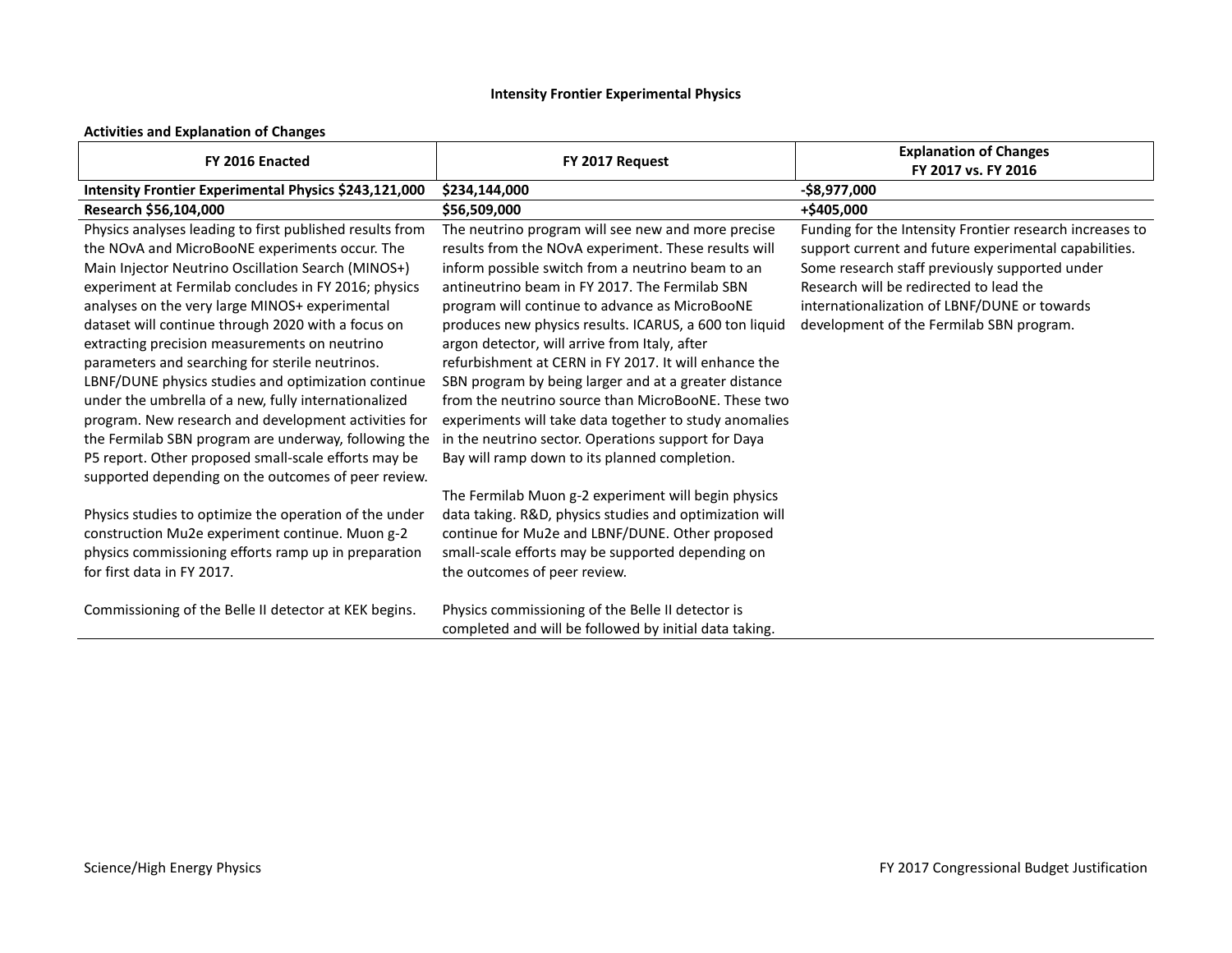| FY 2016 Enacted                                           | FY 2017 Request                                          | <b>Explanation of Changes</b><br>FY 2017 vs. FY 2016  |
|-----------------------------------------------------------|----------------------------------------------------------|-------------------------------------------------------|
| <b>Facility Operations and Experimental Support</b>       |                                                          |                                                       |
| \$151,317,000                                             | \$153,066,000                                            | +\$1,749,000                                          |
| The Fermilab Accelerator complex (\$129,282,000)          | The Fermilab Accelerator complex (\$130,781,000) will    | Increased funding supports refurbishments to the      |
| continues to operate to support neutrino physics.         | continue to operate to support neutrino physics.         | Fermilab Accelerator Complex to support the Intensity |
| FY 2016 is an important funding year for two AIPs that    | FY 2017 is the last year for AIP funding for the Muon    | Frontier program.                                     |
| provide enhancements for the future operations            | Campus (MC). The refurbishment of the Linac and BNB      |                                                       |
| program: the delivery ring AIP, which modifies the        | continues in FY 2017. Construction of an addition to     |                                                       |
| antiproton accumulator to store protons for the muon      | the Industrial Center Building is planned as GPP in      |                                                       |
| program, and the Recycler RF AIP, which upgrade the       | FY 2017. This addition will provide high bay space       |                                                       |
| RF power in the recycler to handle high intensity         | needed for the assembly of large equipment like          |                                                       |
| proton beams for both the muon program and the            | superconducting magnets, SRF cryomodules, and            |                                                       |
| short baseline neutrino program at Fermilab. Funding      | detectors.                                               |                                                       |
| for the SBN Far Hall GPP is completed. Operational        |                                                          |                                                       |
| Support at Homestake Mine (\$15,300,000) continues        | Operational support at Homestake Mine (\$15,000,000)     |                                                       |
| as LUX completes its data-taking and the Majorana         | is for the Majorana demonstrator activities and          |                                                       |
| demonstrator continues.                                   | preparations begin supporting the LZ experiment and      |                                                       |
|                                                           | LBNF/DUNE construction.                                  |                                                       |
| Projects \$35,700,000                                     | \$24,569,000                                             | $-$11,131,000$                                        |
| Funding for the Muon g-2 MIE project (\$10,200,000)       | Funding for the Muon g-2 MIE project (\$6,349,000)       | The reduction in funding is dominated by the ramp     |
| will continue accelerator modifications and fabrication   | will continue accelerator modifications and fabrication  | down of funding for Muon g-2 and the end of funding   |
| of the beamline and detectors.                            | of the beamline and detectors.                           | for preconceptual R&D for Fermilab linac upgrade.     |
|                                                           |                                                          |                                                       |
| A combination of Other Project Cost funding               | Funding (\$15,220,000) supports the Other Project        |                                                       |
| (\$18,015,000) and preconceptual R&D funding              | Costs for the PIP-II project including the conceptual    |                                                       |
| supports the development of PIP-II, a new                 | design for a new superconducting proton linac to         |                                                       |
| superconducting proton linac to replace the more than     | replace the more than 40 year-old existing linac. The    |                                                       |
| 40-year-old existing front-end linac at Fermilab. The     | goal of this development is to increase the beam         |                                                       |
| goal of this development is to significantly increase the | power of the entire complex and improve its reliability. |                                                       |
| beam power of the entire complex and improve its          | This improvement to make the Fermilab neutrino and       |                                                       |
| reliability. This improvement to make the Fermilab        | muon programs sustainable through the next decade        |                                                       |
| neutrino and muon programs sustainable through the        | was recommended in the P5 report.                        |                                                       |
| next decade was recommended in the P5 report.             |                                                          |                                                       |
|                                                           | Funding for SBN program supports subsystems              |                                                       |
| Funding for the SBN program supports subsystems           | integration and infrastructure needed for the program.   |                                                       |
| integration and infrastructure needed for the program.    |                                                          |                                                       |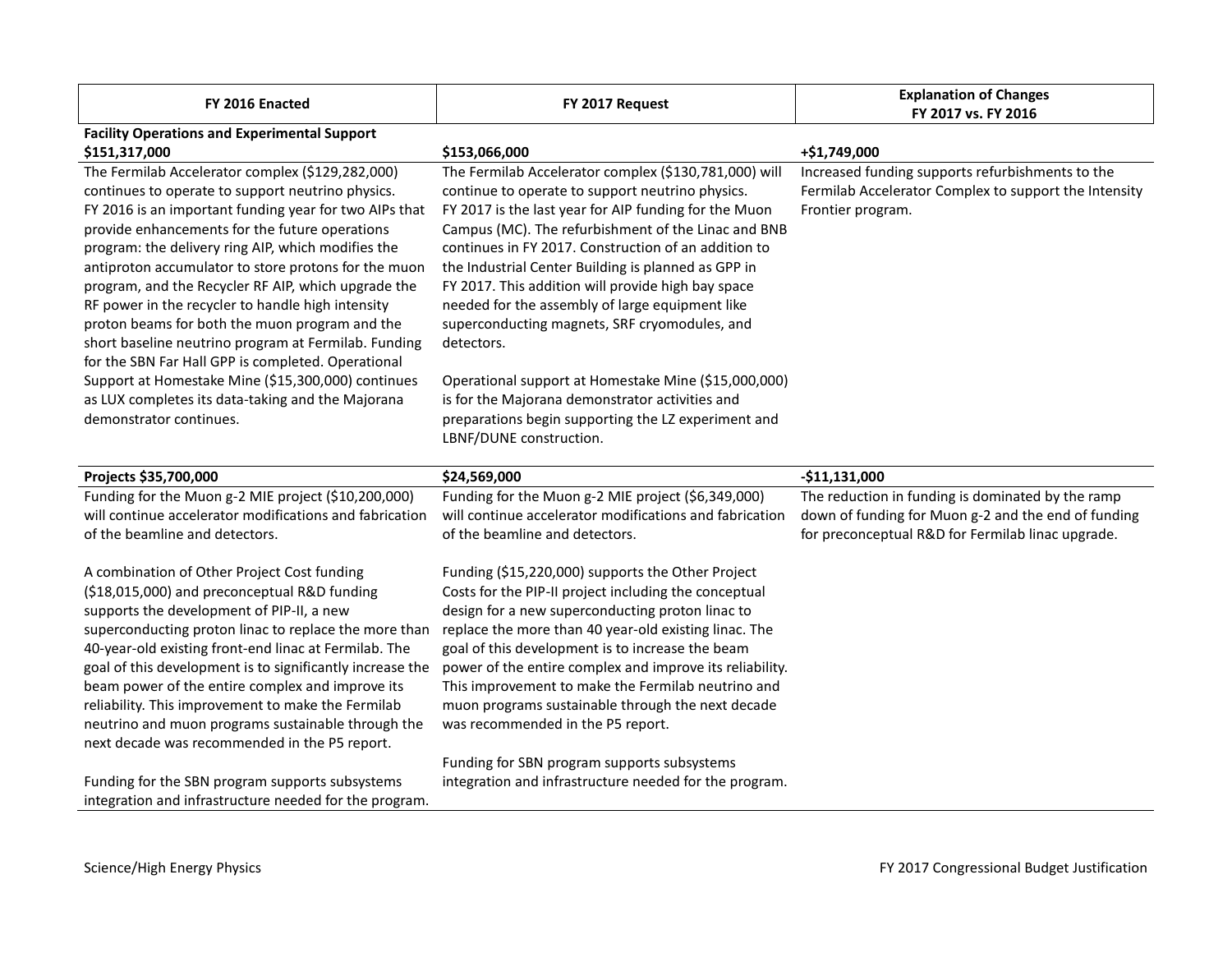#### **High Energy Physics Cosmic Frontier Experimental Physics**

#### **Description**

The Cosmic Frontier Experimental Physics subprogram supports the study of high energy physics through measurements of naturally occurring cosmic particles and observations of the universe. The activities in this subprogram use diverse tools and technologies, from ground-based telescopes and space-based experiments to large detectors deep underground, to probe fundamental physics questions and offer new insight about the nature of dark matter, dark energy, inflation in the early universe and other phenomena. In FY 2017, a varied suite of complementary, staged experiments are planned that will lead to measurements with greater precision as the operations and analysis of current experiments continues, while the next generation of experiments are being planned and built. The program includes investments in projects for the future in accordance with the P5 report.

Experiments in this subprogram can be classified into four main categories: direct-detection searches for dark matter; studies of the nature of dark energy; measurements of the cosmic microwave background (CMB) to study the inflationary epoch in the early universe and provide constraints on neutrino masses; and measurements of high-energy cosmic and gamma rays. Data collected will be used to address at least three of the five key science drivers identified in the P5 report:

*Understand cosmic acceleration: dark energy and inflation*

Since the Nobel Prize in Physics in 2011 was awarded for the discovery of the acceleration of the expansion of the universe, steady progress has been made in studying the nature of dark energy. BOSS has measured galactic distances to a precision of 1% and growth rates through galaxy clustering. DES has produced the largest area maps of dark matter, whose evolution reveals the behavior of dark energy. DES operations are ongoing and the final release of DES maps will cover 30 times the current sky area. Inflation, a period of rapid expansion in the universe at extremely high energy shortly after the Big Bang, is the target of the increasing sensitivity of operating and planned CMB experiments seeking direct detection of its quantum fluctuations in spacetime.

*Identify the new physics of dark matter*

Measurements of motions within galaxies, the cosmic web of structure, weighing the universe as a whole, and the primordial abundance of elements all show that dark matter, which is not explained by the Standard Model, accounts for five times as much of the universe as ordinary matter. Direct-detection experiments in the laboratory provide the primary method to search for cosmic dark matter particles' rare interactions with atomic nuclei, while indirect-detection observatories search for the products of dark matter annihilation in the core of galaxies. The first generation of direct detection experiments have significantly tightened the limits on dark matter properties, and the second generation will soon be operational, aiming to measure the signature of dark matter interaction. These experiments are complemented by the searches for dark matter performed in Intensity Frontier and Energy Frontier experiments.

 *Explore the unknown: new particles, interactions, and physical principles* High-energy cosmic and gamma rays can probe energy scales well beyond what can be produced with man-made particle accelerators, albeit not in a controlled experimental environment. These experiments allow searches for indirect signals of dark matter, and the presence of primordial antimatter. Searches for new phenomena in high-energy cosmic surveys may yield surprising discoveries about the fundamental nature of the universe.

#### **Research**

The Cosmic Frontier experimental research program consists of groups at over 45 academic and research institutions and 8 national laboratories performing experiments at a wide variety of locations. These groups, as part of scientific collaborations, typically have a broad portfolio of significant responsibilities and leadership roles including R&D, experimental design, fabrication, commissioning, operations, and maintenance, as well as scientific simulations, computing, and data analysis on the experiments in the subprogram. Research efforts are selected based on a competitive peer-review process in order to maintain activities with the highest scientific merit and potential impact. A competitive review is conducted annually for new or renewal grant proposals. HEP conducted an external peer review of all laboratory research groups in this subprogram in 2013 and the next review will be in 2016. The findings from these reviews are used to inform the funding decisions in subsequent years. Research efforts are supported for operating or recently completed experiments. Research activities are continuing on dark energy experiments using imaging and spectroscopic surveys, including the Dark Energy Survey (DES) and the extended Baryon Oscillation Spectroscopic Survey (eBOSS) experiments, and the space-based Alpha Magnetic Spectrometer II (AMS-II) and the Fermi Gamma-ray Space Telescope (FGST). It also includes operations of the South Pole Telescope Generation 3 (SPT-3G) CMB experiment, the High Altitude Water Cherenkov (HAWC) gamma ray experiment, and the ADMX-G2 dark matter search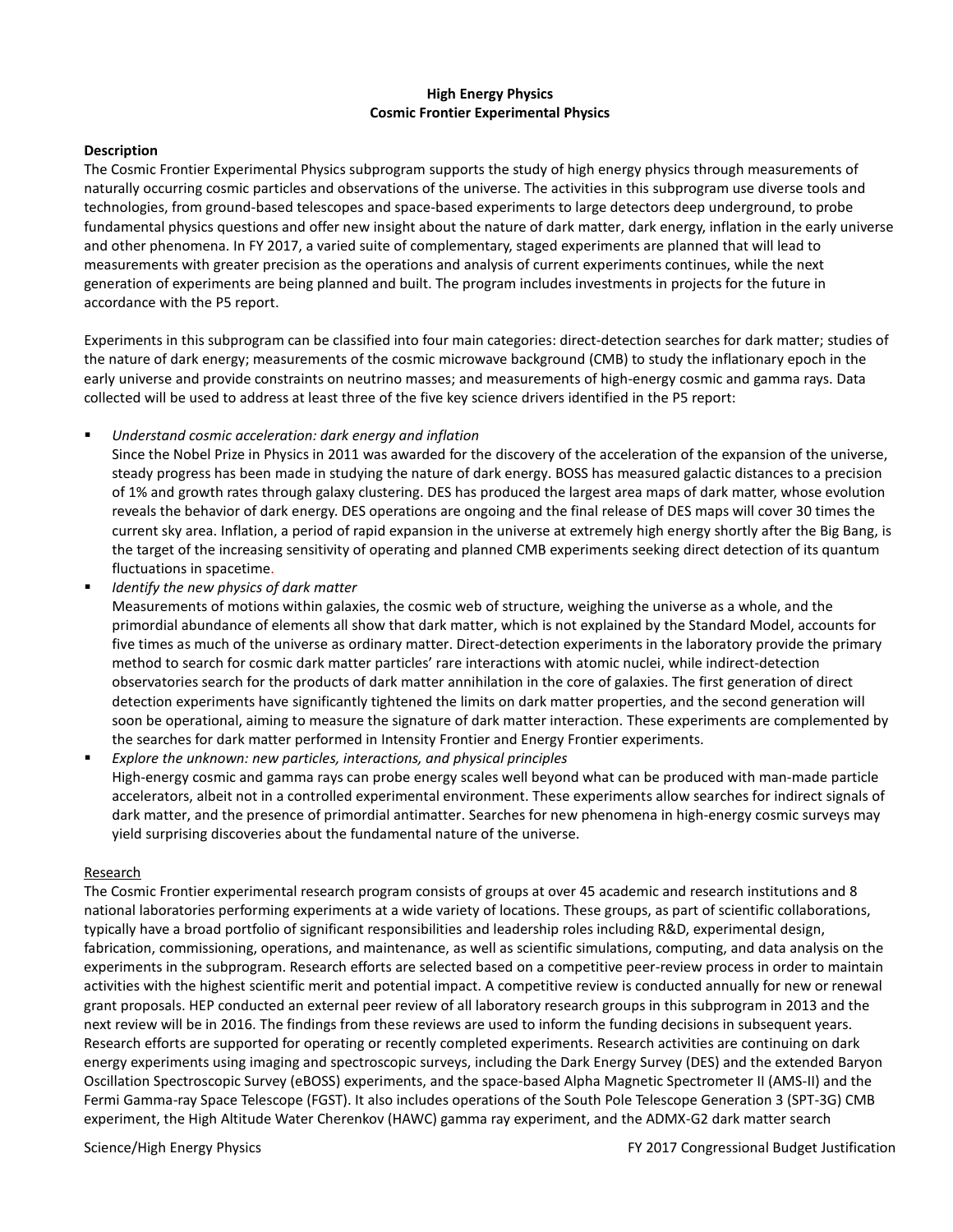experiment. HEP-funded final data analyses will be completed on the suite of first generation dark matter direct detection (DM-G1) experiments, the Pierre Auger cosmic-ray observatory, and on the VERITAS gamma ray observatory.

Research activities continue to support design, fabrication, and science planning for next generation dark energy, directdetection dark matter, and CMB experiments, including LSST, DESI, LZ, and SuperCDMS-SNOLab. Support for R&D and science planning of possible future experiments in the program, such as the large-scale CMB experiment, is also included.

#### Facility Operations and Experimental Support

This activity supports the DOE share of personnel, data processing, and other expenses necessary for the successful maintenance, operations, and data production of Cosmic Frontier experiments. These experiments are typically not sited at DOE facilities. They are located at telescopes, in space, or underground. Many experiments have large multi-national collaborations and DOE's fraction of the support cost is based on the magnitude of U.S. roles and responsibilities. In addition, there are DOEonly experiments and partnerships with NSF and NASA. Support is provided for the experiments currently operating as listed above as well as early operations planning for the next generation experiments currently in the design or fabrication phase. HEP conducted a scientific peer review of Cosmic Frontier operations in early FY 2015 and findings from this review are being used to monitor the experiments, and inform decisions concerning the level of operations support needed and whether to continue specific activities in subsequent years. DOE support for operations of Auger, VERITAS, and the first generation dark matter direct detection experiments is planned to be completed in FY 2016 and final data analyses will continue in FY 2017.

#### Projects

This activity supports design and fabrication of Cosmic Frontier projects, including major items of equipment (MIEs) as well as development of small experiments and R&D for future experiments. The FY 2017 Budget Request supports the continued MIE fabrication efforts on the three billion pixel precision camera for the Large Synoptic Survey Telescope (LSSTcam) project, which is the DOE contribution to the NSF-led LSST Project, and design and fabrication efforts on the Dark Energy Spectroscopic Instrument (DESI), which is being done in coordination with NSF. These dark energy projects will provide complementary techniques using imaging (LSST) and spectroscopic (DESI) measurements to study the nature of dark energy. The FY 2017 Budget Request also supports the DM-G2 MIE projects selected in FY 2014: LZ, which is in its fabrication phase, and SuperCDMS-SNOLab, which is in its final design phase in FY 2017. These will provide second generation searches for dark matter using complementary techniques to search for WIMPs in different mass ranges. Support for fabrication of the small-scale ADMX-G2 dark matter experiment and the SPT-3G CMB experiment ends in FY 2016 and will move to their operations phase in FY 2017.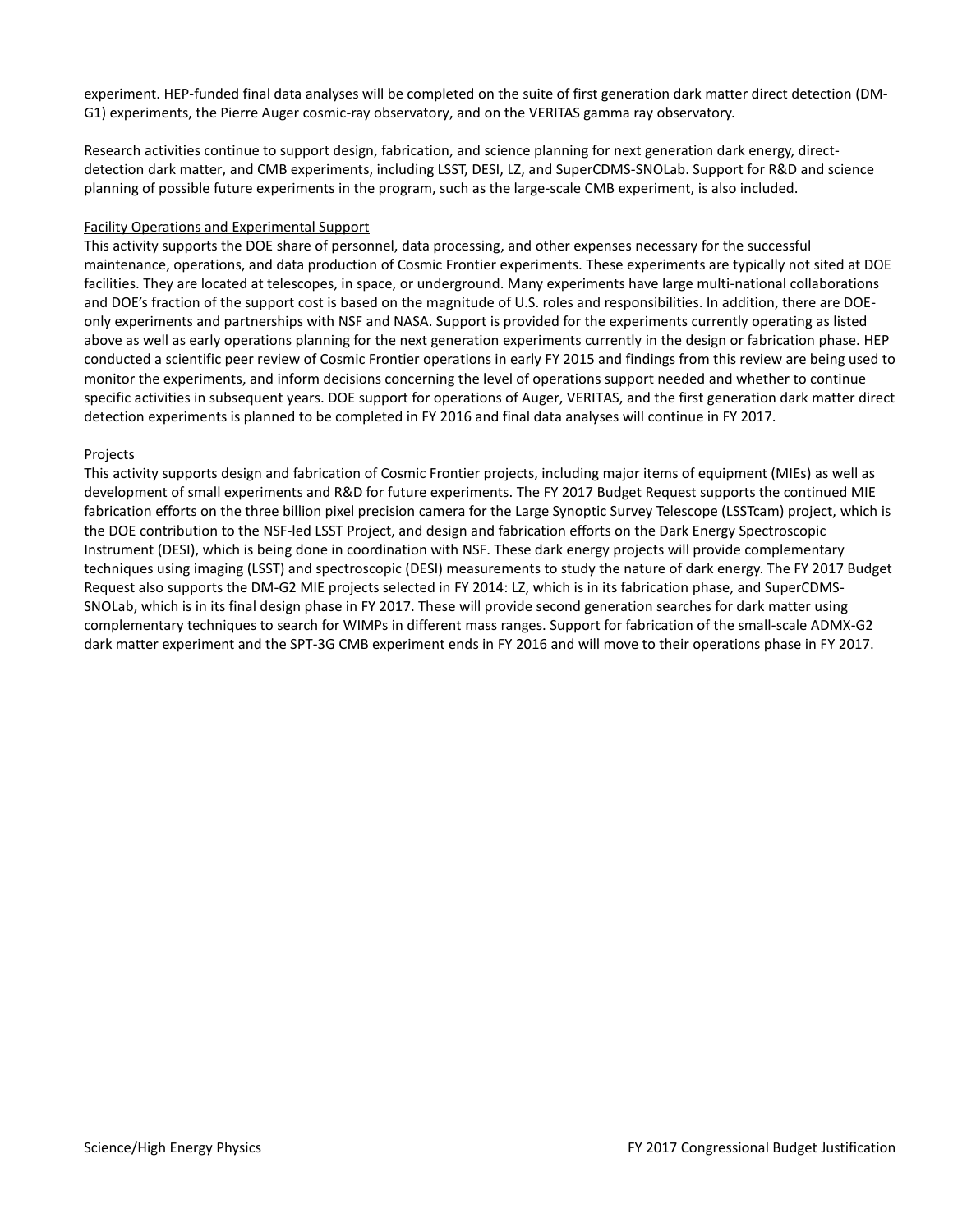# **Cosmic Frontier Experimental Physics**

#### **Activities and Explanation of Changes**

| FY 2016 Enacted                                                                                                                                                                                                                                                                                                                                                                                                                                                                                  | FY 2017 Request                                                                                                                                                                                                                                                                                                                                                                | <b>Explanation of Changes</b><br>FY 2017 vs. FY 2016                                                                                                                                                                                                                                                                                                    |
|--------------------------------------------------------------------------------------------------------------------------------------------------------------------------------------------------------------------------------------------------------------------------------------------------------------------------------------------------------------------------------------------------------------------------------------------------------------------------------------------------|--------------------------------------------------------------------------------------------------------------------------------------------------------------------------------------------------------------------------------------------------------------------------------------------------------------------------------------------------------------------------------|---------------------------------------------------------------------------------------------------------------------------------------------------------------------------------------------------------------------------------------------------------------------------------------------------------------------------------------------------------|
| Cosmic Frontier Experimental Physics \$130,582,000                                                                                                                                                                                                                                                                                                                                                                                                                                               | \$130,069,000                                                                                                                                                                                                                                                                                                                                                                  | $-$513,000$                                                                                                                                                                                                                                                                                                                                             |
| Research \$49,910,000                                                                                                                                                                                                                                                                                                                                                                                                                                                                            | \$49,934,000                                                                                                                                                                                                                                                                                                                                                                   | +\$24,000                                                                                                                                                                                                                                                                                                                                               |
| Research efforts support the currently operating or<br>recently-completed suite of cosmic-ray and high-<br>energy gamma-ray telescope experiments, the suite of<br>DM-G1 experiments, and dark energy experiments<br>including DES, and eBOSS.                                                                                                                                                                                                                                                   | The FY 2017 Budget Request supports research efforts<br>for data analyses on the currently operating or<br>recently completed experiments, as described above.<br>Research activities will continue to support design,<br>fabrication and science planning for the next                                                                                                        | Research efforts continue at a slightly increased level<br>to support the planning for calibration, simulation,<br>science planning, and operation of new projects and<br>data analyses for operating or recently completed<br>experiments.                                                                                                             |
| Research activities continue to support design,<br>fabrication and science planning for the next<br>generation of dark energy, dark matter and CMB<br>experiments, as well as R&D and science planning of<br>possible future experiments.                                                                                                                                                                                                                                                        | generation of dark energy, dark matter and CMB<br>experiments, as well as R&D and science planning of<br>possible future projects and experiments.                                                                                                                                                                                                                             |                                                                                                                                                                                                                                                                                                                                                         |
| <b>Facility Operations and Experimental Support</b>                                                                                                                                                                                                                                                                                                                                                                                                                                              |                                                                                                                                                                                                                                                                                                                                                                                |                                                                                                                                                                                                                                                                                                                                                         |
| \$13,837,000                                                                                                                                                                                                                                                                                                                                                                                                                                                                                     | \$9,935,000                                                                                                                                                                                                                                                                                                                                                                    | $-$3,902,000$                                                                                                                                                                                                                                                                                                                                           |
| Operations support continues for experiments that are<br>in the data-taking phase, including the AMS-II cosmic-<br>ray experiment, the FGST and HAWC gamma-ray<br>experiments, and for imaging and spectroscopic dark<br>energy experiments including DES and eBOSS. Final<br>data processing efforts continue while analyses are<br>completed on experiments that have finished their<br>science mission, including DM-G1 experiments, the<br>VERITAS gamma-ray experiment and the Pierre Auger | Operations support will continue for experiments that<br>are in the data-taking phase, including AMS-II, HAWC,<br>FGST, DES, and eBOSS. SPT-3G and ADMX-G2 start<br>operations in FY 2017. Funding will support the<br>experiments currently operating as listed above as well<br>as early planning for the next generation experiments<br>currently in the fabrication phase. | Support for the operation of several first generation<br>dark matter experiments ends in FY 2016. Other<br>Facilities activities decrease for Working Capital Fund<br>to SC Program Direction, which are offset by increased<br>funding to support transitions to early operations<br>planning activities for future experiments, particularly<br>LSST. |

cosmic ray experiment.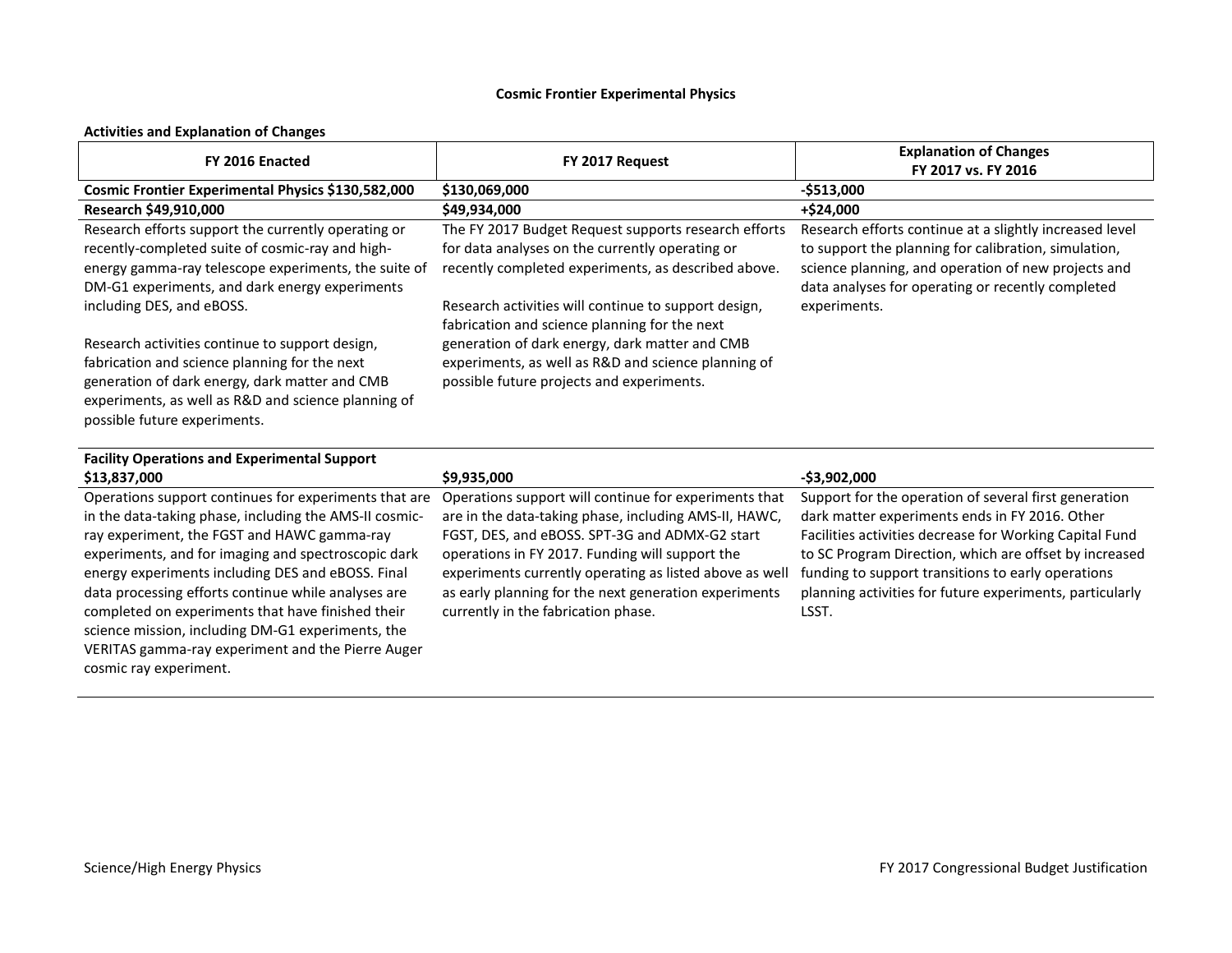| FY 2016 Enacted                                        | FY 2017 Request                                         | <b>Explanation of Changes</b><br>FY 2017 vs. FY 2016   |
|--------------------------------------------------------|---------------------------------------------------------|--------------------------------------------------------|
| Projects \$66,835,000                                  | \$70,200,000                                            | +\$3,365,000                                           |
| Funding is provided for LSSTcam according to its       | Fabrication activities will continue on the dark energy | The increase will support final design for the         |
| approved baseline funding profile. The DESI and LZ     | MIE projects, including a ramp up on LSSTcam and the    | SuperCDMS-SNOLab MIE and fabrication for the MIE       |
| MIEs to study dark energy and dark matter,             | DESI funding profile as planned. These projects will    | projects, LSSTcam, DESI, and LZ, according to their    |
| respectively, are expected to be baselined in FY 2016. | provide complementary next-generation techniques        | planned profiles. Fabrication activities on the small  |
| The SuperCDMS-SNOLab MIE, to complement LZ in the      | for studying dark energy. SuperCDMS-SNOLab is           | projects ADMX-G2 and SPT-3G were completed in          |
| study of dark matter, will support design work towards | expected to be baselined in FY 2017 and will enter its  | FY 2016. The increase will also support a small effort |
| project baseline. Small projects below MIE thresholds  | final design phase. LZ will continue fabrication. The   | on R&D and development efforts for future              |
| are also included.                                     | program will also support a small effort on R&D and     | experiments.                                           |
|                                                        | development efforts for future experiments.             |                                                        |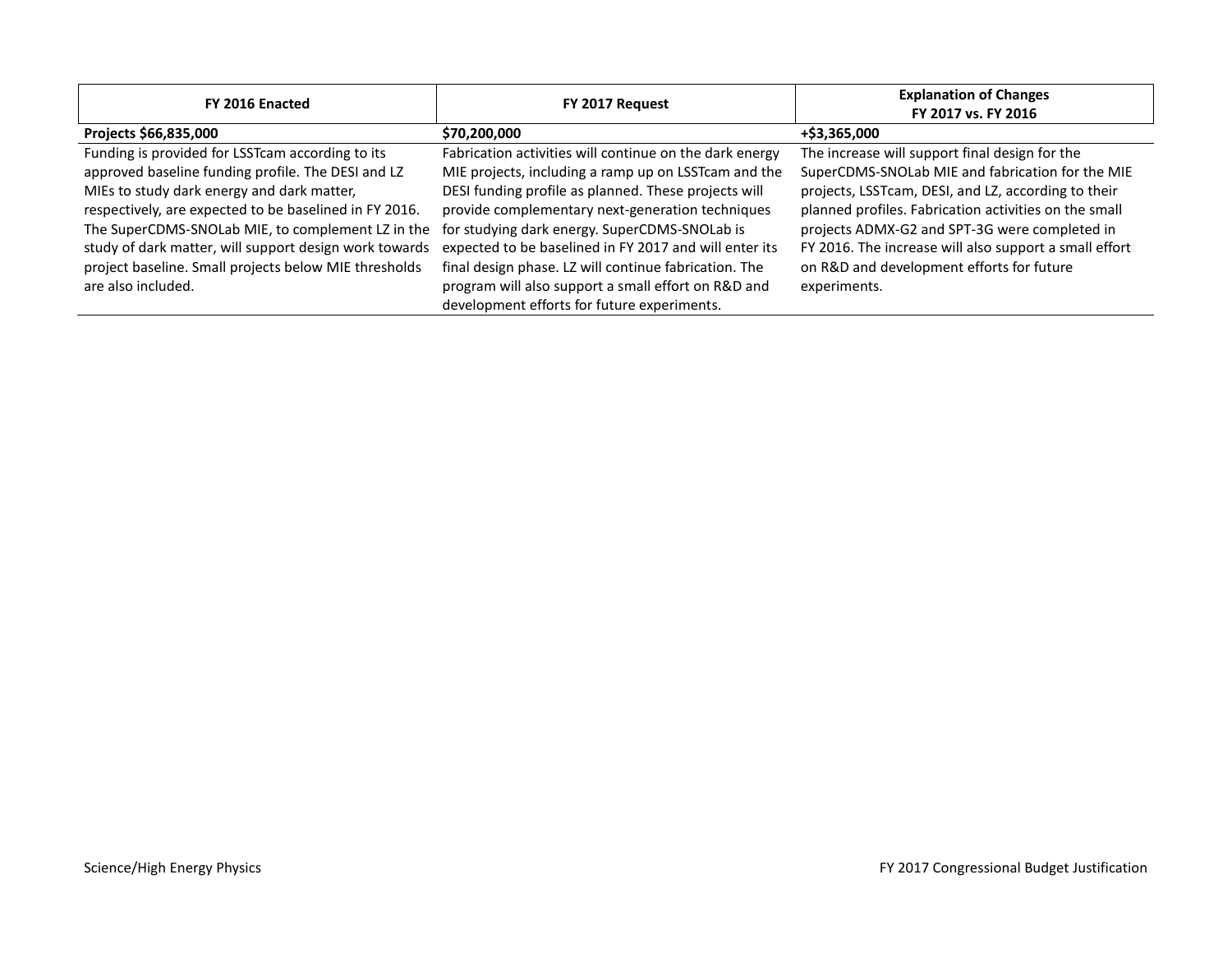#### **High Energy Physics Theoretical and Computational Physics**

#### **Description**

The Theoretical and Computational Physics subprogram provides the mathematical, phenomenological, and computational framework to understand and extend our knowledge of the dynamics of particles and forces, and the nature of space and time. This research is essential for proper interpretation and understanding of the experimental research activities described in other HEP subprograms.

Major research thrusts focus on the central science drivers for HEP as identified by the P5 report, intertwining the physics of the Higgs boson, neutrino mass, and the dark universe along with exploring the unknown. Theory and computation cross-cut the science drivers and the energy, intensity, and cosmic experimental frontiers.

This subprogram supports theoretical research ranging from detailed calculations of the predictions of the Standard Model to the formulation and exploration of possible theories of new phenomena such as dark matter and dark energy and the identification of experimental signatures that would validate these new ideas. This subprogram also supports computational approaches to advance understanding of fundamental physical laws describing the elementary constituents of matter and energy, including computational science and simulations for scientific discovery and computing and software tools to enable and advance experimental and theoretical research at the three High Energy Physics frontiers.

#### Theory

The HEP theory research activity supports groups at over 70 academic and research institutions supported by research grants and seven national laboratory research groups. Both university and laboratory research groups play important roles in addressing the leading research areas discussed above, with laboratory groups typically more focused on data-driven theoretical investigations and model-building and university groups additionally focusing on formal or mathematical theory. Research efforts are selected based on competitive peer review to maintain the activities with the highest scientific impact and potential. Laboratory research groups are generally reviewed every three to four years. The most recent review in this subprogram was held in 2014, and findings from this review are being used to inform the funding decisions in subsequent years.

#### Computational HEP

Computation is necessary at all stages of HEP experiments—from planning and constructing accelerators and detectors, to theoretical modeling, to supporting computationally intensive experimental research and large-scale data analysis. In addition, scientific simulation and advanced computing help extend the boundaries of scientific discovery to regions not directly accessible by experiments, observations, or traditional theory. Computational HEP partners with the ASCR program on projects that focus on HEP topics that benefit most strongly from advanced computational techniques, such as Scientific Discovery through Advanced Computing (SciDAC) and the National Strategic Computing Initiative (NSCI). Computational HEP also supports directed efforts to develop and maintain operations and R&D for some HEP specific computational tools and supports forwardlooking HEP computational research to address the challenges of evolving computer architectures and massive increases in scientific data.

#### Projects

The Projects activity currently funds acquisition and operation of dedicated hardware for the Lattice Quantum Chromodynamics (LQCD) computing effort. Since lattice techniques can address both nuclear and high energy physics topics, this program is managed in partnership with NP in order to avoid any duplication of effort. The LQCD Project provides dedicated computer hardware for the simulation of the strong interaction of gluons and quarks in bound states. Within the HEP program, its goals are most directly applicable to the Intensity and Energy Frontiers, and the results generated by its users are critical for the interpretation of data from the HEP experimental program in these Frontiers. Based on strong peer reviews and following recommendations in the P5 report, the LQCD project was extended in FY 2015 for a five-year period.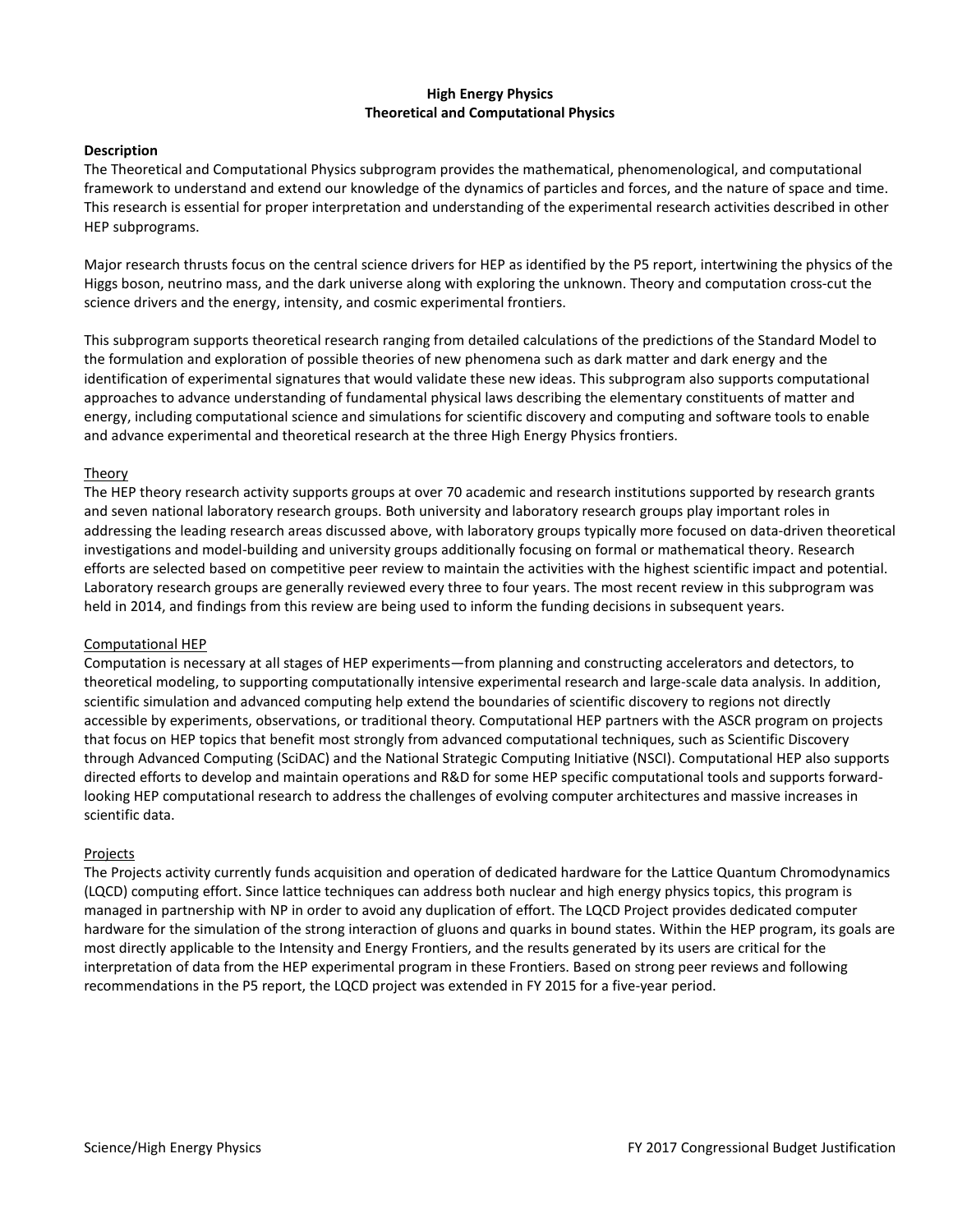# **Theoretical and Computational Physics**

# **Activities and Explanation of Changes**

| FY 2016 Enacted                                                                                                                                                                                                                                                                                  | FY 2017 Request                                                                                                                                                                                                                             | <b>Explanation of Changes</b><br>FY 2017 vs. FY 2016                                                                                                                                                                              |
|--------------------------------------------------------------------------------------------------------------------------------------------------------------------------------------------------------------------------------------------------------------------------------------------------|---------------------------------------------------------------------------------------------------------------------------------------------------------------------------------------------------------------------------------------------|-----------------------------------------------------------------------------------------------------------------------------------------------------------------------------------------------------------------------------------|
| Theoretical and Computational Physics \$59,083,000                                                                                                                                                                                                                                               | \$59,656,000                                                                                                                                                                                                                                | +\$573,000                                                                                                                                                                                                                        |
| Theory \$48,465,000                                                                                                                                                                                                                                                                              | \$49,620,000                                                                                                                                                                                                                                | +\$1,155,000                                                                                                                                                                                                                      |
| This activity funds research for university and<br>laboratory groups as well as the Particle Data Group.<br>Research proposals in the general topic areas<br>described above are selected based on peer review by<br>technical experts.                                                          | This activity will fund research for university and<br>laboratory groups as well as the Particle Data Group.<br>Research proposals in the general topic areas<br>described above are selected based on peer review by<br>technical experts. | Slight increase to maintain a thriving theory program<br>as recommended in the P5 report.                                                                                                                                         |
| Computational HEP \$8,618,000                                                                                                                                                                                                                                                                    | \$8,036,000                                                                                                                                                                                                                                 | $-$ \$582,000                                                                                                                                                                                                                     |
| This activity supports the research, development, and<br>operation of computational tools that enable scientific<br>advances in the HEP program. SciDAC projects selected<br>in FY 2015 will continue in FY 2016. Other ongoing<br>projects continue at approximately the same funding<br>level. | This activity supports the research, development, and<br>operation of computational tools that enable scientific<br>advances in the HEP program. SciDAC will be re-<br>competed in FY 2017 in partnership with ASCR.                        | HEP is expanding its cooperation with ASCR on<br>multiple computational projects and will rely less on<br>the SciDAC program. This results in a lower level of<br>funding for SciDAC within a slightly reduced overall<br>budget. |
| Projects \$2,000,000                                                                                                                                                                                                                                                                             | \$2,000,000                                                                                                                                                                                                                                 | \$0                                                                                                                                                                                                                               |
| FY 2016 funding plan includes acquisition of new<br>hardware as well as continued operations of the<br>LQCD.                                                                                                                                                                                     | FY 2017 funding plan includes acquisition of new<br>hardware as well as continued operations.                                                                                                                                               | Funding is provided according to the planned profile.                                                                                                                                                                             |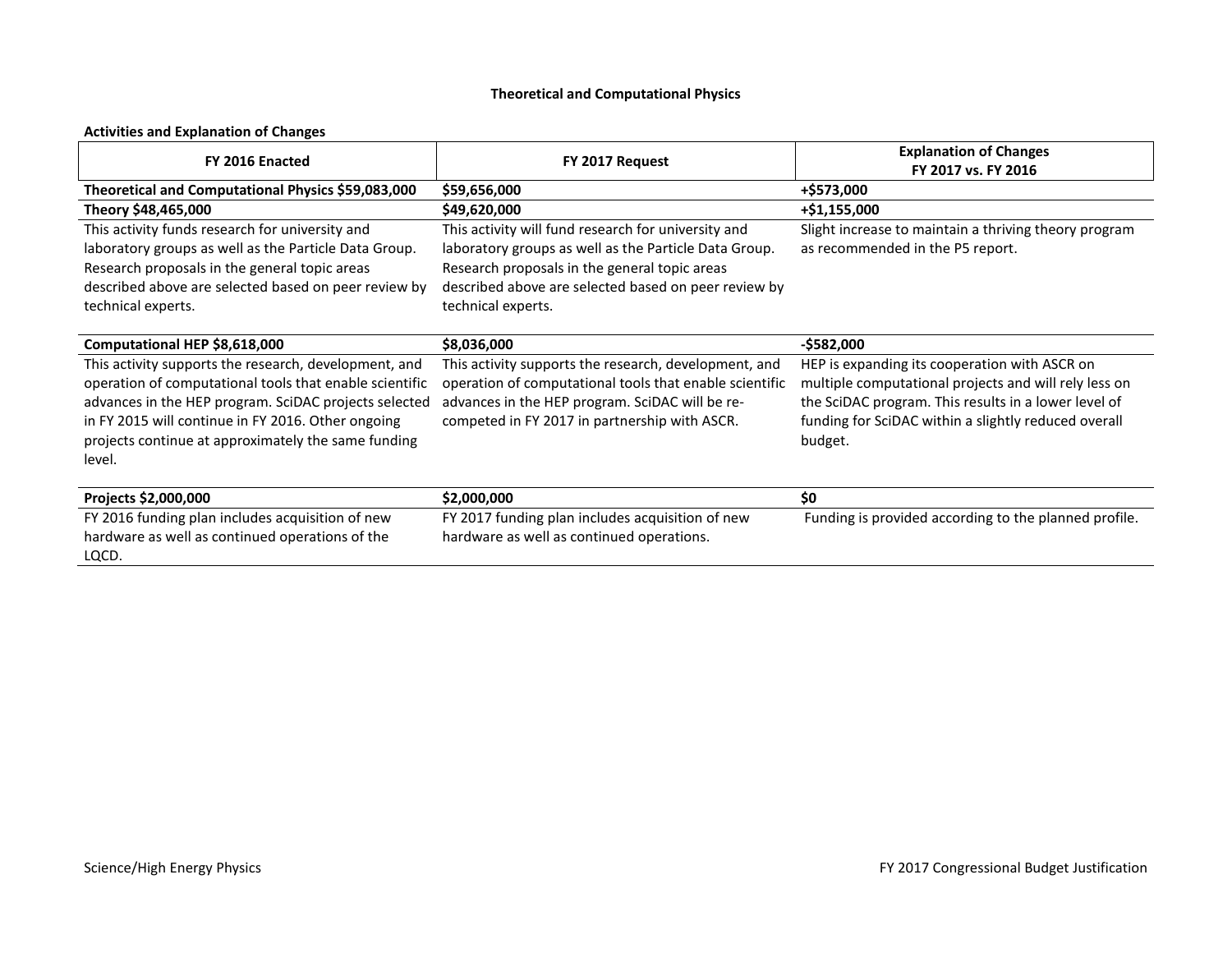### **High Energy Physics Advanced Technology R&D**

#### **Description**

The Advanced Technology Research and Development (R&D) subprogram fosters cutting-edge research in the physics of particle beams, accelerator R&D, and particle detection—all of which are necessary for continued progress in high energy physics. New developments are stimulated and supported through peer reviewed research. This subprogram supports and advances research at all three experimental Frontiers.

Advanced Technology R&D includes particle accelerator, detector, and beam physics areas. Long-term multi-purpose accelerator research, applicable to fields beyond HEP, is carried out under the Accelerator Stewardship subprogram.

#### HEP General Accelerator R&D

HEP General Accelerator R&D (GARD) focuses on understanding the science underlying the technologies used in particle accelerators and storage rings, as well as the fundamental physics of charged particle beams. Long-term research goals include developing technologies to enable breakthroughs in particle accelerator size, cost, beam intensity, and control.

Research activity is categorized into five thrust areas: accelerator and beam physics; advanced acceleration concepts; particle sources and targetry; radiofrequency acceleration technology; and superconducting magnet and materials. GARD supports research at seven DOE national laboratories and about 30 academic or other research institutions. Research topics are prioritized based on input from recent HEPAP subpanels and funding is awarded based on external competitive peer reviews. The program also trains new accelerator physicists with approximately 50 graduate students supported per year through research grants. Graduate level training for students and laboratory staff in areas of accelerator physics and technology is supported in this program.

In the past six years, two accelerator R&D test facilities (BELLA at LBNL and FACET at SLAC) have been built and operated under this subprogram to support research using plasmas to accelerate charged particles much more effectively than conventional electromagnetic cavities. These techniques hold the promise of reducing the size of particle accelerators by approximately 90%, making them considerably less expensive to build. The energy to drive the plasma can come either from lasers (as in BELLA) or electron beams (as in FACET). Both techniques have successfully accelerated beams while maintaining good beam quality.

FACET will complete operations in FY 2016 to make way for LCLS-II. A new and more capable facility, FACET-II, will be in its fabrication phase in FY 2017 using the kilometer linac section between LCLS and LCLS-II. FACET-II will continue the very successful electron beam driven plasma accelerator program. Operations of the BELLA facility will continue in FY 2017.

In FY 2017, GARD will launch a new activity to revitalize education and innovation in the physics of particle accelerators for the benefit of HEP and other SC programs that rely on these enabling technologies. A component of this program will allow graduate students to participate in mentored accelerator research and technology development and enable leveraging the capabilities and assets of DOE laboratories. HEP will hold a competition for a traineeship program to support the projected workforce shortage. This will be aimed at a university/national laboratory consortium in order to provide the academic training and research experience needed to meet DOE's anticipated workforce needs.

#### HEP Directed Accelerator R&D

HEP Directed Accelerator R&D supports strategic investments in innovative technologies for possible future HEP accelerator projects, with proof-of-principle demonstrations, prototype component development, and advancing technical readiness. This includes R&D and prototyping to bring new concepts to a stage of engineering readiness where they can be incorporated into existing facilities or be applied to the design of new facilities. Research efforts within this activity are generally limited in time and have concrete milestones associated with specific future accelerator facilities or technologies. The current components of the HEP Directed Accelerator R&D activity are the LHC Accelerator Research Program (LARP) and the Muon Accelerator Program (MAP).

LARP is carrying out R&D needed to produce prototypes for U.S. deliverables to the High Luminosity LHC (HL-LHC) that CERN is planning to begin building late in this decade. The MAP program was created to carry out R&D on the feasibility of creating and accelerating muon beams for either the production of neutrinos or a very high energy lepton collider. Following the P5 report, these applications are now seen as less scientifically compelling at this time. The Muon Accelerator Program is being ramped

Science/High Energy Physics **FY 2017** Congressional Budget Justification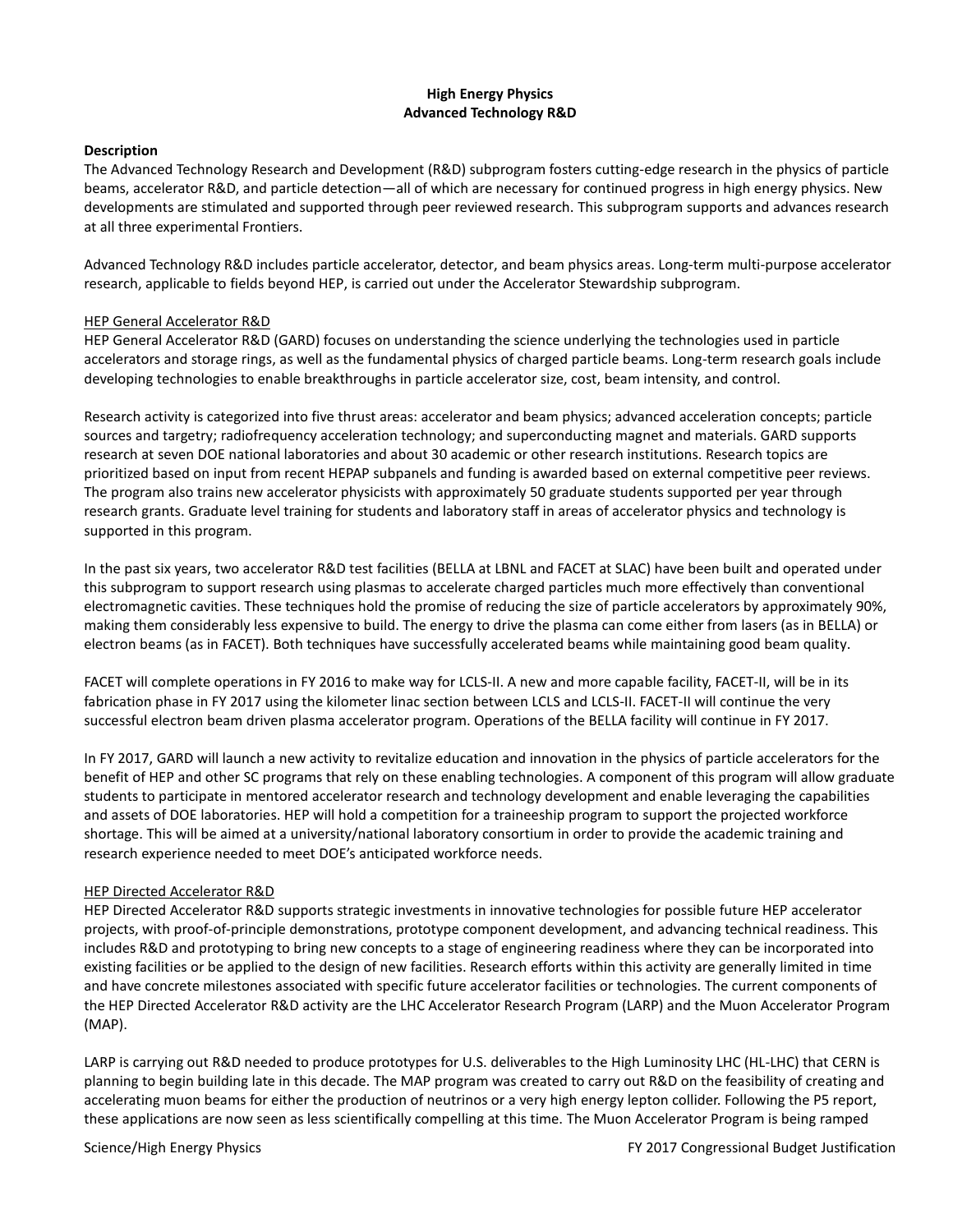down, with FY 2017 being the last year of funding for this activity; some key elements with broad applications will be redirected into General Accelerator R&D.

#### Detector R&D

Detector R&D addresses the need for continuing development of the next generation instrumentation and detectors at the Energy, Intensity, and Cosmic Frontiers in order to maintain scientific leadership in a worldwide experimental program that is broadening into new research areas. In order to meet this challenge, HEP maintains a program appropriately balanced between evolutionary, near-term, low-risk detector R&D and revolutionary, long-term, high-risk detector R&D, while training the next generation of experts. The program supports research into the fundamental physics underlying the interactions of particles and radiation in detector materials as well as the development of technologies that turn these insights into working detectors. This activity supports research programs at five DOE national laboratories and about 20 academic research institutions, as well as extensive test and fabrication facilities at three laboratories. Research efforts are selected based on competitive peer review to maintain the activities with the highest scientific impact and potential. All laboratory research groups are reviewed every three years. HEP conducted an external peer review of all laboratory research groups in this subprogram in 2012 and the next review is planned for 2016.

#### Facility Operations and Experimental Support

This activity generally provides operations funding for proposal-driven accelerator R&D facilities like FACET at SLAC, as well as other laboratory experimental and test facilities, including BELLA at LBNL and superconducting RF and magnet facilities at Fermilab. The SRF facilities are centralized at Fermilab due to the cost to build and operate them.

FACET, and its planned successor, FACET-II, provide very high energy beams of electrons and positrons for testing wakefield acceleration and radiation production. BELLA provides the world's highest repetition rate high-power laser for experiments in laser plasma acceleration and the interaction of ultra-intense light with matter. Experiments at both BELLA and FACET have shown increases in both acceleration gradients and precision of the beam control over the last several years.

The current priorities for the Fermilab accelerator test facilities are the programs to develop higher field magnets for the LHC (LARP), LCLS-II cryomodule production and testing, and R&D on a future upgrade of the Fermilab Accelerator Complex front end linac.

HEP also supports test beams at SLAC and Fermilab for the testing of new detector concepts as well as detector fabrication facilities like the Microsystem System Laboratory at LBNL and Silicon Detector (SiDET) Facility at Fermilab.

#### Projects

In FY 2017, initial equipment funding for the FACET-II MIE project is requested. A new shield wall in Sector 10 will be constructed to allow for FACET-II commissioning and operation during LCLS-II construction in Sectors 0-10.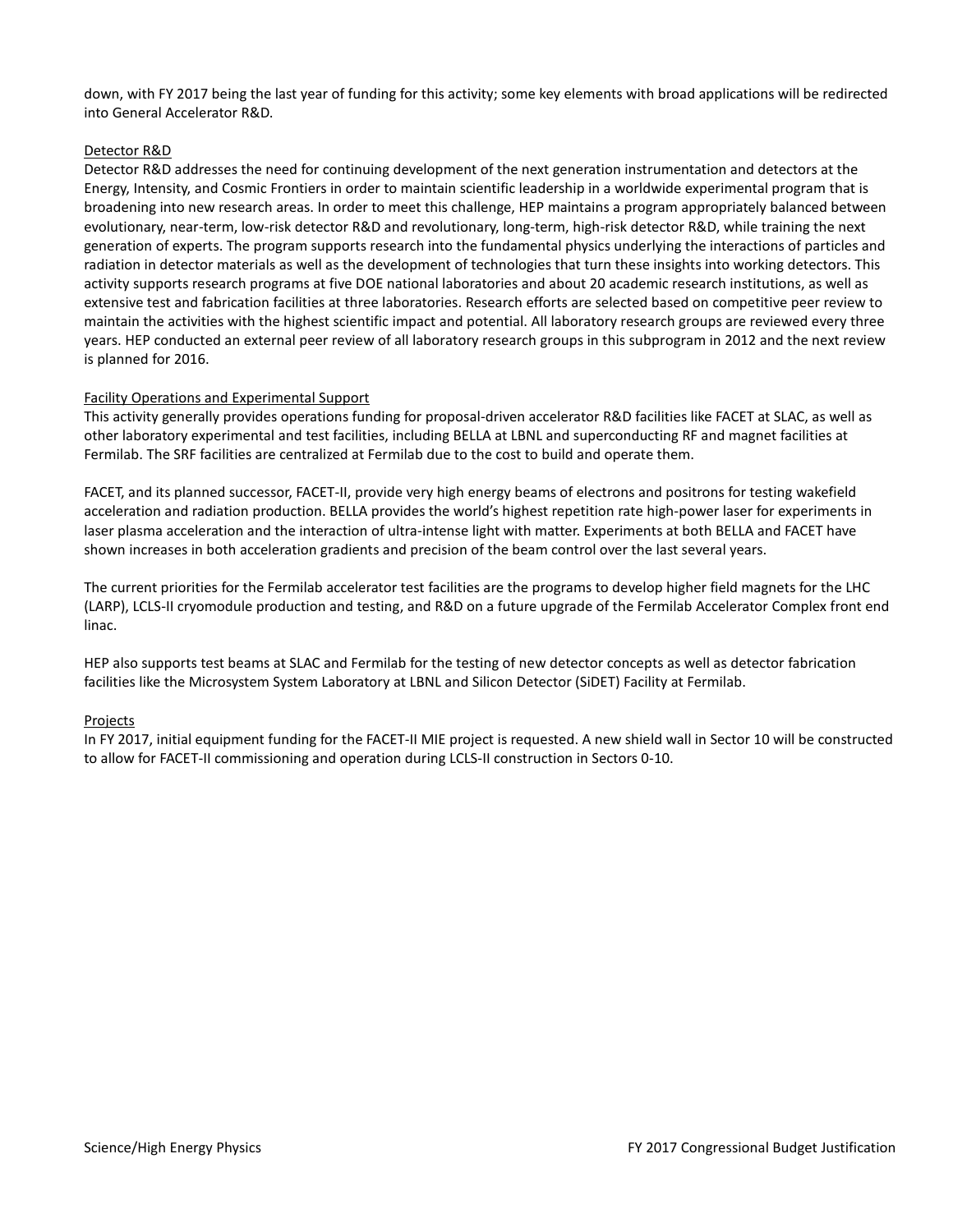# <span id="page-25-0"></span>**Advanced Technology R&D**

#### **Activities and Explanation of Changes**

| FY 2016 Enacted                                                                                                                                                                                                                                                                                                                  | FY 2017 Request                                                                                                                                                                                                                                                                                                                                                                                              | <b>Explanation of Changes</b><br>FY 2017 vs. FY 2016                                                                                                                                               |
|----------------------------------------------------------------------------------------------------------------------------------------------------------------------------------------------------------------------------------------------------------------------------------------------------------------------------------|--------------------------------------------------------------------------------------------------------------------------------------------------------------------------------------------------------------------------------------------------------------------------------------------------------------------------------------------------------------------------------------------------------------|----------------------------------------------------------------------------------------------------------------------------------------------------------------------------------------------------|
| Advanced Technology R&D \$115,494,000                                                                                                                                                                                                                                                                                            | \$118,285,000                                                                                                                                                                                                                                                                                                                                                                                                | +\$2,791,000                                                                                                                                                                                       |
| HEP General Accelerator R&D \$46,722,000                                                                                                                                                                                                                                                                                         | \$44,510,000                                                                                                                                                                                                                                                                                                                                                                                                 | $-$2,212,000$                                                                                                                                                                                      |
| The general portfolio of topics described in the<br>narrative above continues to be supported, but the<br>program adjusts the emphasis on each topic based on<br>the detailed recommendation from the HEPAP<br>Accelerator R&D Subpanel (report issued in April<br>2015 <sup>a</sup> ) to optimize alignment with the P5 report. | The program will adjust research topics based on the<br>recommendations from the HEPAP Accelerator R&D<br>Subpanel (report issued in April 2015) to optimize<br>alignment with the P5 report. A new traineeship<br>activity will revitalize education and innovation in the<br>physics of particle accelerators for the benefit of HEP<br>and other SC programs that rely on these enabling<br>technologies. | The program receives \$1,000,000 to initiate a new<br>traineeship activity in the physics of particle<br>accelerators, but overall funding is down as priority<br>goes to P5 recommended projects. |
| HEP Directed Accelerator R&D \$20,640,000                                                                                                                                                                                                                                                                                        | \$21,500,000                                                                                                                                                                                                                                                                                                                                                                                                 | +\$860,000                                                                                                                                                                                         |
| LARP increases effort to develop a prototype<br>superconducting quadrupole magnets with the large<br>apertures needed to increase luminosity at the LHC.<br>MAP effort will be ramping down as recommended by<br>P5 according to a detailed ramp-down plan which was<br>developed in FY 2015.                                    | LARP will increase efforts to develop a prototype<br>superconducting quadrupole magnets with the large<br>apertures needed to increase luminosity at the LHC.<br>MAP effort will ramp down as recommended by P5<br>according to a detailed ramp-down plan which was<br>developed in FY 2015.                                                                                                                 | Reductions due to the ramp down of MAP effort are<br>offset by an increase in LARP superconducting magnet<br>effort to meet schedule for delivery of magnet<br>prototypes.                         |
| Detector R&D \$16,282,000                                                                                                                                                                                                                                                                                                        | \$17,350,000                                                                                                                                                                                                                                                                                                                                                                                                 | +\$1,068,000                                                                                                                                                                                       |
| Research activities continue at U.S. universities and<br>national laboratories, with resources continuing to<br>shift towards near-term requirements of the high-<br>priority efforts and towards strengthening the<br>university activities, as recommended in the P5 report.                                                   | Research activities will continue at U.S. universities<br>and national laboratories, with resources shifted<br>towards near-term requirements of the high-priority<br>efforts and towards strengthening the university<br>efforts, as recommended in the P5 report.                                                                                                                                          | Detector research activities will receive modest<br>support while focus remains on the high priority<br>activities recommended in the P5 report.                                                   |
| <b>Facility Operations and Experimental Support</b>                                                                                                                                                                                                                                                                              |                                                                                                                                                                                                                                                                                                                                                                                                              |                                                                                                                                                                                                    |
| \$29,750,000<br>Support for operation of BELLA and SRF Infrastructure<br>continues. This program provides support for                                                                                                                                                                                                            | \$26,925,000<br>Support for operation of BELLA, SC magnet test facility<br>and SRF test facilities continues. FACET ceased                                                                                                                                                                                                                                                                                   | $-$2,825,000$<br>The reduction is dominated by the end of funding for<br>the operation of FACET.                                                                                                   |
| superconducting magnet fabrication and test facilities.<br>FACET is supported at a reduced level due to a shorter<br>run dictated by a shutdown for LCLS-II construction.                                                                                                                                                        | operation in FY 2016 due to LCLS-II construction<br>removing part of the linac used by FACET.                                                                                                                                                                                                                                                                                                                |                                                                                                                                                                                                    |

Science/High Energy Physics **FY 2017** Congressional Budget Justification a http://science.energy.gov/~/media/hep/hepap/pdf/Reports/Accelerator\_RD\_Subpanel\_Report.pdf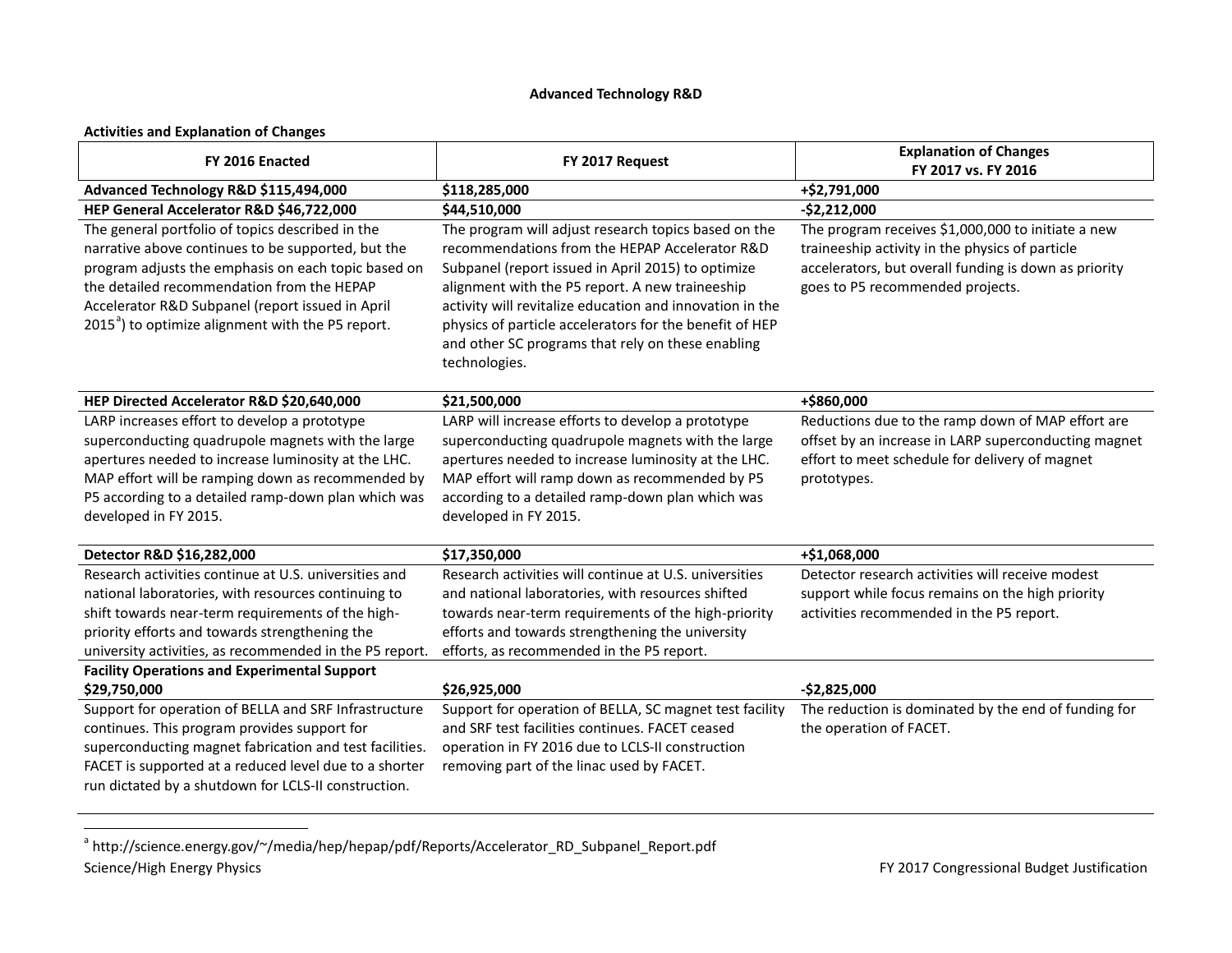| FY 2016 Enacted                                                                                                                                                            | FY 2017 Request                                                                                                                                                                                                                                                                                                                                                                                                  | <b>Explanation of Changes</b><br>FY 2017 vs. FY 2016 |
|----------------------------------------------------------------------------------------------------------------------------------------------------------------------------|------------------------------------------------------------------------------------------------------------------------------------------------------------------------------------------------------------------------------------------------------------------------------------------------------------------------------------------------------------------------------------------------------------------|------------------------------------------------------|
| Projects \$2,100,000                                                                                                                                                       | \$8,000,000                                                                                                                                                                                                                                                                                                                                                                                                      | +\$5,900,000                                         |
| Mission Need (CD-0) for the FACET-II MIE project was<br>approved in September 2015, and the project will<br>begin receiving funding for Other Project Costs in<br>FY 2016. | The FACET-II project will begin fabrication with<br>\$5,000,000 of equipment funding and \$3,000,000 for<br>other project costs. FACET-II will continue the very<br>successful program started by FACET. The larger and<br>higher priority LCLS-II project sponsored by BES is<br>taking over the first third of the SLAC linac. FACET-II<br>will be designed to use only the middle third of the<br>SLAC linac. | Increase supports the FACET-II project.              |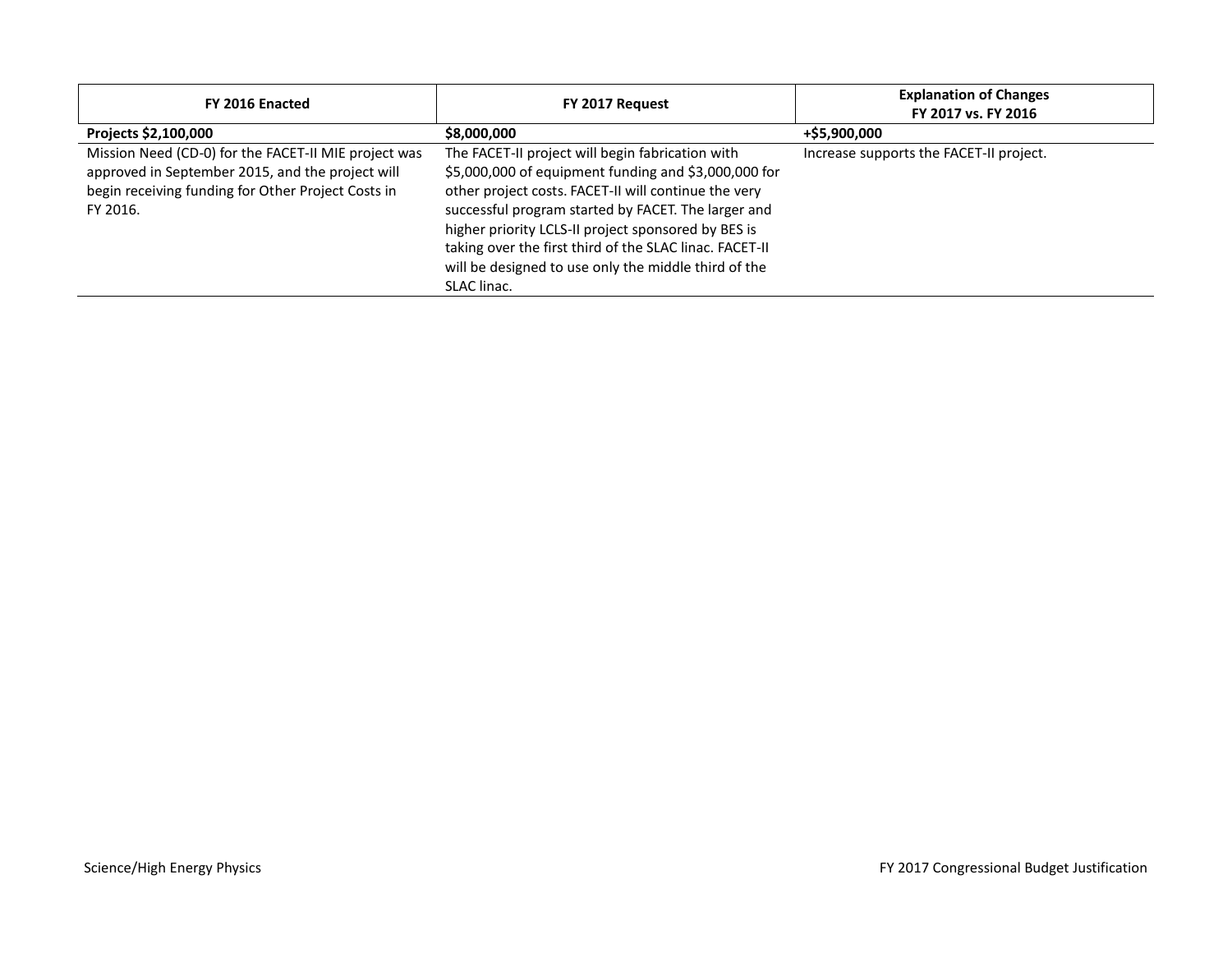### **High Energy Physics Accelerator Stewardship**

#### **Description**

This subprogram stewards accelerator science & technology through three principal activities: improving access to SC accelerator R&D infrastructure for industrial and other users; near-term translational R&D to adapt accelerator technology for medical, industrial, security, defense, energy and environmental applications; and long-term R&D for the science and technology needed to build future generations of accelerators. HEP manages this program in close consultation with other SC programs, including NP and BES, and in consultation with other federal stakeholders of accelerator technology, most notably NSF, the Department of Defense, and the National Institutes of Health.

Accelerator Stewardship pursues targeted R&D to develop new uses of accelerator technology with broad applicability. Initial workshops and a request for information identified three target application areas with broad impact: accelerator technologies for ion beam therapy of cancer, laser technologies for accelerators, and energy and environmental applications of accelerators. As the program evolves, new cross-cutting areas of research will be identified based on input from the federal stakeholders, R&D performers, and U.S. industry.

HEP and other SC programs will continue to conduct programmatic near- and mid-term R&D on accelerator and beam physics issues related to the scientific facilities they operate. This subprogram will not replace or duplicate those R&D efforts, which are driven by specific science goals and program priorities.

#### Research

Research funding supports activities that have been identified for applications in areas broader than just HEP. Research is conducted at national laboratories, universities, and in industry. The stewardship program supports both near-term translational R&D and long-term basic accelerator R&D.

Near-term R&D funding is structured to produce practical prototypes of new applications in five to seven years. The needs for applications chosen for this category have been specifically identified by federal stakeholders and developed further by workshops. Near-term R&D funding opportunities are specifically structured to strengthen academic-industrial collaboration. Long-term R&D funding is targeted at scientific innovations enabling breakthroughs in particle accelerator size, cost, beam intensity, and control.

### Facility Operations and Experimental Support

The Accelerator R&D Stewardship subprogram supports facility operations through two mechanisms: a dedicated Accelerator Stewardship facility (the BNL ATF) and the Accelerator Stewardship Test Facility Pilot Program, which provides seed funding to engage a broader user community, including industry users, at SC national laboratories.

The BNL ATF is a low-power electron and laser test facility dedicated to accelerator studies. Experiments at the BNL ATF study the interactions of high power electromagnetic radiation and high brightness electron beams, including free-electron lasers and laser acceleration of electrons and the development of electron beams with extremely high brightness, photo-injectors, electron beam and radiation diagnostics and computer controls. Beam time at the BNL ATF is awarded based on a merit-based peer review process. The BNL ATF was formally designated as an SC User Facility in FY 2015.

<span id="page-27-0"></span>The Accelerator Stewardship Test Facility Pilot Program was launched in FY 2015 and provides operations support for nontraditional users to access accelerator test infrastructure at DOE's SC national laboratories. Unlike the SC user facilities, this class of SC [a](#page-27-0)ssets is frequently unseen and underexploited by the broader community. A public portal has been created, and public outreach events held at six national laboratories in the winter/spring of 2015 reached more than 450 participants. The broader community was made aware of these facilities, and laboratories subsequently submitted seed-funding proposals for limitedscale use of these facilities. Experience from the pilot program will inform the implementation of a long-term mechanism for making the SC's unique accelerator test facilities more available.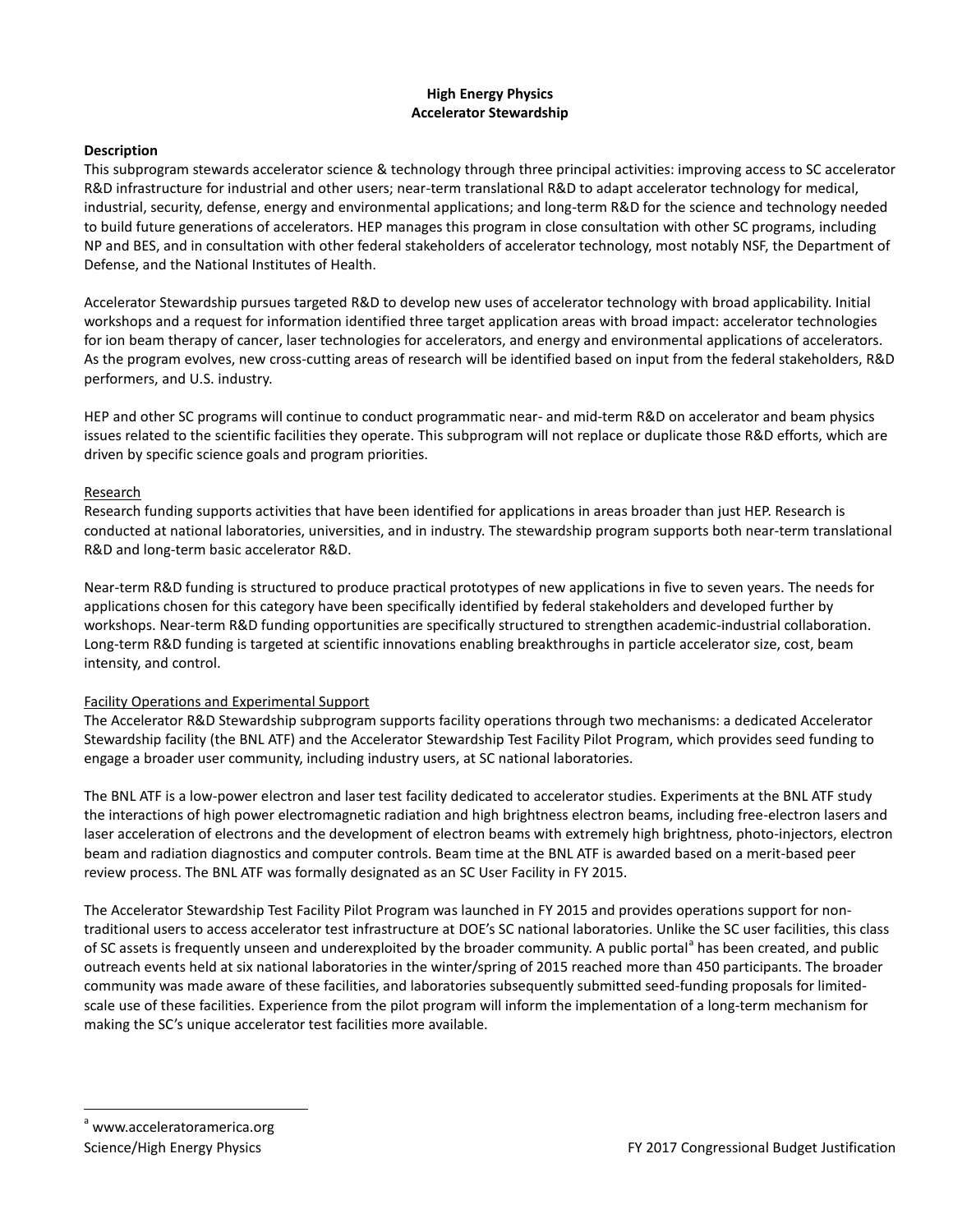# **Accelerator Stewardship**

# **Activities and Explanation of Changes**

| FY 2016 Enacted                                                                                                                                                                                                                                                              | FY 2017 Request                                                                                                                                                                                                                                     | <b>Explanation of Changes</b><br>FY 2017 vs. FY 2016                                                                                                                                                       |  |  |
|------------------------------------------------------------------------------------------------------------------------------------------------------------------------------------------------------------------------------------------------------------------------------|-----------------------------------------------------------------------------------------------------------------------------------------------------------------------------------------------------------------------------------------------------|------------------------------------------------------------------------------------------------------------------------------------------------------------------------------------------------------------|--|--|
| Accelerator Stewardship \$9,000,000                                                                                                                                                                                                                                          | \$13,744,000                                                                                                                                                                                                                                        | +\$4,744,000                                                                                                                                                                                               |  |  |
| Research \$3,378,000                                                                                                                                                                                                                                                         | \$6,853,000                                                                                                                                                                                                                                         | +\$3,475,000                                                                                                                                                                                               |  |  |
| Research activities continue at laboratories.<br>universities, and in industry. As funds allow, the<br>program initiates research support for selected<br>technology areas such as energy & environmental<br>applications of accelerators, as identified by SC<br>workshops. | The Request will continue to support research<br>activities at laboratories, universities, and in industry<br>for technology R&D areas such as laser, ion-beam<br>therapy, and accelerator technology for energy and<br>environmental applications. | Research funding increases to support targeted R&D<br>efforts to develop new uses of accelerator technology<br>with broad applicability.                                                                   |  |  |
| <b>Facility Operations and Experimental Support</b>                                                                                                                                                                                                                          |                                                                                                                                                                                                                                                     |                                                                                                                                                                                                            |  |  |
| \$5,622,000                                                                                                                                                                                                                                                                  | \$6,891,000                                                                                                                                                                                                                                         | +\$1,269,000                                                                                                                                                                                               |  |  |
| Support continues for ATF operations, continuation of<br>the Accelerator Test Facility Pilot Program, and the<br>completion of the relocation of the ATF to a larger<br>building.                                                                                            | The Request will support ATF user facility operations<br>and the continuation of the Accelerator Stewardship<br>Test Facility Pilot Program.                                                                                                        | The facilities request in FY 2017 increases as the BNL-<br>ATF relocation to a larger building reaches a peak year<br>of activity. The Accelerator Stewardship Test Facility<br>Pilot Program is expanded. |  |  |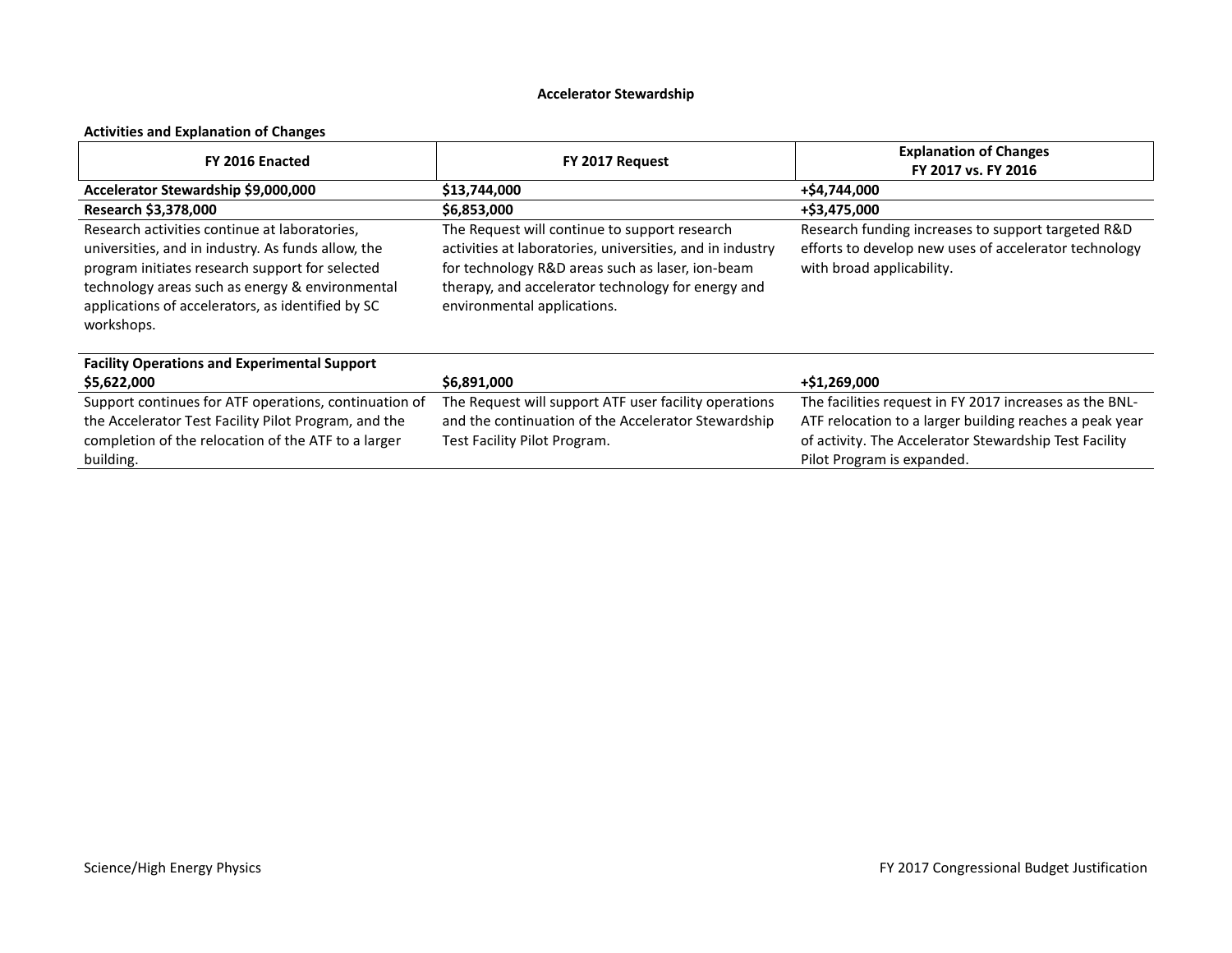# **High Energy Physics SBIR/STTR**

# **Description**

The SBIR/STTR amount is adjusted to mandated percentages for non-capital funding.

# **Activities and Explanation Changes**

| FY 2016 Enacted                         | FY 2017 Request                         | <b>Explanation of Changes</b><br>FY 2017 vs. FY 2016 |  |  |
|-----------------------------------------|-----------------------------------------|------------------------------------------------------|--|--|
| SBIR/STTR \$20,897,000                  | \$22,580,000                            | +\$1,683,000                                         |  |  |
| In FY 2016, SBIR/STTR funding is set at | In FY 2017, SBIR/STTR funding is set at | The SBIR/STTR amount is adjusted to                  |  |  |
| 3.45% of non-capital funding.           | 3.65% of non-capital funding.           | mandated percentages for non-capital                 |  |  |
|                                         |                                         | funding.                                             |  |  |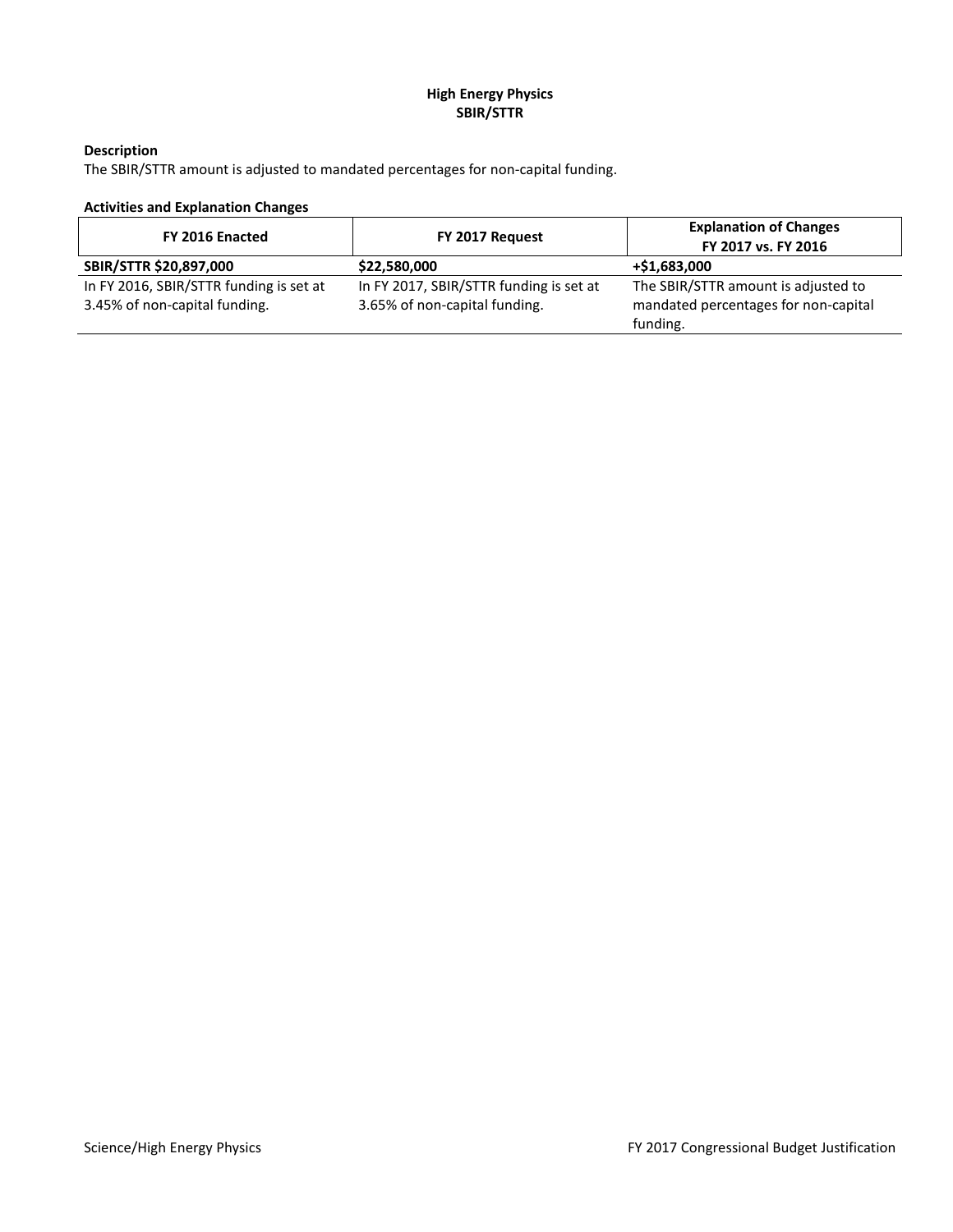#### **High Energy Physics Construction**

#### **Description**

This subprogram supports all line item construction for the entire HEP program. All Total Equipment Costs (TEC) are funded in this subprogram, including both engineering design and construction.

Mu2e, under construction at Fermilab, will be an important component of the Intensity Frontier subprogram. It will utilize a proton beam to produce muons and determine whether those muons, on rare occasions, can transform into electrons in apparent violation of lepton flavor symmetry. Evidence of muon to electron flavor change would further probe physics beyond the Standard Model at very high energy scales.

The project received approval for its performance baseline (Critical Decision CD-2) and for civil construction and long-lead procurement of the most challenging superconducting solenoid magnets (Critical Decision CD-3B) on March 4, 2015. Civil construction was initiated shortly thereafter. The Mu2e Project will complete its technical design phase in FY 2016 and move into full construction at that time. FY 2017 construction funds will be used to modify the Fermilab accelerator complex to deliver muons to Mu2e, to fabricate the two remaining superconducting solenoid magnets, and to fabricate the particle detection systems for Mu2e.

The Long Baseline Neutrino Facility and its associated Deep Underground Neutrino Experiment (LBNF/DUNE) will study the transformations of muon neutrinos that occur as they travel to a large detector in South Dakota, 800 miles away from Fermilab where they are produced in a high-energy beam. The experiment will analyze the rare, flavor-changing transformations of neutrinos in flight, from one lepton flavor to another, which are expected to help explain the fundamental physics of neutrinos and the matter-antimatter asymmetry of the universe.

DOE implemented the recommendations from the P5 report during FY 2015 by assessing and evaluating opportunities to incorporate in-kind contributions from international collaborators. The non-DOE scope is expected to focus on modular components of the accelerator beam and neutrino detectors. DOE scope is expected to incorporate all civil construction activities including excavation for large modular neutrino detectors, as well as integration and operation of the accelerator beam and detectors. The reformulated, international program is now identified jointly as LBNF/DUNE.

HEP proposes to use the successful management model of the LHC in delivering the long baseline neutrino program. Fermilab would lead the construction of the LBNF project and will be responsible for design, construction, and operation of the LBNF beamline; design, construction, and operation of the conventional facilities and experiment infrastructure on the Fermilab site required for the near detector; and design, construction, and operation of the conventional facilities and experiment infrastructure at SURF, including the cryostats and cryogenics systems, required for the far detector.

The Deep Underground Neutrino Experiment (DUNE) is a new international collaboration that has formed to carry out the neutrino experiment enabled by the LBNF facility. The DUNE collaboration will be responsible for: the definition of the scientific goals; the design, construction, commissioning, and operation of the near detector at Fermilab and the far detectors at the SURF; and the scientific research program conducted with the DUNE detectors. The DUNE collaboration currently consists of about 750 physicists from nearly 150 institutes from 26 different countries. Each of the collaborating institutions will be responsible for delivering in-kind detector components that they have proven to have the expertise to build and install. Presently, the DOE contribution to the detectors will be a minority portion of the scope.

All DOE contributions to LBNF/DUNE will be managed according to the SC's implementation of DOE O413.3B. Fermilab, in its role as the host, will oversee all LBNF/DUNE construction. Fermilab's oversight of the neutrino detectors includes technical coordination to ensure the various pieces will fit and operate together and arrive on time. The technical coordination group will document all work scope assignments, maintain a schedule, and provide design, production readiness, and operational readiness reviews in cooperation with the collaboration. This process follows the practice, systems, and procedures at CERN for the LHC detectors.

The reformulated and integrated project plan for the LBNF/DUNE project was reviewed successfully in July 2015 by a DOE Independent Cost Review (ICR) and a DOE Independent Project Review (IPR). The DOE ESAAB refreshed the approval for CD-1 on November 5, 2015, with a revised TPC cost range of \$1,255,000,000 to \$1,727,000,000 and a TPC point estimate of

Science/High Energy Physics **FY 2017** Congressional Budget Justification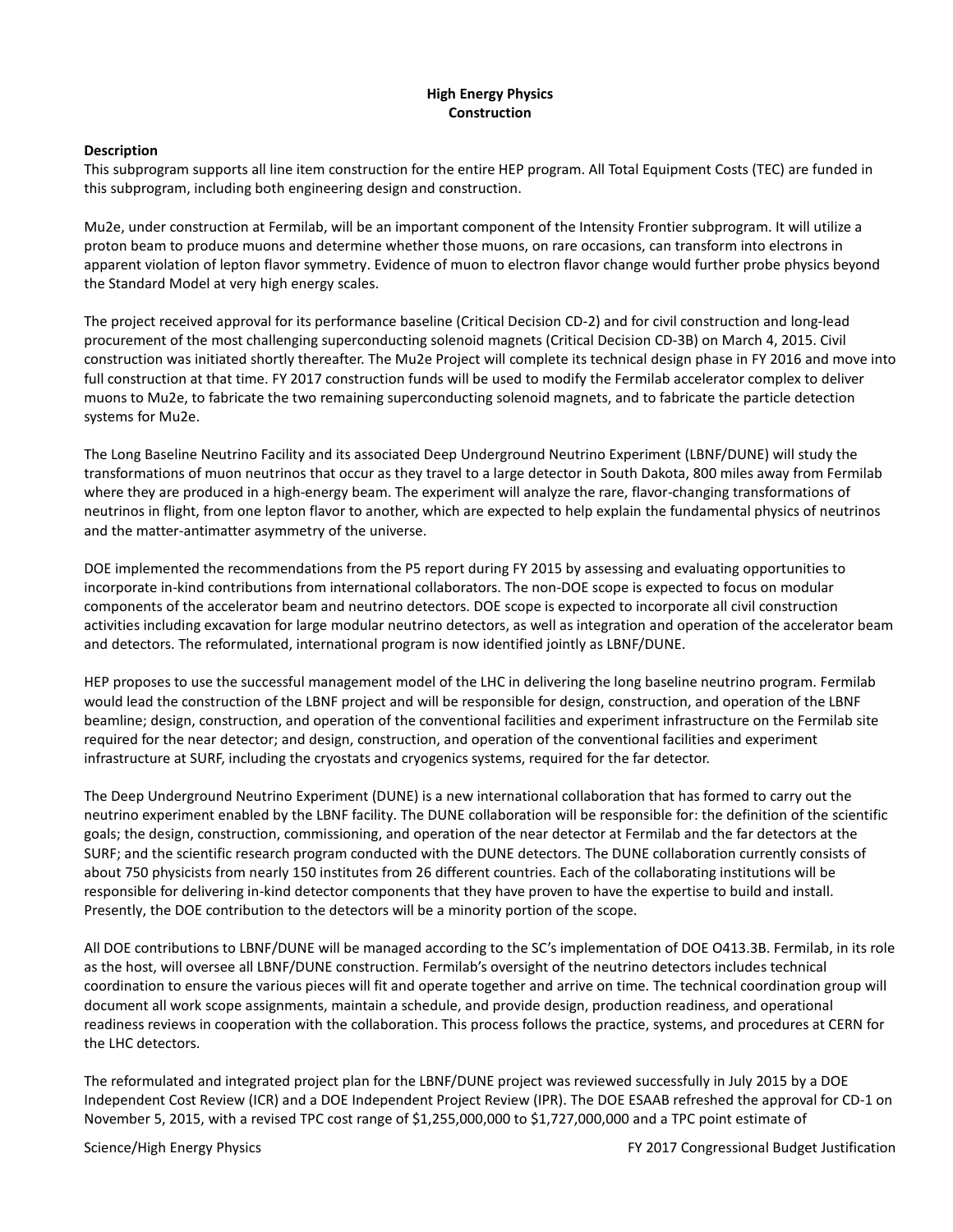\$1,500,000,000 based on the new conceptual design. The revised scope and outyear funding projections have pushed the CD-4 date to FY 2030.

The critical path item for LBNF/DUNE is excavation of the equipment caverns. Installation of the cryogenic systems and detectors cannot start until the caverns are ready. Before excavation can begin, critical site preparations are needed such as safety and reliability refurbishments for the underground infrastructure as well as a waste-rock handling system. This work will start with funding received in FY 2016. The FY 2017 Request would support continuing these site preparation activities as well as initiating civil construction for excavation of the underground equipment caverns beginning in late FY 2017.

Approval of a new Critical Decision, CD-3A, is needed for the excavation work planned for a FY 2017 start. Approval is anticipated in FY 2016 based on strong positive recommendations from a DOE ICR and an IPR, both of which were convened simultaneously at SURF on December 2-4, 2015.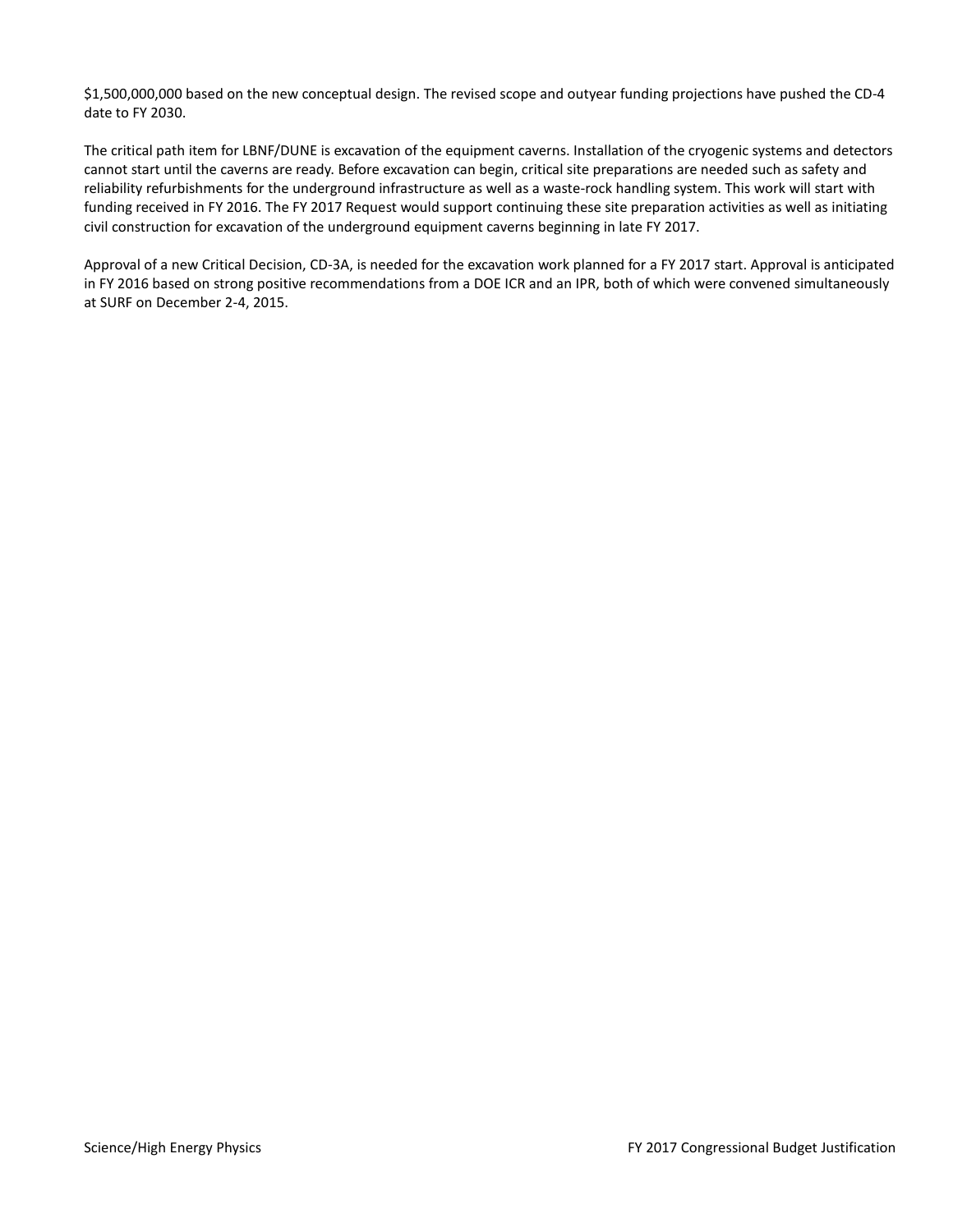#### **Construction**

# **Activities and Explanation of Changes**

| FY 2016 Enacted                                                                                                                                                                                                                                                                                                                                                                                                                      | FY 2017 Request                                                                                                                                                                                                                                                                                                                                                            | <b>Explanation of Changes</b><br>FY 2017 vs. FY 2016                                                                                                                        |
|--------------------------------------------------------------------------------------------------------------------------------------------------------------------------------------------------------------------------------------------------------------------------------------------------------------------------------------------------------------------------------------------------------------------------------------|----------------------------------------------------------------------------------------------------------------------------------------------------------------------------------------------------------------------------------------------------------------------------------------------------------------------------------------------------------------------------|-----------------------------------------------------------------------------------------------------------------------------------------------------------------------------|
| Construction \$66,100,000                                                                                                                                                                                                                                                                                                                                                                                                            | \$88,521,000                                                                                                                                                                                                                                                                                                                                                               | +\$22,421,000                                                                                                                                                               |
| 11-SC-40, Long Baseline Neutrino Facility/Deep                                                                                                                                                                                                                                                                                                                                                                                       |                                                                                                                                                                                                                                                                                                                                                                            |                                                                                                                                                                             |
| Underground Neutrino Experiment \$26,000,000                                                                                                                                                                                                                                                                                                                                                                                         | \$45,021,000                                                                                                                                                                                                                                                                                                                                                               | +\$19,021,000                                                                                                                                                               |
| Total Estimated Cost (TEC) funding supports the<br>following: civil and geotechnical engineering design of<br>the detector cavern in South Dakota; technical design<br>of the neutrino-production beam line and related<br>facilities at Fermilab; site preparation; and<br>modifications to the technical design of the<br>experimental facility, infrastructure, and detectors in<br>light of the new international participation. | TEC funding is requested to continue technical design<br>of the facility and the experiment. The design of<br>cryogenic infrastructure is the next part of the facility<br>design that needs to be completed. The Request<br>includes funding to continue site preparation and<br>initiation of underground excavation of the large<br>caverns for the neutrino detectors. | The increased TEC funding will support continued site<br>preparation and the start of the excavation of caverns<br>for the neutrino detectors and cryogenic infrastructure. |
| 11-SC-41, Muon to Electron Conversion Experiment                                                                                                                                                                                                                                                                                                                                                                                     |                                                                                                                                                                                                                                                                                                                                                                            |                                                                                                                                                                             |
| \$40,100,000                                                                                                                                                                                                                                                                                                                                                                                                                         | \$43,500,000                                                                                                                                                                                                                                                                                                                                                               | +\$3,400,000                                                                                                                                                                |
| Construction funding continues for the civil<br>construction and initiate accelerator modifications<br>and fabrication of technical components (solenoid<br>magnets and particle detectors).                                                                                                                                                                                                                                         | The Request includes funding to finish civil<br>construction and continue accelerator modifications<br>and fabrication of technical components (solenoid<br>magnets and particle detectors).                                                                                                                                                                               | Funding is increased according to the planned funding<br>profile as construction continues.                                                                                 |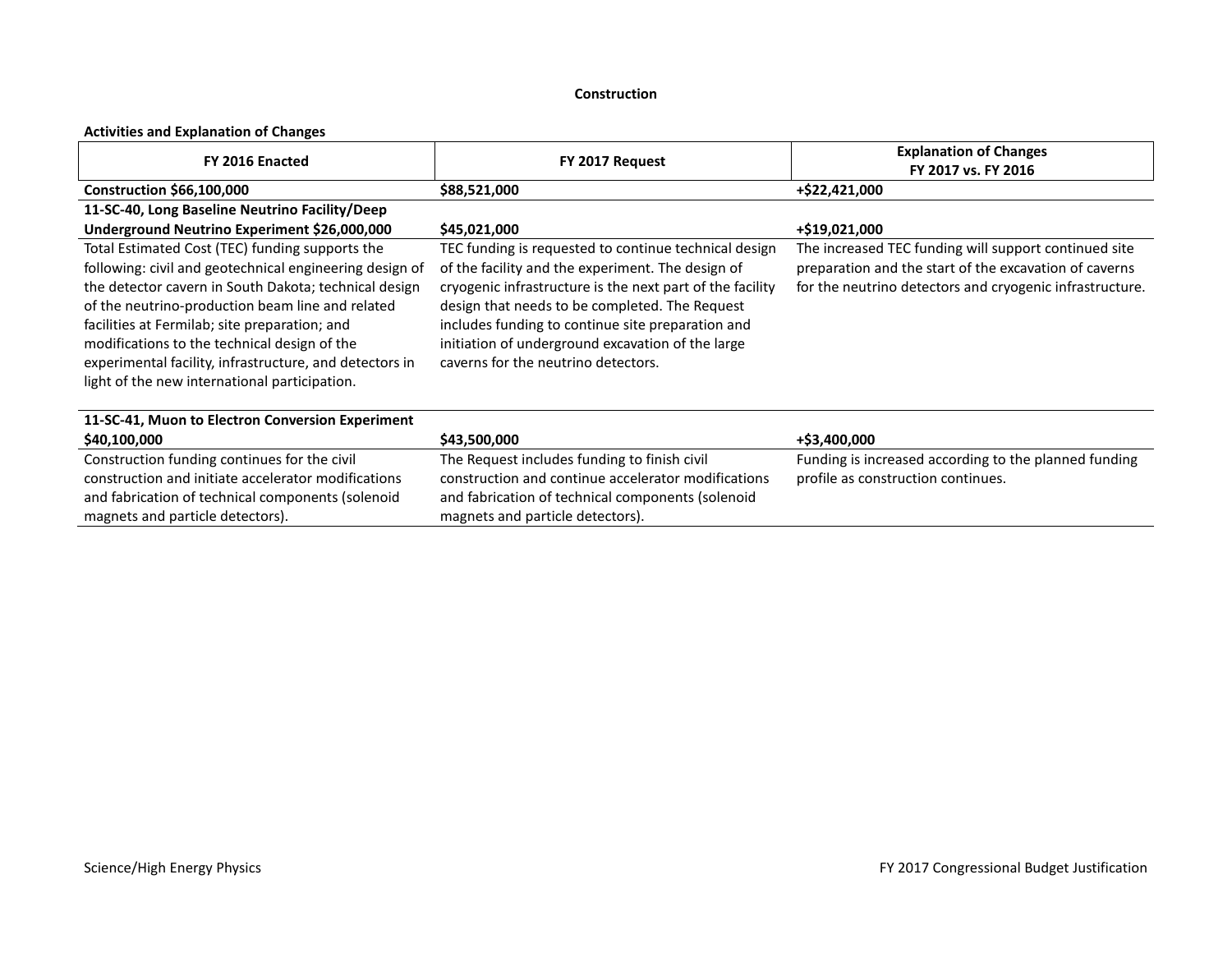#### **High Energy Physics Performance Measures**

In accordance with the GPRA Modernization Act of 2010, the Department sets performance targets for, and tracks progress toward, achieving performance goals for each program. The following table shows the performance targets for FY 2015 through FY 2017. Details on the Annual Performance Report can be found a[t http://energy.gov/cfo/reports/annual-performance-reports.](http://energy.gov/cfo/reports/annual-performance-reports)

|                               | 2015                                                                                                                                                                                                                                                                                                     | 2016                                             | 2017                                           |
|-------------------------------|----------------------------------------------------------------------------------------------------------------------------------------------------------------------------------------------------------------------------------------------------------------------------------------------------------|--------------------------------------------------|------------------------------------------------|
| Performance                   | HEP Facility Operations—Average achieved operation time of HEP user facilities as a percentage of total scheduled annual operation time                                                                                                                                                                  |                                                  |                                                |
| Goal (Measure)                |                                                                                                                                                                                                                                                                                                          |                                                  |                                                |
| Target                        | $\geq 80\%$                                                                                                                                                                                                                                                                                              | $\geq 80\%$                                      | $\geq 80\%$                                    |
| Result                        | Met                                                                                                                                                                                                                                                                                                      | <b>TBD</b>                                       | <b>TBD</b>                                     |
| <b>Endpoint Target</b>        | Many of the research projects that are undertaken at the SC's scientific user facilities take a great deal of time, money, and effort to prepare and                                                                                                                                                     |                                                  |                                                |
|                               | regularly have a very short window of opportunity to run. If the facility is not operating as expected the experiment could be ruined or critically                                                                                                                                                      |                                                  |                                                |
|                               | setback. In addition, taxpayers have invested millions or even hundreds of millions of dollars in these facilities. The greater the period of reliable                                                                                                                                                   |                                                  |                                                |
|                               | operations, the greater the return on the taxpayers' investment.                                                                                                                                                                                                                                         |                                                  |                                                |
| Performance                   | HEP Construction/MIE Cost & Schedule-Cost-weighted mean percentage variance from established cost and schedule baselines for major                                                                                                                                                                       |                                                  |                                                |
| Goal (Measure)                | construction, upgrade, or equipment procurement projects                                                                                                                                                                                                                                                 |                                                  |                                                |
| Target                        | < 10%                                                                                                                                                                                                                                                                                                    | < 10%                                            | < 10%                                          |
| Result                        | Met                                                                                                                                                                                                                                                                                                      | <b>TBD</b>                                       | <b>TRD</b>                                     |
| <b>Endpoint Target</b>        | Adhering to the cost and schedule baselines for a complex, large scale, science project is critical to meeting the scientific requirements for the project                                                                                                                                               |                                                  |                                                |
|                               | and for being good stewards of the taxpayers' investment in the project.                                                                                                                                                                                                                                 |                                                  |                                                |
| Performance<br>Goal (Measure) | HEP Neutrino Model-Carry out series of experiments to test the standard 3-neutrino model of mixing                                                                                                                                                                                                       |                                                  |                                                |
| Target                        | Physics analyses results from the first year of data                                                                                                                                                                                                                                                     | Physics analyses results of data taking with the | Determine based on the data taken with         |
|                               | taking with the full detector were presented by the                                                                                                                                                                                                                                                      | full detector will be presented by the NOvA      | NOvA, whether it is appropriate to switch to   |
|                               | NOvA and MicroBooNE experimental collaborations                                                                                                                                                                                                                                                          | and MicroBooNE experimental collaborations       | taking antineutrino data. This should be based |
|                               | at the FY 2015 summer conferences.                                                                                                                                                                                                                                                                       | at the FY 2016 summer conferences.               | on a proposal from the NOvA Collaboration      |
|                               |                                                                                                                                                                                                                                                                                                          |                                                  | and evaluated by the Fermilab Program          |
|                               |                                                                                                                                                                                                                                                                                                          |                                                  | Advisory Committee.                            |
| Result                        | Not Met                                                                                                                                                                                                                                                                                                  | <b>TBD</b>                                       | <b>TBD</b>                                     |
| <b>Endpoint Target</b>        | Similar to quarks, the mixing between neutrinos is postulated to be described by a unitary matrix. Measuring the independent parameters of this<br>matrix in different ways and with adequate precision will demonstrate whether this model of neutrinos is correct. Such a model is needed to correctly |                                                  |                                                |
|                               | extract evidence for matter-antimatter asymmetry in the neutrino sector.                                                                                                                                                                                                                                 |                                                  |                                                |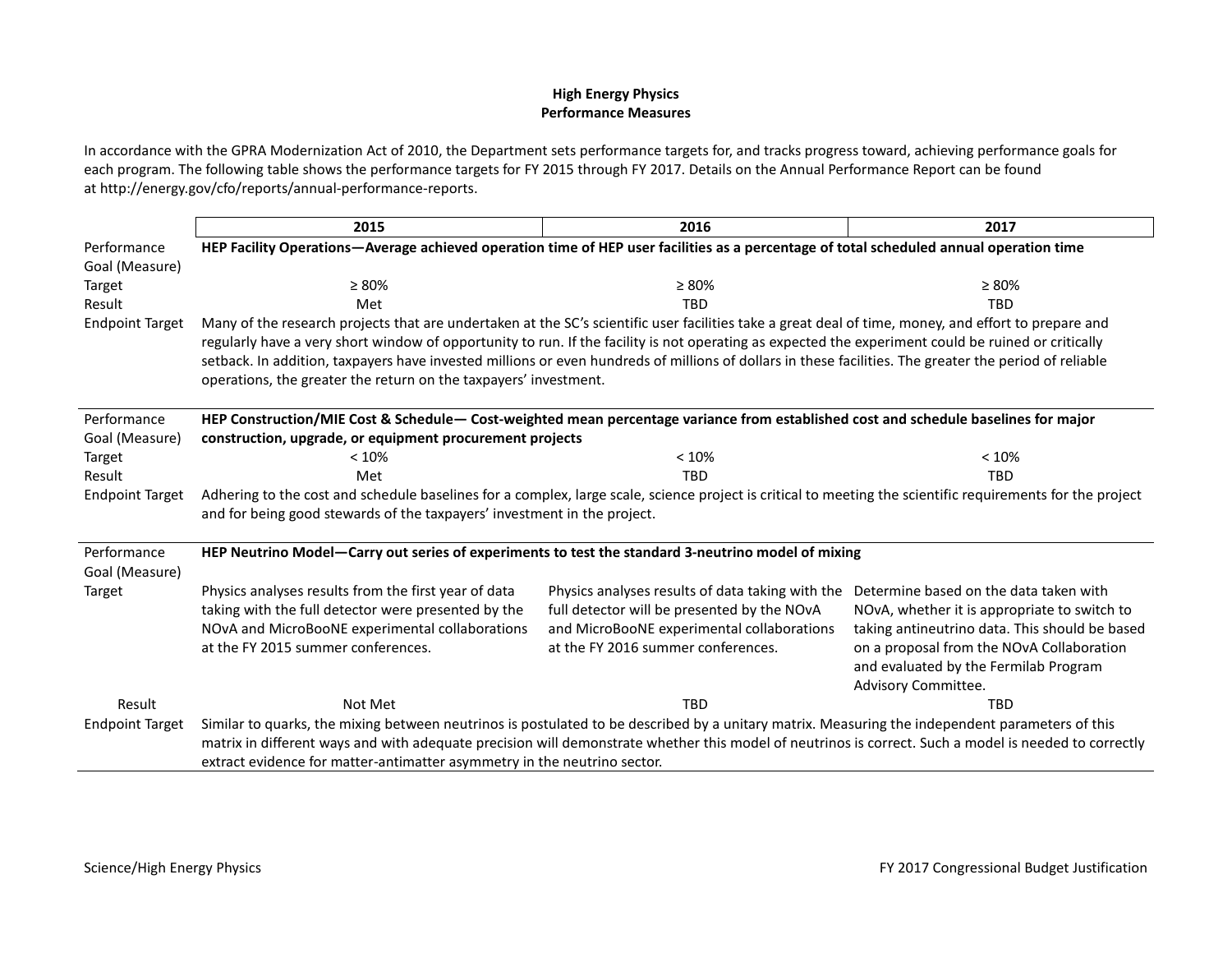# <span id="page-34-8"></span><span id="page-34-7"></span><span id="page-34-6"></span><span id="page-34-5"></span><span id="page-34-4"></span><span id="page-34-3"></span><span id="page-34-2"></span><span id="page-34-1"></span><span id="page-34-0"></span>**High Energy Physics Capital Summary (\$K)**

|                                                               |              |                    |                | FY 2015        | FY 2016        | FY 2017        | FY 2017 vs. |
|---------------------------------------------------------------|--------------|--------------------|----------------|----------------|----------------|----------------|-------------|
|                                                               | <b>Total</b> | <b>Prior Years</b> | <b>Enacted</b> | <b>Current</b> | <b>Enacted</b> | <b>Request</b> | FY 2016     |
| <b>Capital Operating Expenses Summary</b>                     |              |                    |                |                |                |                |             |
| Capital equipment                                             | n/a          | n/a                | 74,452         | 61,455         | 104,325        | 99,046         | $-5,279$    |
| General plant projects (GPP)                                  | n/a          | n/a                | 12,463         | 12,463         | 9,160          | 7,400          | $-1,760$    |
| Accelerator improvement projects (AIP) (<\$5M)                | n/a          | n/a                | 12,750         | 12,400         | 9,700          | 4,400          | $-5,300$    |
| <b>Total, Capital Operating Expenses</b>                      | n/a          | n/a                | 99,665         | 86,318         | 123,185        | 110,846        | $-12,339$   |
| <b>Capital Equipment</b>                                      |              |                    |                |                |                |                |             |
| Major items of equipment <sup>a</sup>                         |              |                    |                |                |                |                |             |
| <b>Energy Frontier Experimental Physics</b>                   |              |                    |                |                |                |                |             |
| LHC ATLAS Detector Upgrades <sup>b</sup>                      | 20,821       | 0                  | 7,500          | 2,821          | 9,500          | 8,500          | $-1,000$    |
| LHC CMS Detector Upgrades <sup>c</sup>                        | 22,629       | 0                  | 7,500          | 5,162          | 9,500          | 7,967          | $-1,533$    |
| <b>Intensity Frontier Experimental Physics</b>                |              |                    |                |                |                |                |             |
| Belle II <sup>d</sup>                                         | 8,870        | 7,900              | 970            | 970            | $\Omega$       | 0              | 0           |
| Muon g-2 Experiment <sup>e</sup>                              | 27,549       | 2,000              | 8,000          | 9,000          | 10,200         | 6,349          | $-3,851$    |
| Cosmic Frontier Experimental Physics                          |              |                    |                |                |                |                |             |
| Large Synoptic Survey Telescope Camera (LSSTcam) <sup>T</sup> | 150,300      | 19,700             | 35,000         | 35,000         | 40,800         | 45,000         | $+4,200$    |
| Dark Energy Spectroscopic Instrument <sup>8</sup> (DESI)      | 46,137       | 0                  | 250            | 500            | 9,800          | 9,000          | $-800$      |
| LUX-ZEPLIN <sup>h</sup> (LZ)                                  | 46,550       | 0                  | 250            | 500            | 10,500         | 10,500         | $\Omega$    |
| SuperCDMS-SNOlab                                              | 14,725       | 0                  | 250            | 0              | 2,375          | 4,000          | $+1,625$    |
| Advanced Technology R&D                                       |              |                    |                |                |                |                |             |
| <b>FACET II</b>                                               | 41,500       | 0                  | 0              | 0              | 0              | 5,000          | $+5,000$    |
| <b>Total MIEs</b>                                             | n/a          | n/a                | 59,720         | 53,953         | 92,675         | 96,316         | $+3,641$    |

<sup>a</sup> Each MIE located at a DOE facility Total Estimated Cost (TEC) > \$5M and each MIE not located at a DOE facility TEC > \$2M<br><sup>b</sup> Critical Decisions CD-2 and 3 for the LHC ATLAS Detector Upgrade Project were approved on No

<sup>&</sup>lt;sup>d</sup> Critical Decision CD-2 and 3 for Belle II were approved on April 23, 2014. The TPC is \$15,000,000.<br>
<sup>e</sup> Critical Decision CD-2 and 3 for Muon g-2 Experiment were approved August 20, 2015. The TPC is \$46,400,000.<br>
<sup>f</sup>

<sup>&</sup>lt;sup>8</sup> Critical Decision CD-2 for DESI project was approved on September 17, 2015. The TPC is \$56,328,000. Approval of Critical Decision CD-3 is expected in FY 2016.<br><sup>h</sup> The LZ project MIE was one of two MIEs selected to meet

expected to be baselined in FY 2016. The estimated cost range at CD-1 was \$46,000,000-\$59,000,000.

<sup>&</sup>lt;sup>1</sup> The SuperCDMS-SNOlab MIE was one of two MIEs selected to meet the Dark Matter Second Generation Mission Need. CD-1 was approved on December 21, 2015. The estimated cost range at CD-1 was \$16,000,000–\$21,500,000. The project expects to be baselined in 2017.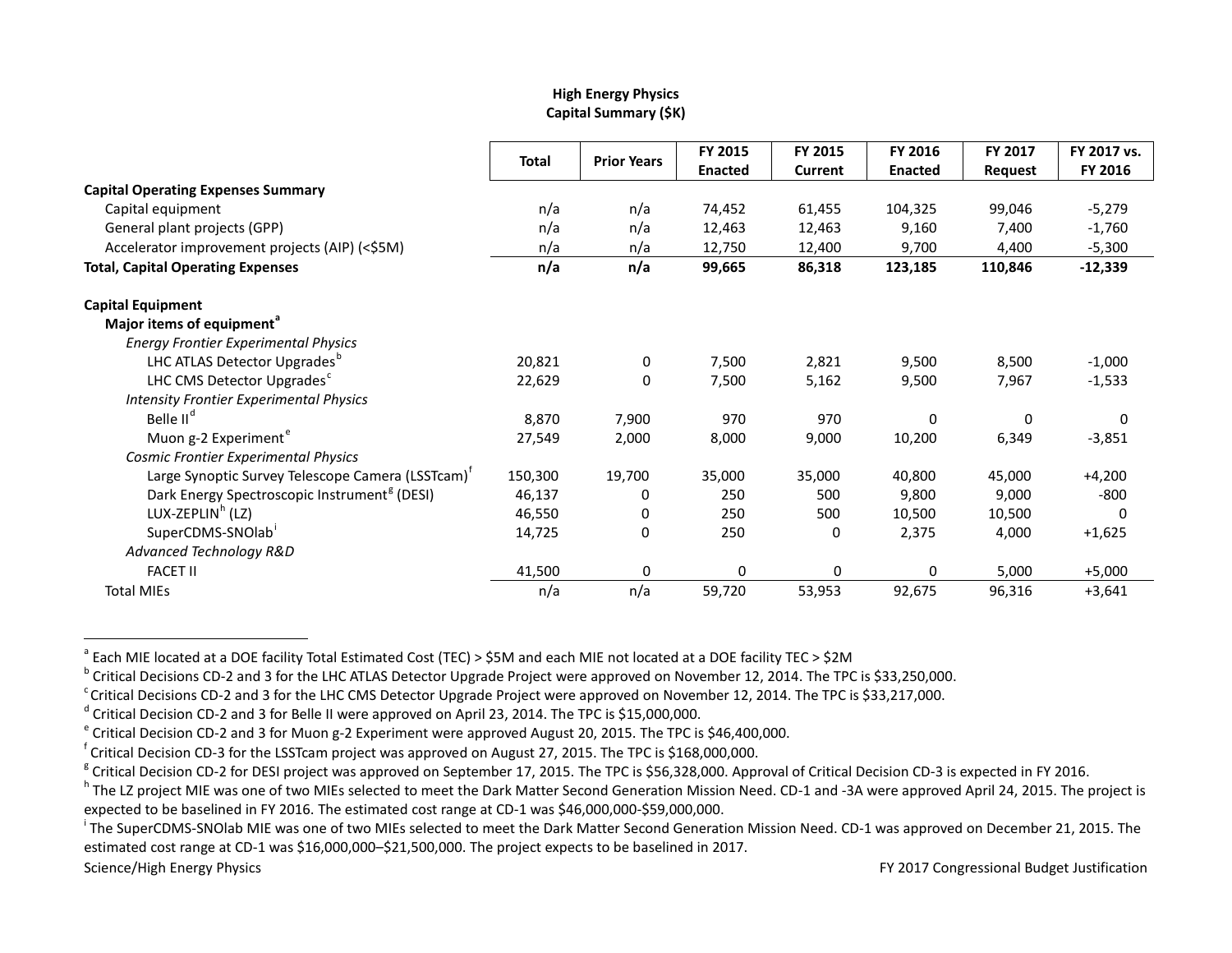<span id="page-35-0"></span>

|                                                |       | <b>Total</b><br><b>Prior Years</b> |                | FY 2015  | FY 2016        | FY 2017 | FY 2017 vs. |
|------------------------------------------------|-------|------------------------------------|----------------|----------|----------------|---------|-------------|
|                                                |       |                                    | <b>Enacted</b> | Current  | <b>Enacted</b> | Request | FY 2016     |
| Total Non-MIE Capital Equipment                | n/a   | n/a                                | 14,732         | 7,502    | 11,650         | 2,730   | $-8,920$    |
| <b>Total, Capital equipment</b>                | n/a   | n/a                                | 74,452         | 61,455   | 104,325        | 99,046  | $-5,279$    |
| <b>General Plant Projects (GPP)</b>            |       |                                    |                |          |                |         |             |
| MC-1 Building                                  | 9,500 | 9,000                              | 500            | 500      | $\Omega$       | 0       | 0           |
| Muon Campus Beamline Enclosure                 | 8,700 | 4,100                              | 4,600          | 4,600    | <sup>0</sup>   | 0       | $\Omega$    |
| Short Baseline Neutrino Far Hall               | 9,800 | $1,000^{\circ}$                    | 6,287          | 5,298    | 3,502          | 0       | $-3,502$    |
| Short Baseline Neutrino Near Hall              | 5,350 | 0                                  | 0              | 2,050    | 3,300          | 0       | $-3,300$    |
| Industrial Center Building addition            | 7,513 | 0                                  | 0              | $\Omega$ | 0              | 6,750   | $+6,750$    |
| Other projects under \$5 million TEC           | n/a   | n/a                                | 1,076          | 15       | 2,358          | 650     | $-1,708$    |
| <b>Total, Plant Project (GPP)</b>              | n/a   | n/a                                | 12,463         | 12,463   | 9,160          | 7,400   | $-1,760$    |
| <b>Accelerator Improvement Projects (AIP)</b>  |       |                                    |                |          |                |         |             |
| <b>Muon Campus Cryogenics</b>                  | 9,600 | 6,200                              | 1,300          | 1,300    | 700            | 1,400   | $+700$      |
| Recycler RF Upgrades                           | 9,200 | 1,400                              | 3,800          | 3,800    | 4,000          | 0       | $-4,000$    |
| Beam Transport                                 | 6,500 | 2,700                              | 3,700          | 3,700    | 100            | 0       | $-100$      |
| Delivery Ring                                  | 9,100 | 1,900                              | 3,300          | 3,300    | 3,900          | 0       | $-3,900$    |
| ATF-II Upgrade                                 | 5,000 | 2,200                              | 650            | 300      | 1,000          | 1,500   | $+500$      |
| ATF-II Experimental Area                       | 8,500 | 0                                  | 0              | $\Omega$ | 0              | 1,500   | $+1,500$    |
| Other projects under \$5 million TEC           | n/a   | n/a                                | 0              | 0        | 0              | 0       | 0           |
| <b>Total, Accelerator Improvement Projects</b> | n/a   | n/a                                | 12,750         | 12,400   | 9,700          | 4,400   | $-5,300$    |

Science/High Energy Physics **FY 2017** Congressional Budget Justification  $a$  Updated information is consistent with the project profile.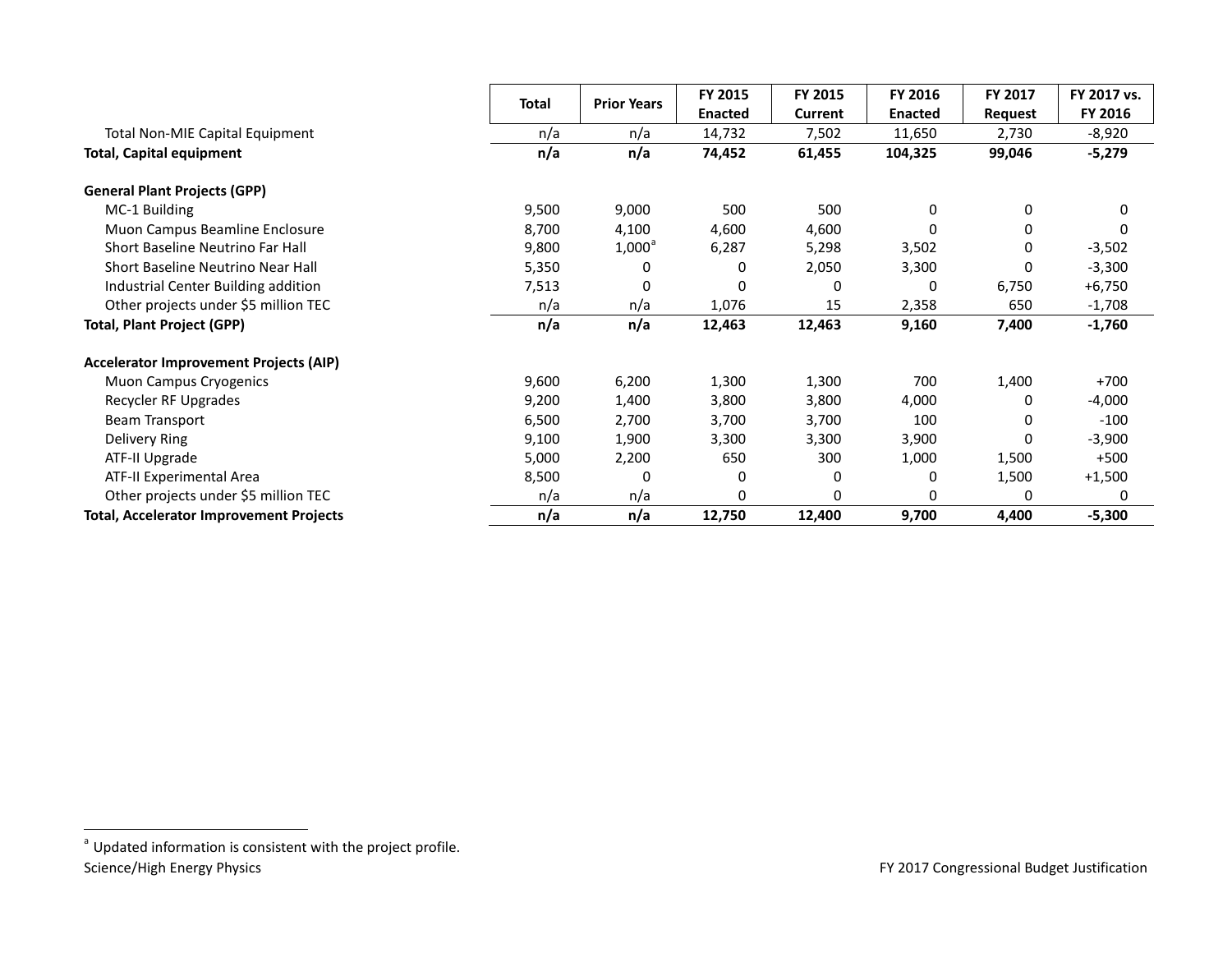### **Major Items of Equipment Descriptions**

#### Energy Frontier Experimental Physics MIEs:

The *ATLAS Detector Upgrade Project* started as a new MIE in FY 2015 and subsequent ramp-up of fabrication activities for U.S. built detectors systems is planned in FY 2016. The U.S. scope includes upgrades to the muon subsystem, the liquid argon calorimeter detector, and the trigger and data acquisition system to take advantage of the increased LHC luminosity. The LHC ATLAS Detector Upgrade Project received CD-1, Approve Alternative Selection and Cost Range, on October 17, 2013, with an estimated cost range of \$32,200,000 to \$34,500,000. The project was baselined (CD-2) and approved for a fabrication start (CD-3) on November 12, 2014, with a total project cost of \$33,250,000 and planned completion date (CD-4) in FY 2019. The FY 2017 Request of TEC funding for the ATLAS Detector Upgrade Project is \$8,500,000, which is \$1,000,000 lower than the FY 2016 Enacted level of \$9,500,000 and consistent with the approved baseline funding profile.

The *CMS Detector Upgrade Project* started as a new MIE in FY 2015 and subsequent ramp up of fabrication activities for U.S. built detector systems is planned in FY 2016. The planned U.S. scope includes upgrades to the pixelated Inner tracking detector, the hadron calorimeter detector, and trigger system to take advantage of the increased LHC luminosity. The LHC CMS Detector Upgrade Project received CD-1, Approve Alternative Selections and Cost Range on October 17, 2013, with an estimated cost range of \$29,200,000 to \$35,900,000. The project was baselined (CD-2) and approved for a fabrication start (CD-3) on November 12, 2014, with a total project cost of \$33,217,000 and planned completion date (CD-4) in FY 2020. The FY 2017 Request of TEC funding for the CMS Detector Upgrade Project is \$7,967,000, which is \$1,533,000 lower than the FY 2016 Enacted level of \$9,500,000 and consistent with the approved baseline funding profile.

#### Intensity Frontier Experimental Physics MIEs:

The *Belle II* project is fabricating detector subsystems for the upgraded Belle detector located at the Japanese B-Factory, which is currently being upgraded to deliver much higher luminosity. U.S. groups are making key contributions to the particle identification systems. CD-2/3 was approved April 23, 2014 with a TPC of \$15,000,000 and a project completion date of September 30, 2016. No fabrication funding is requested for Belle II in FY 2017.

The *Muon g-2* project will fabricate an experiment that seeks to improve the measurement of the muon anomalous magnet moment, which is sensitive to new physical interactions such as supersymmetry. The project will repurpose a storage ring from a previous experiment at BNL with upgraded detectors located at Fermilab in order to utilize the high intensity proton beam available there to produce the needed muons. CD-1 was approved on December 19, 2013, with a TPC range of \$43,000,000 to \$50,100,000. The Muon g-2 Project was baselined and CD-2 & 3 were approved August 20, 2015, with a TPC of \$46,400,000 and planned completion date (CD-4) in FY 2019. Transfer of the BNL storage ring to Fermilab occurred in FY 2013. New instrumentation for the storage ring will be provided, in part, by in-kind contributions from non-DOE sources including NSF. The FY 2017 Request of TEC funding for Muon g-2 is \$6,349,000, which is \$3,851,000 lower than the FY 2016 Enacted level of \$10,200,000 and consistent with the approved baseline funding profile.

### Cosmic Frontier Experimental Physics MIEs:

The *Large Synoptic Survey Telescope Camera (LSSTcam*) project fabricates a state-of-the-art three billion pixel digital camera for a next-generation, wide-field, ground-based optical and near-infrared LSST observatory, located in Chile, and is designed to provide deep images of half the sky every few nights. The project is carried out in collaboration with NSF, which leads the project, along with private and foreign contributions. DOE will provide the camera for the facility. CD-2 for the LSSTcam project was approved January 7, 2015, with a DOE TPC of \$168,000,000 and a completion date of FY 2022. CD-3 was approved on August 27, 2015. The FY 2017 Request of TEC funding for the LSSTcam is \$45,000,000, which is \$4,200,000 higher than the FY 2016 Enacted level of \$40,800,000 and consistent with the approved baseline funding profile.

The *Dark Energy Spectroscopic Instrument (DESI)* project started fabrication in FY 2015. The project is fabricating an instrument that will measure the effect of dark energy on the expansion of the universe using spectroscopic measurements. The DESI survey will provide different, complementary measurements to those of the LSST survey. The instrument will be mounted on NSF's Mayall 4-meter telescope at Kitt Peak National Observatory in Arizona, with operations of the telescope supported by DOE. CD-2 was approved on September 17, 2015 with a TPC of \$56,328,000, and a completion date of FY 2021. A review in preparation for CD-3 is scheduled for May 2016. The FY 2017 Request of TEC funding for DESI is \$9,000,000, which is \$800,000 lower than the FY 2016 Enacted level of \$9,800,000 and consistent with the approved baseline funding profile.

*The LUX-ZEPLIN (LZ)* project started MIE fabrication in FY 2015. This MIE is one of two selected to meet the Dark Matter Second Generation Mission Need and the concept for the experiment was developed by a merger of the LUX and ZEPLIN collaborations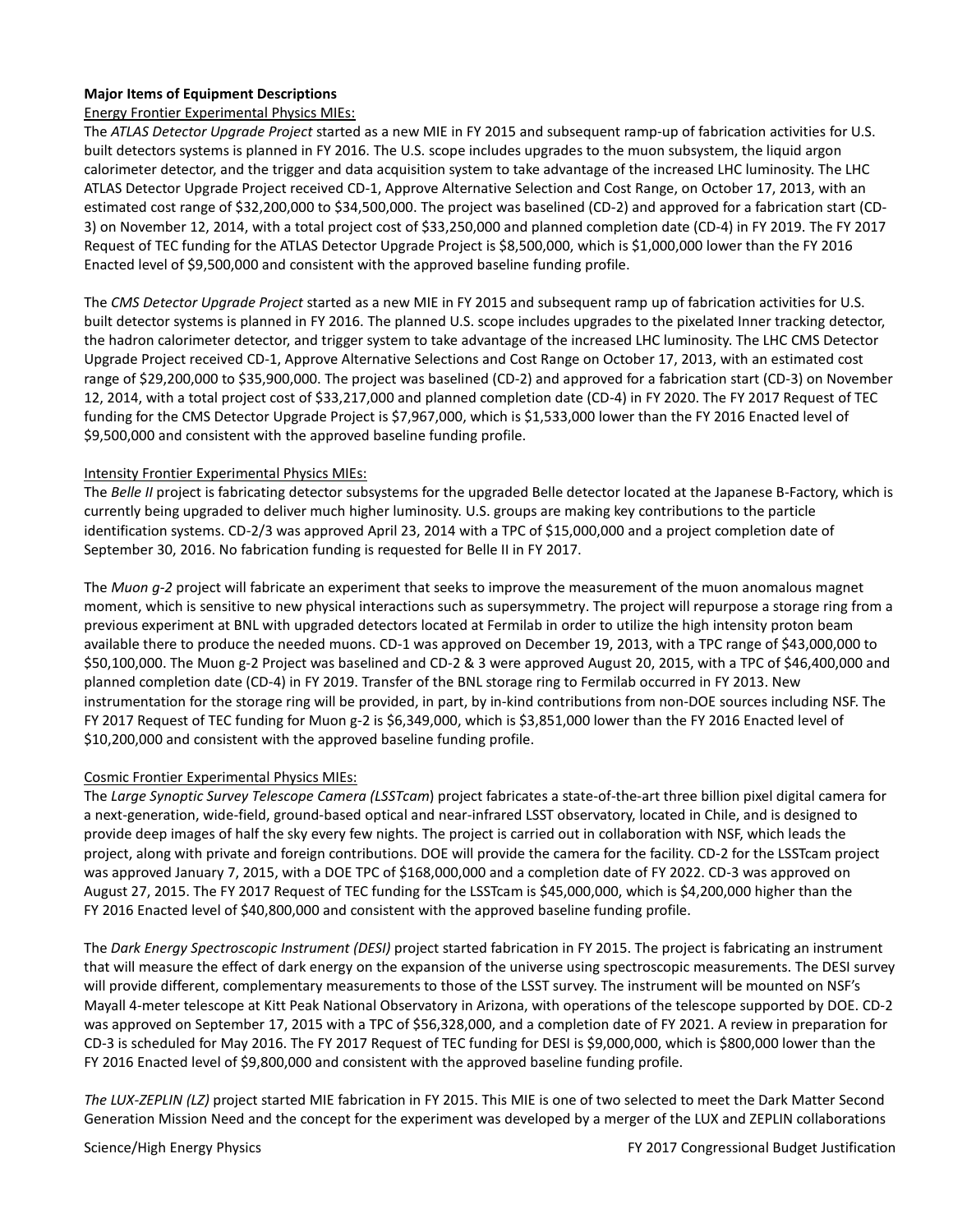from the U.S. and the U.K. respectively. The project will fabricate a detector using seven tons of liquid xenon inside a Time Projection Chamber (TPC) to search for xenon nuclei that recoil in response to collisions with an impinging flux of dark matter particles known as Weakly Interacting Massive Particles (WIMPs). The detector will be located 4,850 feet deep in the Sanford Underground Research Facility (SURF) in Lead, South Dakota. CD-1 was approved in April 28, 2015, together with CD-3a for longlead procurement of photomultiplier tubes. CD-2 and CD-3b are planned for Q3 of FY 2016 with project completion (CD-4) in FY 2021. The FY 2017 Request of TEC funding for LZ is \$10,500,000, which is flat with the FY 2016 Enacted level and consistent with the preliminary baseline funding profile.

The *Super Cryogenic Dark Matter Search at Sudbury Neutrino Observatory Laboratory (SuperCDMS-SNOLab)* project is a new MIE fabrication start in FY 2016. This MIE is one of two selected to meet the Dark Matter Second Generation Mission Need. The project will fabricate an instrument that uses ultra-clean, cryogenically-cooled silicon (Si) and germanium (Ge) detectors to search for Si or Ge nuclei recoiling in response to collisions with WIMPs. The detector will be located 2 km deep in the SNOLab facility in Sudbury, Ontario, Canada. CD-0 was approved in August 2012. CD-1 was approved on December, 21, 2015, and CD-2 is planned for FY 2017. SuperCDMS will be optimized to detect low mass WIMPs and will cover a range of WIMP mass that LZ is not sensitive to. The FY 2017 Request of TEC funding for SuperCDMS-SNOLab is \$4,000,000, which is \$1,625,000 higher than the FY 2016 Enacted level of \$2,375,000 and consistent with the preliminary baseline funding profile.

### Advanced Technology R&D MIE:

The *Facility for ACcelerator and Experimental Tests II (FACET-II)* is a new MIE fabrication start in FY 2017. It will succeed FACET as the world's premier beam driven plasma wakefield facility and provide intense ultra-short electron beams for other applications in accelerator and related sciences. The successful FACET program is ending due to the construction of the Linac Coherent Light Source II in a portion of the SLAC tunnel used by FACET. FACET-II will be designed to deliver the needed beams using only one third of the linac. The Mission Need Statement was signed August 24, 2015, and CD-0 was approved September 18, 2015. CD-1 was approved December 21, 2015. The FY 2017 Request of TEC funding for FACET-II is \$5,000,000, which is consistent with the proposed funding profile.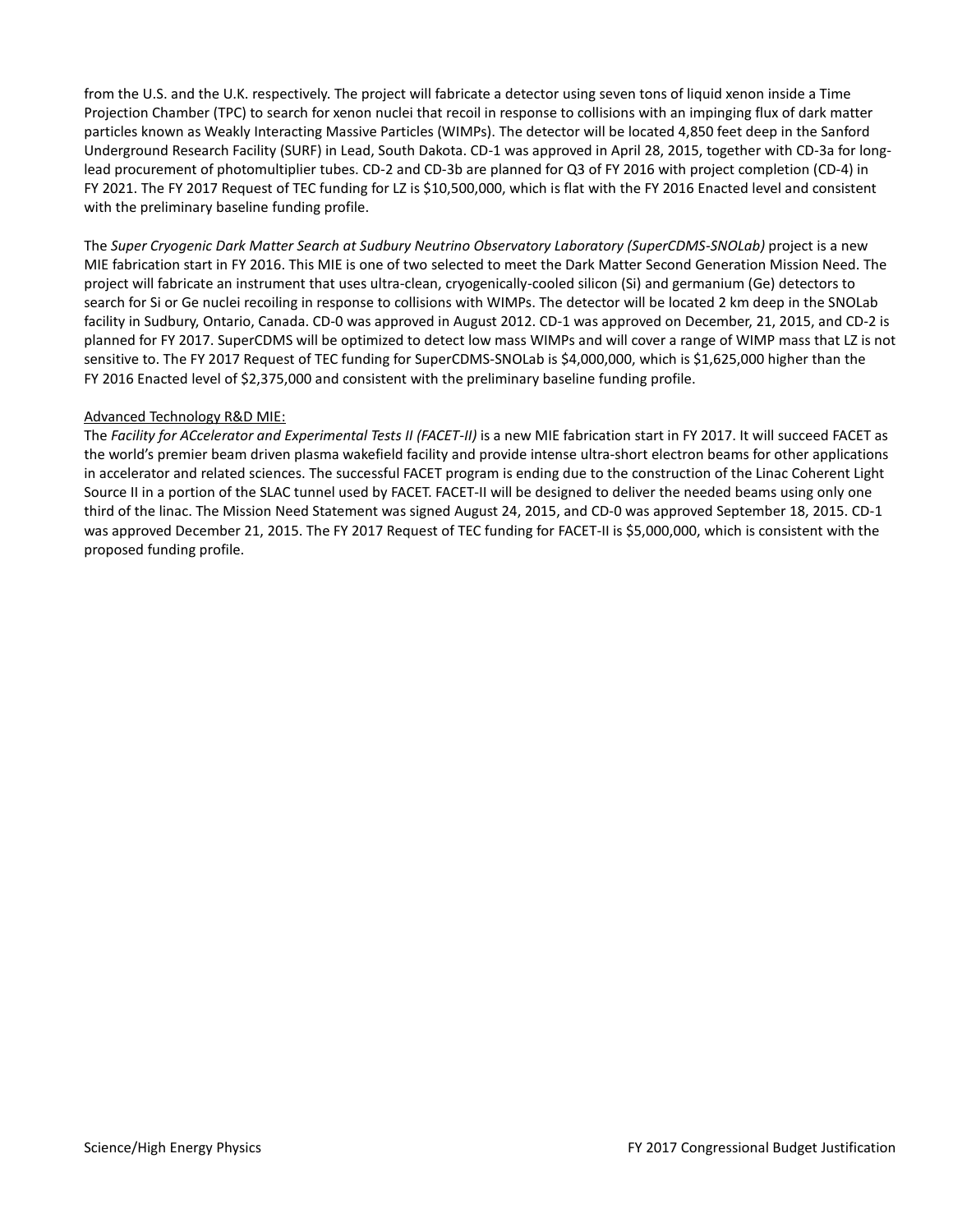# <span id="page-38-0"></span>**High Energy Physics Construction Project Summary (\$K)**

|                                           | <b>Total</b> | <b>Prior Years</b> | FY 2015<br><b>Enacted</b> | FY 2015<br>Current | FY 2016<br><b>Enacted</b> | FY 2017<br>Request | FY 2017 vs.<br>FY 2016 |
|-------------------------------------------|--------------|--------------------|---------------------------|--------------------|---------------------------|--------------------|------------------------|
| 11-SC-40, Long Baseline Neutrino          |              |                    |                           |                    |                           |                    |                        |
| <b>Facility/Deep Underground Neutrino</b> |              |                    |                           |                    |                           |                    |                        |
| <b>Experiment</b>                         |              |                    |                           |                    |                           |                    |                        |
| <b>TEC</b>                                | 1,414,461    | 23,781             | 12,000                    | 12,000             | 26,000                    | 45,021             | $+19,021$              |
| <b>OPC</b>                                | 85,539       | 75,539             | 10,000                    | 10,000             | 0                         | 0                  | 0                      |
| <b>TPC</b>                                | 1,500,000    | 99,320             | 22,000                    | 22,000             | 26,000                    | 45,021             | $+19,021$              |
| 11-SC-41, Muon to Electron Conversion     |              |                    |                           |                    |                           |                    |                        |
| <b>Experiment</b>                         |              |                    |                           |                    |                           |                    |                        |
| <b>TEC</b>                                | 250,000      | 67,000             | 25,000                    | 25,000             | 40,100                    | 43,500             | $+3,400$               |
| <b>OPC</b>                                | 23,677       | 23,677             | 0                         | 0                  | 0                         | 0                  | 0                      |
| <b>TPC</b>                                | 273,677      | 90,677             | 25,000                    | 25,000             | 40,100                    | 43,500             | $+3,400$               |
| <b>Total, Construction</b>                |              |                    |                           |                    |                           |                    |                        |
| <b>TEC</b>                                | n/a          | n/a                | 37,000                    | 37,000             | 66,100                    | 88,521             | $+22,421$              |
| <b>OPC</b>                                | n/a          | n/a                | 10,000                    | 10,000             | 0                         | 0                  | 0                      |
| <b>TPC</b>                                | n/a          | n/a                | 47,000                    | 47,000             | 66,100                    | 88,521             | $+22,421$              |

# **Funding Summary (\$K)**

|                                              | FY 2015 Enacted | FY 2015 Current | FY 2016 Enacted | FY 2017 Request | FY 2017 vs. FY 2016 |
|----------------------------------------------|-----------------|-----------------|-----------------|-----------------|---------------------|
| Research                                     | 358,177         | 334,225         | 348,286         | 353,703         | $+5,417$            |
| <b>Facilities Operations</b>                 |                 |                 |                 |                 |                     |
| <b>Scientific User Facilities Operations</b> | 150.798         | 144.173         | 138,882         | 136,472         | $-2,410$            |
| <b>Other Facilities</b>                      | 114,327         | 120,461         | 116,097         | 115,565         | $-532$              |
| <b>Total, Facilities Operations</b>          | 265,125         | 264,634         | 254,979         | 252,037         | $-2,942$            |
| <b>Projects</b>                              |                 |                 |                 |                 |                     |
| Major Items of Equipment <sup>a</sup>        | 72.373          | 73.148          | 95,900          | 102.816         | $+6,916$            |
| <b>Other Projects</b>                        | 23,325          | 26,225          | 11,720          | 5,700           | $-6,020$            |
| Construction <sup>a</sup>                    | 47,000          | 47,000          | 84,115          | 103,741         | $+19,626$           |
| <b>Total, Projects</b>                       | 142,698         | 146,373         | 191,735         | 212,257         | $+20,522$           |
| <b>Total, High Energy Physics</b>            | 766,000         | 745,232         | 795,000         | 817,997         | $+22.997$           |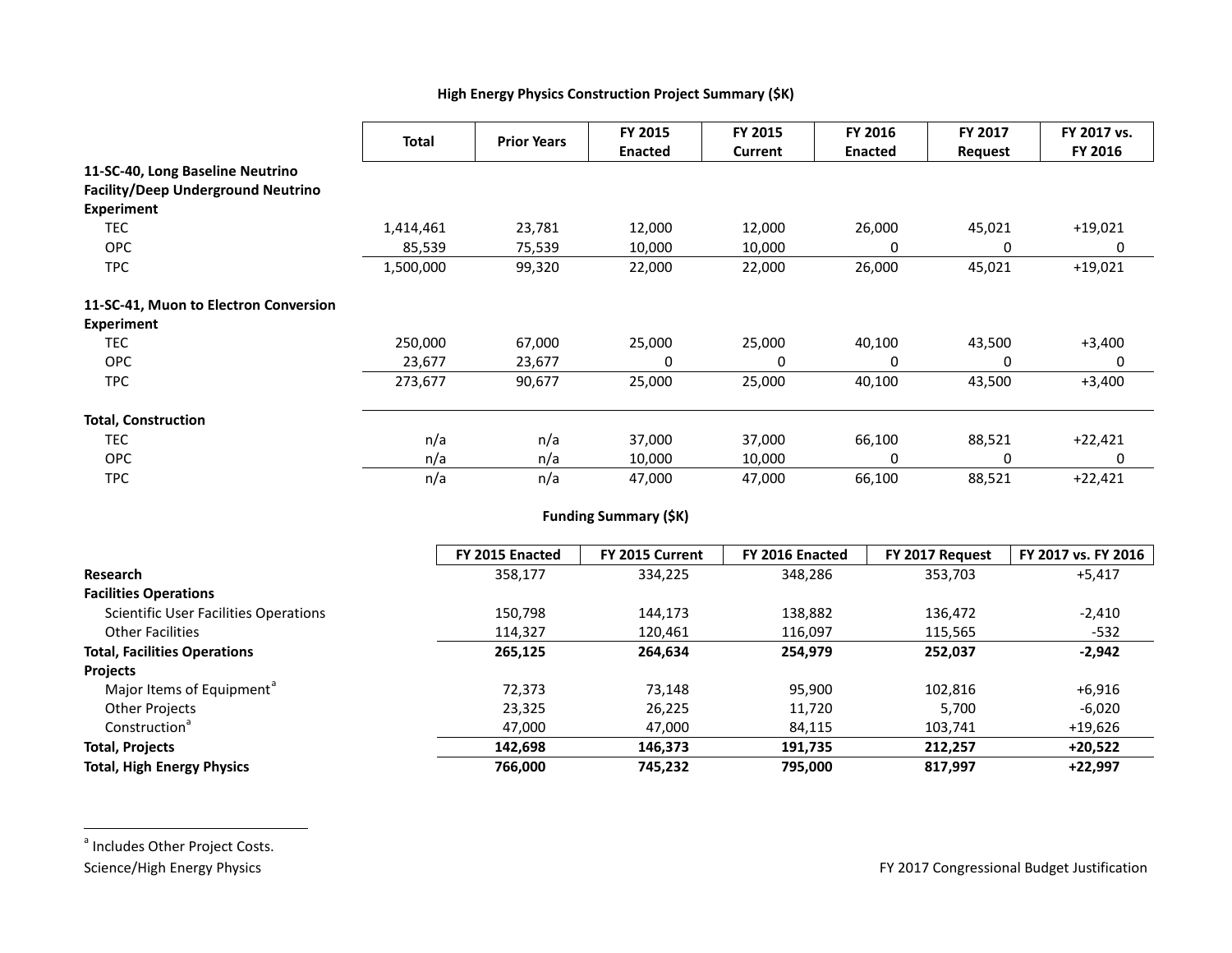### **Scientific User Facility Operations (\$K)**

The treatment of user facilities is distinguished between two types: TYPE A facilities that offer users resources dependent on a single, large-scale machine; TYPE B facilities that offer users a suite of resources that is not dependent on a single, large-scale machine.

#### **Definitions:**

Achieved Operating Hours – The amount of time (in hours) the facility was available for users.

#### Planned Operating Hours –

- For Past Fiscal Year (PY), the amount of time (in hours) the facility was planned to be available for users.
- For Current Fiscal Year (CY), the amount of time (in hours) the facility is planned to be available for users.
- For the Budget Fiscal Year (BY), based on the proposed Budget Request the amount of time (in hours) the facility is anticipated to be available for users.

Optimal Hours – The amount of time (in hours) a facility would be available to satisfy the needs of the user community if unconstrained by funding levels.

Percent of Optimal Hours - An indication of utilization effectiveness in the context of available funding; it is not a direct indication of scientific or facility productivity.

- For BY and CY, Planned Operating Hours divided by Optimal Hours expressed as a percentage.
- **For PY, Achieved Operating Hours divided by Optimal Hours.**

Unscheduled Downtime Hours - The amount of time (in hours) the facility was unavailable to users due to unscheduled events. NOTE: For type "A" facilities, zero Unscheduled Downtime Hours indicates Achieved Operating Hours equals Planned Operating Hours.

|                                     | FY 2015 Enacted | FY 2015 Current<br>FY 2016 Enacted |           | FY 2017 Request | FY 2017 vs.<br>FY 2016 |
|-------------------------------------|-----------------|------------------------------------|-----------|-----------------|------------------------|
| <b>TYPE A FACILITIES</b>            |                 |                                    |           |                 |                        |
| <b>Fermilab Accelerator Complex</b> | \$141,738       | \$134,613                          | \$129,282 | \$130,781       | +\$1,499               |
| Number of Users                     | 2,200           | 1,925                              | 2,310     | 2,310           | 0                      |
| Achieved operating hours            | <b>TBD</b>      | 4,866                              | N/A       | N/A             | N/A                    |
| Planned operating hours             | 4.200           | 4,200                              | 4,800     | 4,800           | 0                      |
| Optimal hours                       | 4.200           | 4.200                              | 4,800     | 4.800           | 0                      |
| Percent optimal hours               | 100.0%          | 115.9%                             | 100.0%    | 100.0%          | N/A                    |
| Unscheduled downtime hours          | <b>TBD</b>      | 882                                | N/A       | N/A             | N/A                    |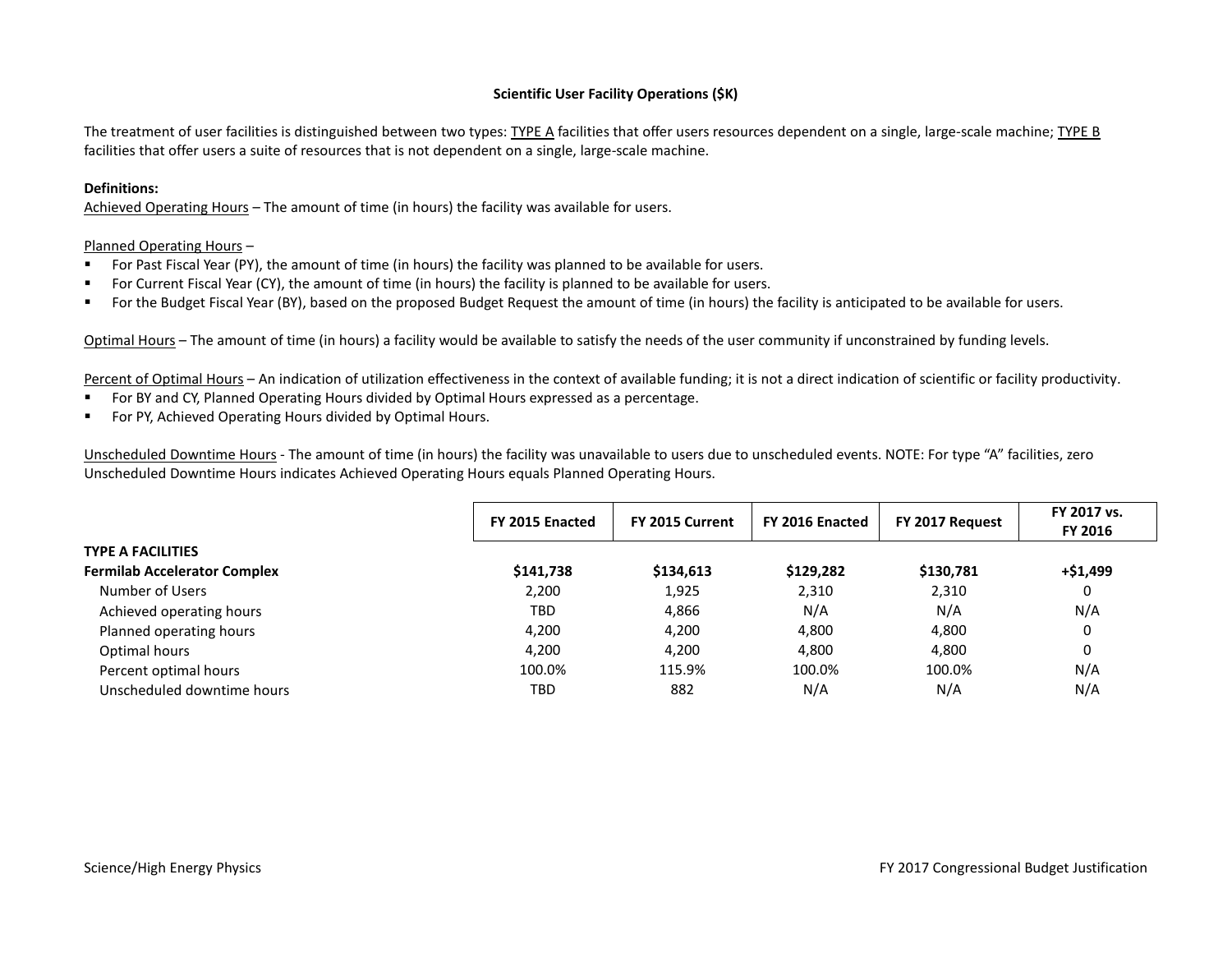<span id="page-40-0"></span>

|                                        | FY 2015 Enacted | FY 2015 Current | FY 2016 Enacted | FY 2017 Request | FY 2017 vs.<br>FY 2016 |
|----------------------------------------|-----------------|-----------------|-----------------|-----------------|------------------------|
| <b>FACET (SLAC)</b>                    | \$9,060         | \$9,560         | \$5,100         | \$0             | $- $5,100$             |
| Number of Users                        | 155             | 155             | 52              | $\mathbf 0$     | $-52$                  |
| Achieved operating hours               | <b>TBD</b>      | 3,439           | N/A             | N/A             | N/A                    |
| Planned operating hours                | 5,176           | 5,176           | 1,482           | 0               | $-1,482$               |
| Optimal hours                          | 5,176           | 5,176           | 4,448           | 0               | $-4,448$               |
| Percent optimal hours                  | 100.0%          | 66.4%           | 33.3%           | N/A             | N/A                    |
| Unscheduled downtime hours             | <b>TBD</b>      | 530             | N/A             | N/A             | N/A                    |
| <b>Accelerator Test Facility (BNL)</b> | \$0             | \$0             | \$4,500         | \$5,691         | $+ $1,191$             |
| Number of Users                        | $\mathbf 0$     | 0               | 50              | 52              | $+2$                   |
| Achieved operating hours               | N/A             | N/A             | N/A             | N/A             | N/A                    |
| Planned operating hours                | N/A             | N/A             | 2,400           | 1,800           | $-600$                 |
| Optimal hours                          | N/A             | N/A             | 2,500           | 1,825           | $-675$                 |
| Percent optimal hours                  | N/A             | N/A             | 96.0%           | 98.6%           | $+2.6%$                |
| Unscheduled downtime hours             | N/A             | N/A             | N/A             | N/A             | N/A                    |
| <b>Total Facilities</b>                | \$150,798       | \$144,173       | \$138,882       | \$136,472       | $-$2,410$              |
| Number of Users                        | 2,355           | 2,080           | 2,412           | 2,362           | $-50$                  |
| Achieved operating hours               | <b>TBD</b>      | 8,305           | N/A             | N/A             | N/A                    |
| Planned operating hours                | 9,376           | 9,376           | 8,682           | 6,600           | $-2,082$               |
| Optimal hours                          | 9,376           | 9,376           | 11,748          | 6,625           | $-5,123$               |
| Percent of optimal hours <sup>a</sup>  | 100.0%          | 112.6%          | 97.4%           | 99.9%           | $+2.5%$                |
| Unscheduled downtime hours             | <b>TBD</b>      | 1,412           | N/A             | N/A             | N/A                    |

a For total facilities only, this is a "funding weighted" calculation FOR ONLY TYPE A facilities:  $\frac{\sum_{1}^{n}[(\%OH for facility N)/(funding for facility N)]}{Total funding for all facility operations}$ 

 $\overline{a}$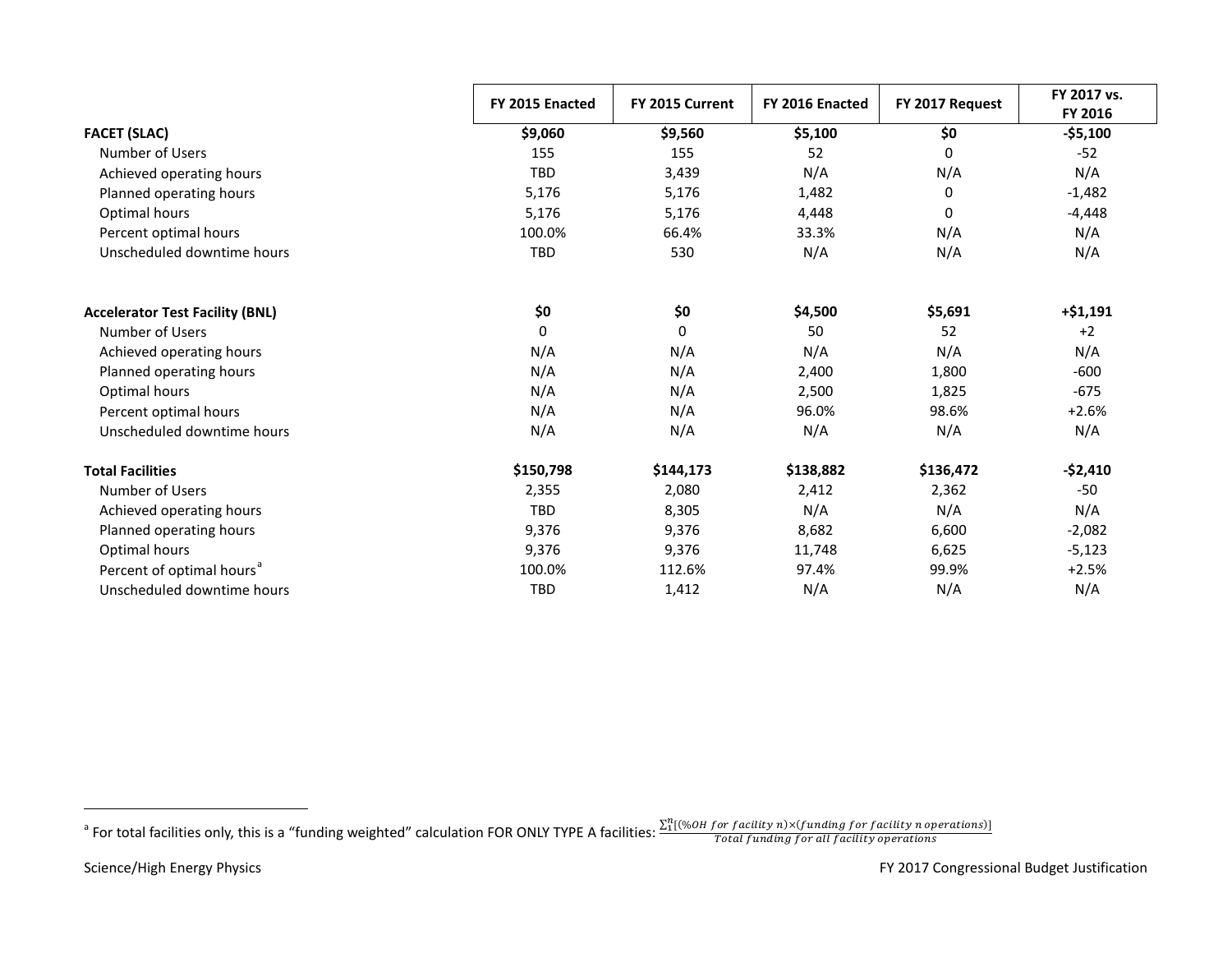# <span id="page-41-0"></span>**Scientific Employment**

|                                          | FY 2015 Enacted | FY 2015 Current | FY 2016 Enacted | FY 2017 Estimate | FY 2017 vs.<br>FY 2016 |
|------------------------------------------|-----------------|-----------------|-----------------|------------------|------------------------|
| Number of permanent Ph.D.'s (FTEs)       | 905             | 915             | 900             | 900              |                        |
| Number of postdoctoral associates (FTEs) | 370             | 375             | 365             | 375              | $+10$                  |
| Number of graduate students (FTEs)       | 485             | 500             | 475             | 480              | +5                     |
| Other <sup>a</sup>                       | 1,880           | 1,805           | 1,915           | 1,895            | $-20$                  |

Science/High Energy Physics **FY 2017** Congressional Budget Justification <sup>a</sup> Includes technicians, engineers, computer professionals, and other support staff.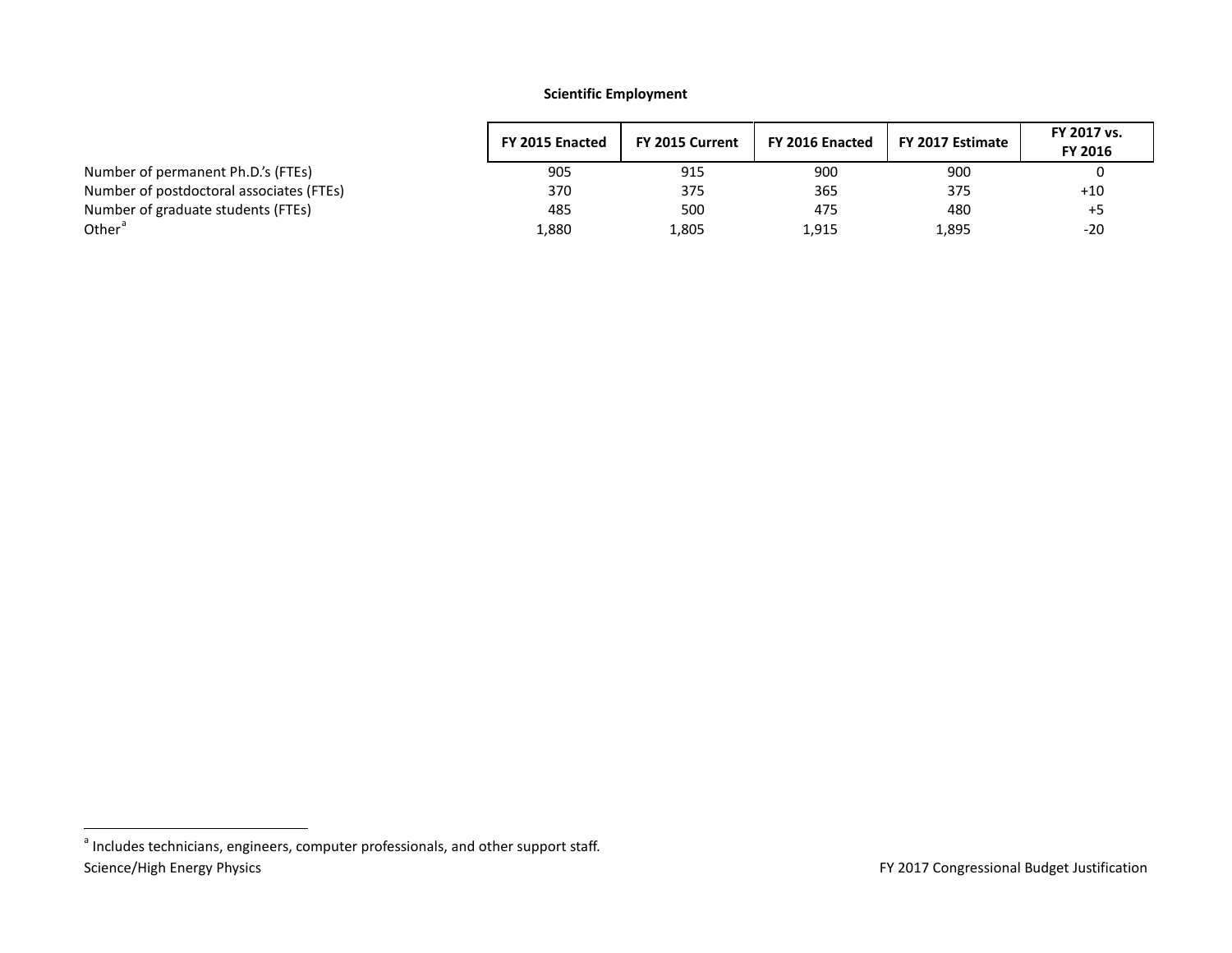# **11-SC-40, Long Baseline Neutrino Facility/Deep Underground Neutrino Experiment (LBNF/DUNE), Fermi National Accelerator Laboratory, Batavia, Illinois Project is for Design and Construction**

#### **1. Significant Changes and Summary**

#### **Significant Changes**

This Construction Project Data Sheet (CPDS) is an update of the FY 2016 CPDS and does not include a new start for FY 2017. The Project 11-SC-40, the Long Baseline Neutrino Facility (LBNF), is being renamed as the Long Baseline Neutrino Facility/Deep Underground Neutrino Experiment (LBNF/DUNE). The FY 2017 Request for LBNF/DUNE is \$45,021,000, \$19,021,000 more than the FY 2016 Enacted level of \$26,000,000 and consistent with the preliminary cost profile approved at the CD-1 refresh.

The Particle Physics Project Prioritization Panel (P5) of the High Energy Physics Advisory Panel (HEPAP), in its 2014 *Strategic Plan for U.S. Particle Physics in the Global Context* report, recommended:

*"The [LBNF] should be reformulated under the auspices of a new international collaboration, with Fermilab as host. There should be international participation in defining the program's scope and capabilities. The experiment should be designed, constructed, and operated by the international collaboration. The goal should be to achieve, and even exceed if physics eventually demands, the target requirements through the broadest possible international participation."*

HEP's implementation of the P5 recommendation to reformulate the long baseline neutrino program in an international context has resulted in the formation of two multinational, collaborative efforts—LBNF, which will construct the beamline at Fermilab and other experimental and civil infrastructure at Fermilab and at the Sanford Underground Research Facility (SURF); and the Deep Underground Neutrino Experiment (DUNE), an international experimental collaboration that is defining and implementing the scientific goals and technical requirements for the beamline, detectors and research program to be conducted at the LBNF facility. HEP proposes to manage both activities as a single project—LBNF/DUNE – and will use the successful Large Hadron Collider (LHC) management model for the collaborations.

LBNF, the host facility that will produce the neutrinos and house the experimental apparatus (neutrino detectors), will be built by Fermilab and a small number of international partners. The experimental apparatus, DUNE, will be built jointly by a large international collaboration (currently from 144 institutions in 26 countries). The DOE contributions to LBNF and DUNE together comprise a single project in terms of DOE Order 413.3B. Consequently, the DOE project's name has been expanded to the "Long Baseline Neutrino Facility/Deep Underground Neutrino Experiment" (LBNF/DUNE). As host of the LBNF facility, DOE will provide the *majority* contribution to the LBNF facility and will provide a *minority* contribution to the DUNE international detector apparatus.

This management arrangement where a host facility provides by a major laboratory and detectors are provided by large collaborations is a very close match to the highly successful LHC model and its massive particle detectors at CERN. As the lead laboratory in the U.S., Fermilab was a major partner to CERN, providing key components to the LHC facility and detectors. U.S. scientists and engineers held key management and technical positions at CERN over the many years leading up to the Higgs discovery. Analogously, the construction of LBNF will be led by Fermilab, while the construction of the detectors will led by an international collaboration, supported by CERN, with Fermilab providing oversight and coordination. There will be two distinct management organizations to ensure effective execution by the partners in each. All DOE contributions to the facility and the detectors will be managed according to DOE Order 413.3B, and Fermilab will provide unified project reporting on both facets of the project.

Fermilab will be responsible for the design, construction, and operation of the major aspects of the LBNF facility: the neutrino beam, conventional civil facilities (including buildings and underground caverns), and technical infrastructure (including conventional civil construction, cryostats and cryogenic systems) required for the detectors.

Science/High Energy Physics/11-SC-40, Long Baseline Neutrino Facility/Deep Underground Neutrino Experiment (LBNF/DUNE) FY 2017 Congressional Budget Justification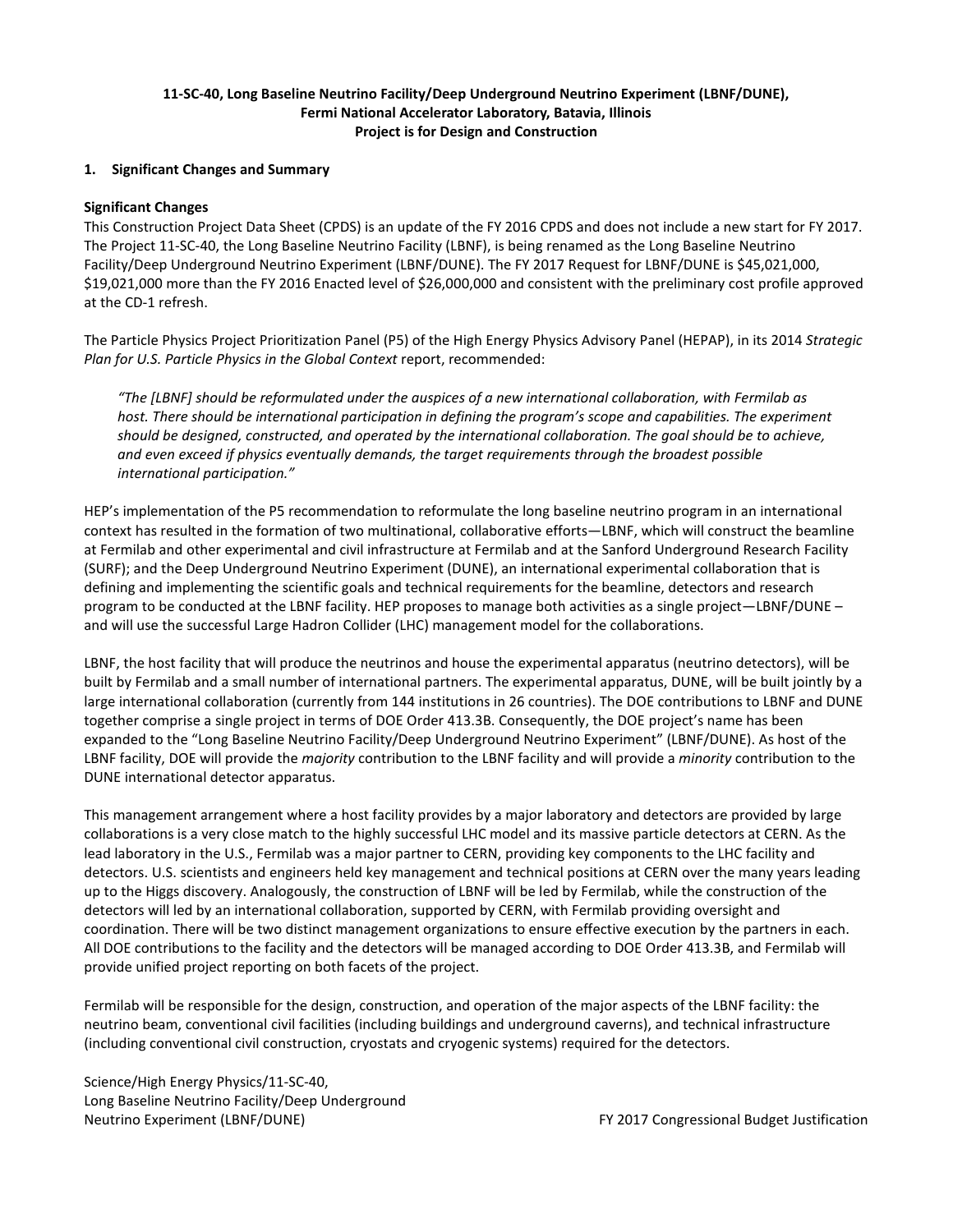Fermilab will oversee the new international DUNE experimental collaboration that has been formed to build the necessary detectors. The DUNE collaboration will be responsible for: the definition of the scientific goals and corresponding scientific and technical requirements on the detector systems and neutrino beamline; the design, construction, commissioning, and operation of the near detector at Fermilab and the far detectors at SURF; and the scientific research program conducted with the DUNE detectors.

The DUNE collaboration is led by elected co-spokespersons, currently one from the United Kingdom and the other from Switzerland. The collaboration has organized the development of the detector conceptual designs and is assigning the work scope among the collaboration members based on each collaborating institution's ability to carry it out. Each of the collaborating institutions will be responsible for delivering in-kind detector components and installing them in the detector. Presently the DOE contribution to the detectors is assumed to be less than a third of the total cost of the detectors.

Fermilab, in its role as the host, will oversee all LBNF and DUNE construction. Fermilab's oversight of the neutrino detectors includes technical coordination to ensure the various pieces will fit and operate together and arrive on time. The technical coordination group will document all work scope assignments, maintain a schedule, and provide design, production readiness, and operational readiness reviews in cooperation with the collaboration. This process follows the practice, systems, and procedures at CERN for the LHC detectors.

Unlike DUNE with its many international participants, only a few international partners are expected to provide in-kind contributions to LBNF. For example, CERN is proposing to provide cryogenic infrastructure needed to support the detectors. CERN currently runs the largest cryogenic system in the world. HEP and Fermilab continue to recruit other partners that can similarly contribute their expertise as well as their financial resources. The international contributions to LBNF will be developed by Fermilab and its partner institutions under the oversight of DOE and other funding agencies. DOE will be responsible for developing any needed international agreements for LBNF.

The reformulated and integrated project plan for the LBNF/DUNE project was reviewed successfully in July 2015 by a DOE Independent Cost Review (ICR) panel and by a DOE Independent Project Review (IPR) panel, convened simultaneously at Fermilab in July 2015. Based on the recommendations of these panel reviews, the DOE ESAAB approved the revised CD-1 on November 5, 2015 with a TPC cost range of \$1,260,000,000 to \$1,860,000,000 and a TPC point estimate of \$1,500,000,000 based on the new conceptual design. The revised scope and outyear funding projections have pushed the CD-4 date to FY 2030.

The FY 2016 funding for LBNF supports: civil and geotechnical engineering design of the detector cavern in South Dakota; technical design of the neutrino-production beam line and related facilities at Fermilab; site preparation; and for support of modifications to the technical design of the experimental facility, infrastructure and detectors. Site preparation begins with maintenance activities to mine shaft, hoists, ventilation systems, and general support infrastructure to allow for safe and reliable work once construction begins. Site preparation also includes development of a waste rock handling system needed to support excavation.

The FY 2017 Request will support the completion of site preparation activities as well as initiating the procurement of civil construction for excavation of the underground equipment caverns beginning in late FY 2017. Approval of a new Critical Decision, CD-3A, will be needed before excavation work can start. The approval is anticipated in FY 2016 based on strong positive recommendations from a DOE ICR and an IPR. The DOE ESAAB for CD-3A is planned for Spring 2016.

### **Summary**

The LBNF facility collaboration and DUNE experimental collaboration will create the premier facility and experiment for long-baseline neutrino science world-wide. DUNE will analyze transformations of muon neutrinos in a beam from Fermilab to a large detector in South Dakota, 800 miles away. The experiment will analyze the rare, flavor-changing transformations of neutrinos in flight, from one lepton flavor to another, that are expected to help elucidate the fundamental physics of neutrinos and perhaps explain the puzzling matter-antimatter asymmetry observed in the universe.

Science/High Energy Physics/11-SC-40, Long Baseline Neutrino Facility/Deep Underground Neutrino Experiment (LBNF/DUNE) FY 2017 Congressional Budget Justification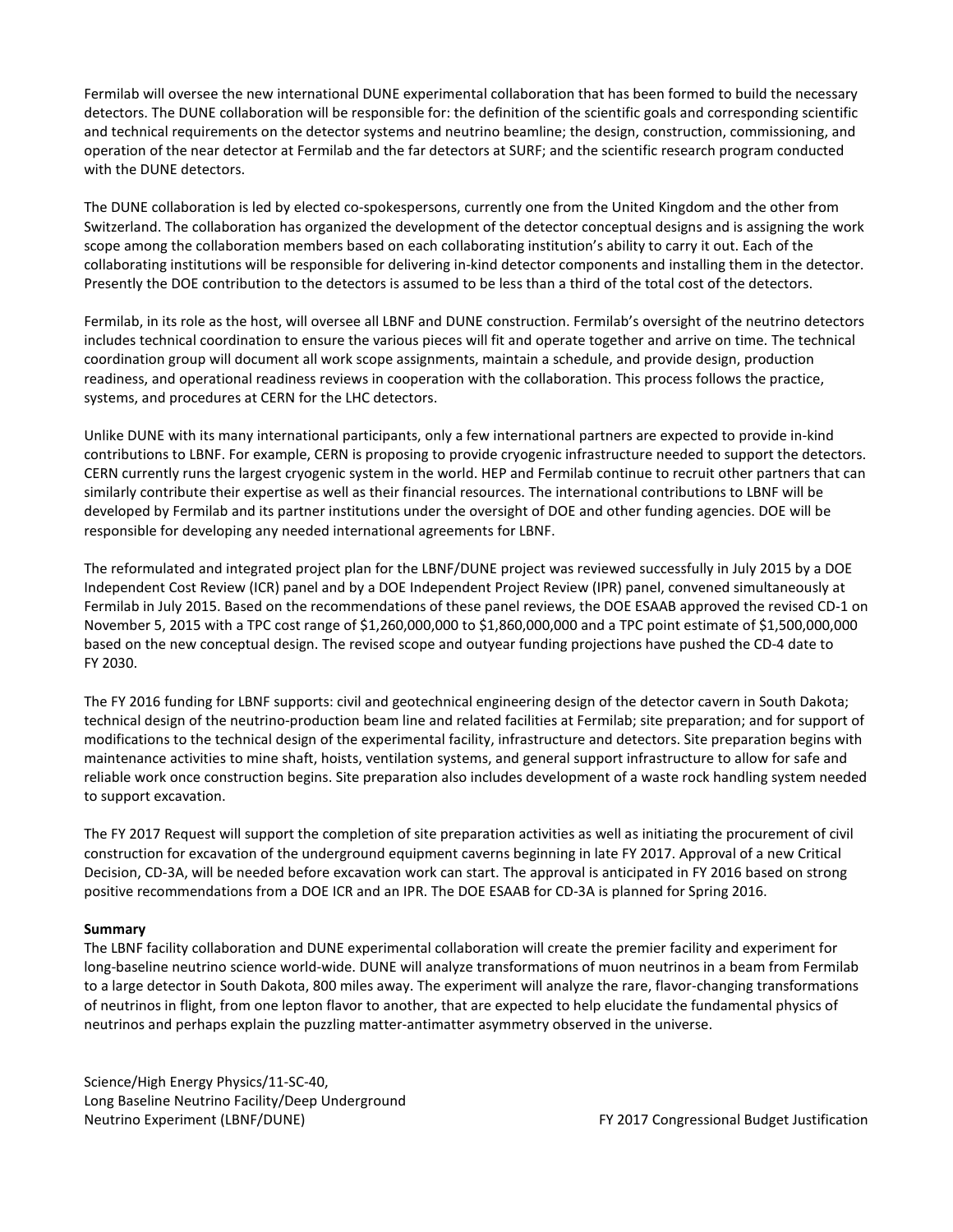The most recent DOE Order 413.3B approved Critical Decision (CD) is CD-1R, which was approved November 5, 2015 with a preliminary TPC cost range of \$1,260,000,000 to \$1,860,000,000, a TPC point estimate of \$1,500,000,000, and a CD-4 date of FY 2030. This includes the full cost of the LBNF host facility excluding foreign contributions, as well as the full cost of the DOE contribution to the DUNE experimental apparatus.

Contributions from the international partners are currently being negotiated. For the DUNE detector the process is being driven from the principal investigator level up to the funding agencies as was done for the LHC. Proposals are under review by the other funding agencies. CERN has put funding into its medium-term budget plan for one detector cryostat worth \$90 million in U.S. accounting. An addendum to the U.S. CERN agreement will document this commitment and others currently being negotiated.

A Federal Project Director with a certification level 4 has been assigned to this project and has approved this CPDS.

# **2. Critical Milestone History**

|         | (fiscal quarter or date) |               |               |            |            |            |            |            |
|---------|--------------------------|---------------|---------------|------------|------------|------------|------------|------------|
|         |                          | Conceptual    |               |            | Final      |            |            |            |
|         |                          | Design        |               |            | Design     |            | D&D        |            |
|         | $CD-0$                   | Complete      | $CD-1$        | $CD-2$     | Complete   | $CD-3$     | Complete   | $CD-4$     |
| FY 2011 | 1/8/2010                 |               | 1Q FY 2011    | TBD        | 4Q FY 2013 | <b>TBD</b> | <b>TBD</b> | <b>TBD</b> |
| FY 2012 | 1/8/2010                 |               | 2Q FY 2012    | <b>TBD</b> | 2Q FY 2015 | <b>TBD</b> | <b>TBD</b> | <b>TBD</b> |
| FY 2016 |                          |               |               |            |            |            |            |            |
| a       | 1/8/2010                 | 12/10/2012    | 12/10/2012    | 4Q FY 2017 | 4Q FY 2019 | 4Q FY 2019 | N/A        | 4Q FY 2027 |
| FY 2017 | 1/8/2010                 | $11/5/2015^b$ | $11/5/2015^b$ | 1Q FY 2020 | 1Q FY 2020 | 1Q FY 2020 | N/A        | 4Q FY 2030 |

**CD-0** – Approve Mission Need

**Conceptual Design Complete** – Actual date the conceptual design was completed

**CD-1** – Approve Design Scope and Project Cost and Schedule Ranges

**CD-2** – Approve Project Performance Baseline

**Final Design Complete** – Estimated date the project design will complete

**CD-3** – Approve Start of Construction

**D&D Complete** – Completion of D&D work (see section 9)

**CD-4** – Approve Start of Operations or Project Closeout

| (fiscal quarter or date) |  |
|--------------------------|--|
|                          |  |

|         | $CD-1R$   | CD-3A      | $CD-3B$    | CD-3C      | Performance<br><b>Baseline</b> |
|---------|-----------|------------|------------|------------|--------------------------------|
|         |           |            |            |            | Validation                     |
| FY 2017 | 11/5/2015 | 2Q FY 2016 | 3Q FY 2018 | 10 FY 2020 | 10 FY 2020                     |

**CD-1R** – Refresh of CD-1 approval for the new Conceptual Design.

**CD-3A** – Approval for initiating excavation of the equipment caverns at the Far Site.

**CD-3B** – Approval for procurement of cryogenic system technical infrastructure at the Far Site, as well as for initiation of civil construction of an embankment for the neutrino-production beam line at Fermilab.

**CD-3C** – Approval for all project fabrication and construction (same as CD-3).

Science/High Energy Physics/11-SC-40, Long Baseline Neutrino Facility/Deep Underground

<span id="page-44-0"></span><sup>&</sup>lt;sup>a</sup> No CPDS was submitted for FY 2013, FY 2014 or FY 2015 because no TEC funds were requested; however, design funds were provided in each year's appropriation.

<span id="page-44-1"></span><sup>&</sup>lt;sup>b</sup> Critical Decision CD-1 was approved for the new conceptual design by an ESAAB approval (CD-1R) on November 5, 2015.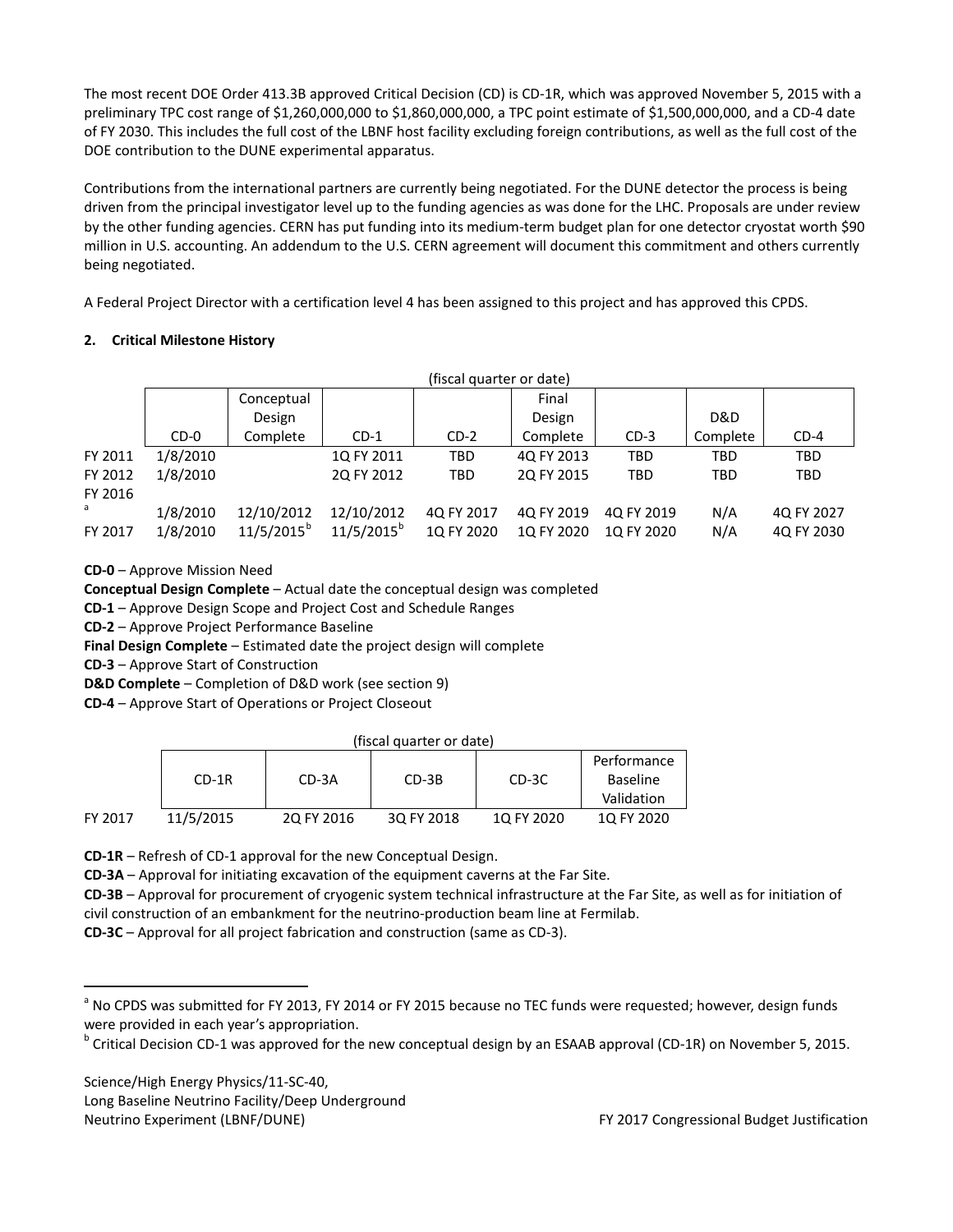# **3. Project Cost History**

|                      | (dollars in thousands) |                           |            |        |            |            |                     |
|----------------------|------------------------|---------------------------|------------|--------|------------|------------|---------------------|
|                      |                        | TEC,<br><b>OPC</b> Except |            |        |            |            |                     |
|                      | TEC, Design            | Construction              | TEC, Total | D&D    | OPC. D&D   | OPC, Total | <b>TPC</b>          |
| FY 2011              | 102,000                | TBD                       | TBD        | 22.180 | TBD        | TBD        | <b>TBD</b>          |
| FY 2012              | 133,000                | TBD                       | <b>TBD</b> | 42.621 | <b>TBD</b> | TBD        | <b>TBD</b>          |
| FY 2016 <sup>ª</sup> | 127.781                | 655.612                   | 783.393    | 89,539 | N/A        | 89.539     | 872,932             |
| FY 2017 <sup>b</sup> | 123,781                | 1,290,680                 | 1,414,461  | 85,539 | N/A        | 85,539     | $1,500,000^{\circ}$ |

(dollars in thousands)

### **4. Project Scope and Justification**

# **Scope**

LBNF/DUNE will be composed of a neutrino beam created by new construction as well as modifications to the existing Fermilab accelerator complex, massive neutrino detectors (at least 40,000 tons in total) and associated cryogenics infrastructure located in one or more large underground caverns to be excavated at least 800 miles "downstream" from the neutrino source, and a much smaller neutrino detector at Fermilab for monitoring the neutrino beam near its source. The neutrino beam will be produced by a primary beam of protons directed into a target for converting the protons into a secondary beam of particles (pi mesons and muons) that decay into neutrinos, followed by a decay tunnel hundreds of meters long where the decay neutrinos will emerge and travel through the earth to the massive detector. The Neutrinos at the Main Injector (NuMI) beam at Fermilab is an existing example of this type of configuration for a neutrino beam facility. The new LBNF beam line will provide a neutrino beam of lower energy and greater intensity than the NuMI beam, and would point to a far detector at a greater distance than is used with NuMI experiments in order to provide the distance needed for the study of neutrino oscillations.

For the LBNF/DUNE project, Fermilab will be responsible for design, construction and operation of the major components of the LBNF facility including: the primary proton beam, neutrino production target, focusing structures, decay pipe, absorbers and corresponding beam instrumentation; the conventional facilities and experiment infrastructure on the Fermilab site required for the near detector; and the conventional facilities and experiment infrastructure at SURF for the large detector including the cryostats and cryogenics systems.

# **Justification**

Recent international progress in neutrino physics, celebrated by the Nobel Prize for Physics in 1988, 1995, 2002 and 2015, provides the basis for further discovery opportunities. Determining relative masses and mass ordering of the three known neutrinos will give guidance and constraints to theories beyond the Standard Model of particle physics. The study and observation of the different behavior of neutrinos and antineutrinos will offer insight into the dominance of matter over antimatter in our universe and therefore, the very structure of our universe. The only other source of the matter-antimatter asymmetry, in the quark sector, is too small to account for the observed matter dominance.

Among the technical issues addressed in the alternatives analysis were the preferred detector technology and the neutrino beamline design. After a thorough study, both technologies were found to be capable of meeting the performance requirements if located underground, only liquid argon could work on the surface, and is less expensive. A low energy

<span id="page-45-0"></span><sup>&</sup>lt;sup>a</sup> No CPDS was submitted for FY 2013, FY 2014 or FY 2015 because no TEC funds were requested; however, design funds

<span id="page-45-1"></span>were provided in each year's appropriation.<br> $b$  The project is Pre-CD-2 and has not been baselined. All estimates are preliminary. The TPC point estimate is

<span id="page-45-2"></span><sup>\$1,500,000,000.</sup> The preliminary TPC range at CD-1 is \$1,260,000,000 to \$1,860,000,000.<br>
So construction, other than site preparation, approved civil construction or long-lead procurement will be performed prior<br>
So constru to validation of the Performance Baseline and approval of CD-3.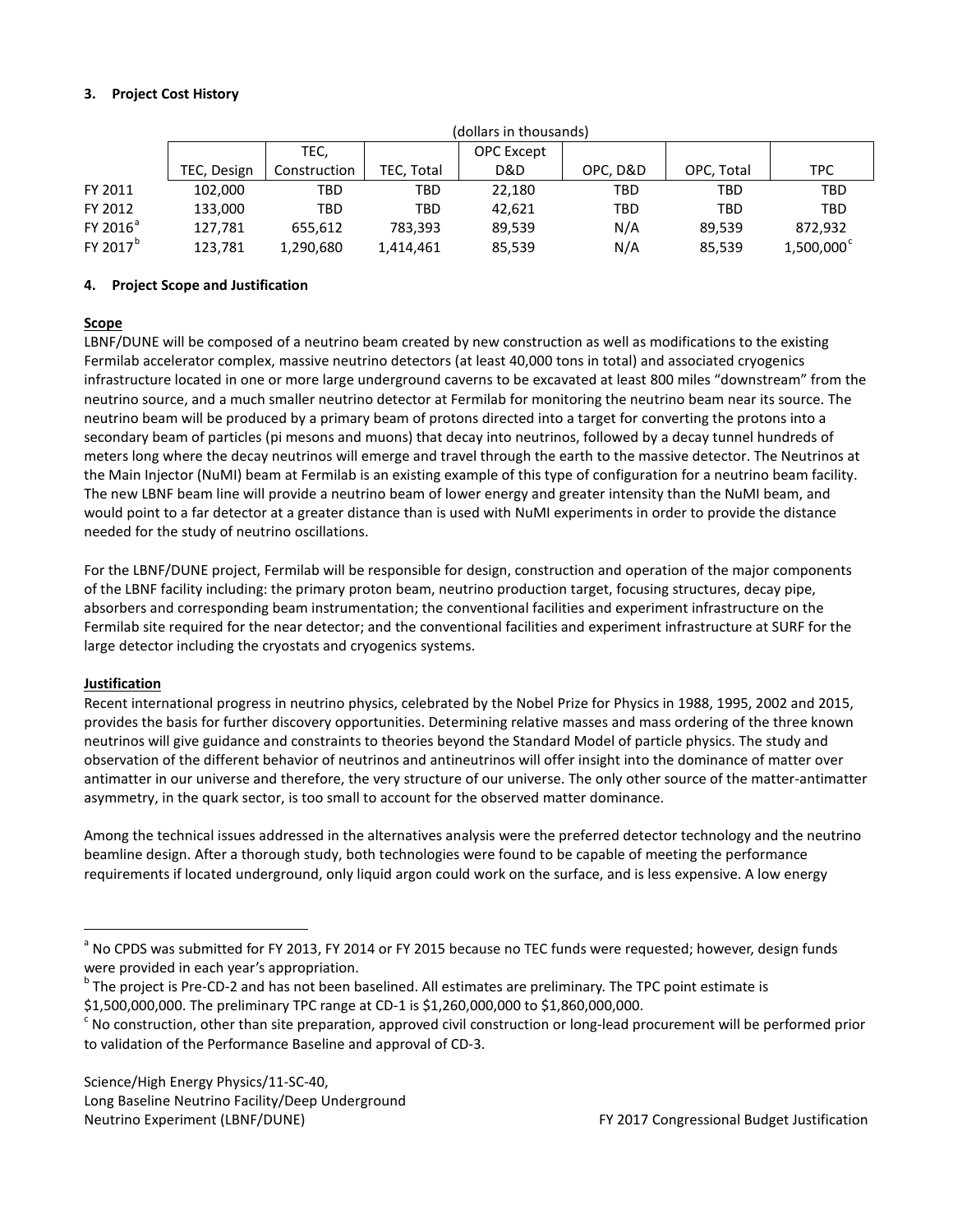neutrino beam to the Homestake mine and the current NuMI beam were compared. The new beam with its lower energy and longer distance to the detector was shown to be superior.

The project is being conducted in accordance with the project management requirements in DOE O 413.3B, Program and Project Management for the Acquisition of Capital Assets.

The preliminary Key Performance Parameters (KPPs) for project completion that were approved by CD-1 in FY 2015 include the primary beam and neutrino beam production systems as well as underground caverns excavated for four separate, 10 kton detector modules (of liquid-argon, time-projection detectors) at the SURF site, 1000-1500 km from the neutrino source. The DOE contribution for DUNE will include technical components for two of the four detector modules, which will be installed and tested with cosmic rays, and components of the cryogenic systems for the detectors, which will be installed and pressure tested. The KPPs will be finalized at CD-2.

| Scope                                                                  | <b>Threshold KPP</b>                                                                                                                                                                     | <b>Objective KPP</b>                                                                                                                                                                                                            |
|------------------------------------------------------------------------|------------------------------------------------------------------------------------------------------------------------------------------------------------------------------------------|---------------------------------------------------------------------------------------------------------------------------------------------------------------------------------------------------------------------------------|
| Primary Beam to produce neutrinos<br>directed to the far detector site | Beamline hardware commissioning<br>complete and demonstration of<br>protons delivered to the target                                                                                      | In addition to Threshold KPPs, system<br>enhancements to maximize neutrino<br>flux, enable tunability in neutrino<br>energy spectrum or to improve<br>neutrino beam capability                                                  |
| <b>Far Site-Conventional Facilities</b>                                | Caverns excavated for 40 kiloton<br>fiducial detector mass <sup>a</sup> ; beneficial<br>occupancy granted for cavern space to<br>house 20 kiloton fiducial detector<br>mass <sup>ª</sup> | In addition to Threshold KPPs,<br>Beneficial Occupancy granted for<br>remaining cavern space                                                                                                                                    |
| Detector Cryogenic Infrastructure                                      | DOE-provided components for<br>Cryogenic subsystems installed and<br>pressure tested for 20 kiloton fiducial<br>detector mass <sup>a</sup>                                               | In addition to Threshold KPPs,<br>additional DOE contributions to<br>cryogenic subsystems installed and<br>pressure tested for additional 20<br>kiloton fiducial detector mass <sup>a</sup> ; DOE<br>contributions to cryostats |

Preliminary Key Performance Parameters

<span id="page-46-0"></span><sup>&</sup>lt;sup>a</sup> Fiducial detector mass pertains to the mass of the interior volume of the detection medium (liquid argon) that excludes the external portion of the detection medium where most background events would occur.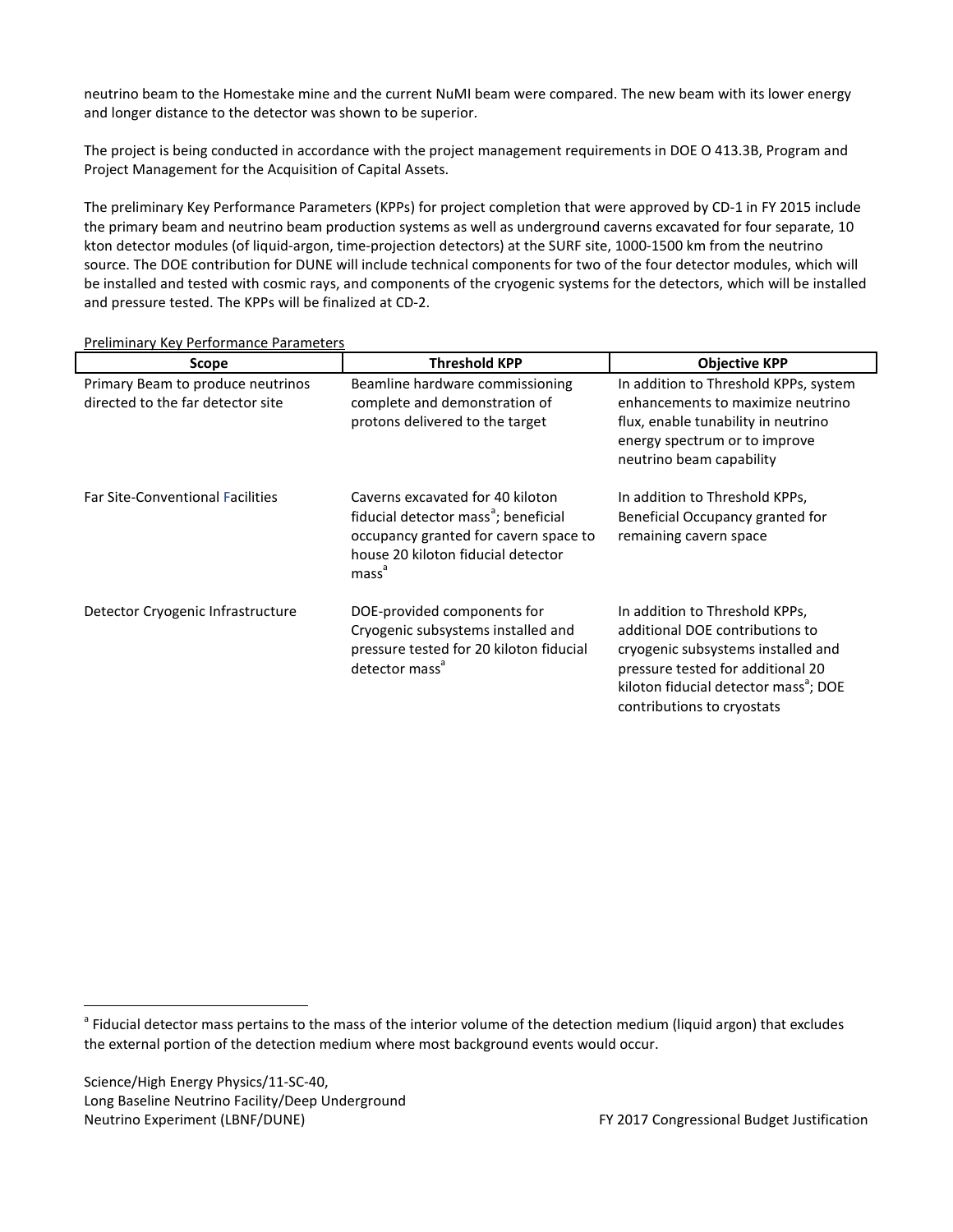| <b>Scope</b>                                                       | <b>Threshold KPP</b>                                                                                                                                                                 | <b>Objective KPP</b>                                                                                                                 |
|--------------------------------------------------------------------|--------------------------------------------------------------------------------------------------------------------------------------------------------------------------------------|--------------------------------------------------------------------------------------------------------------------------------------|
| Long-Baseline Distance between<br>neutrino source and far detector | 1,000-1,500 kilometers                                                                                                                                                               |                                                                                                                                      |
| Far Detector                                                       | DOE-provided components installed in<br>cryostats to support 20 kiloton fiducial<br>detector mass <sup>a</sup> , with cosmic ray<br>interactions detected in each detector<br>module | In addition to Threshold KPPs,<br>additional DOE contributions to<br>support up to 40 kiloton fiducial<br>detector mass <sup>a</sup> |

# **5. Financial Schedule[b](#page-47-1)**

|                            | (dollars in thousands) |             |              |                    |  |
|----------------------------|------------------------|-------------|--------------|--------------------|--|
|                            |                        |             | Recovery Act |                    |  |
|                            | Appropriations         | Obligations | Costs        | Costs <sup>c</sup> |  |
| Total Estimated Cost (TEC) |                        |             |              |                    |  |
| Design Only                |                        |             |              |                    |  |
| FY 2012                    | 4,000                  | 4,000       | 0            | 0 <sup>d</sup>     |  |
| FY 2013                    | 3,781                  | 3,781       | 0            | 801                |  |
| FY 2014                    | 16,000                 | 16,000      | 0            | 7,109              |  |
| FY 2015                    | 12,000                 | 12,000      | 0            | 15,791             |  |
| FY 2016                    | 0                      | 0           | 0            | 12,080             |  |
| Subtotal, Design Only      | 35,781                 | 35,781      | 0            | 35,781             |  |
| Design (Design and         |                        |             |              |                    |  |
| Construction)              |                        |             |              |                    |  |
| FY 2016                    | N/A                    | N/A         | 0            | 26,000             |  |
| FY 2017                    | N/A                    | N/A         | 0            | 18,000             |  |
| Outyears                   | N/A                    | N/A         | 0            | 44,000             |  |
| Subtotal, Design           |                        |             |              |                    |  |
| (Design and                | N/A                    | N/A         | 0            | 88,000             |  |
| Construction)              |                        |             |              |                    |  |
| Total, Design              | N/A                    | N/A         | $\mathbf 0$  | 123,781            |  |

Science/High Energy Physics/11-SC-40, Long Baseline Neutrino Facility/Deep Underground Neutrino Experiment (LBNF/DUNE) FY 2017 Congressional Budget Justification

<span id="page-47-0"></span><sup>&</sup>lt;sup>a</sup> Fiducial detector mass pertains to the mass of the interior volume of the detection medium (liquid argon) that excludes

<span id="page-47-1"></span>the external portion of the detection medium where most background events would occur.<br><sup>b</sup> The project is Pre-CD-2 and has not been baselined. All estimates are preliminary. The TPC point estimate is

<sup>\$1,500,000,000.</sup> The preliminary TPC range at CD-1 is \$1,260,000,000 to \$1,860,000,000. Design and international collaboration plans are currently being developed; outyears are preliminary.

<span id="page-47-2"></span> $c$  Costs through FY 2015 reflect actual costs; costs for FY 2016 and the outyears are estimates.

<span id="page-47-3"></span><sup>&</sup>lt;sup>d</sup>\$1,078,000 was erroneously costed to this project in FY 2012, the accounting records were adjusted in early FY 2013.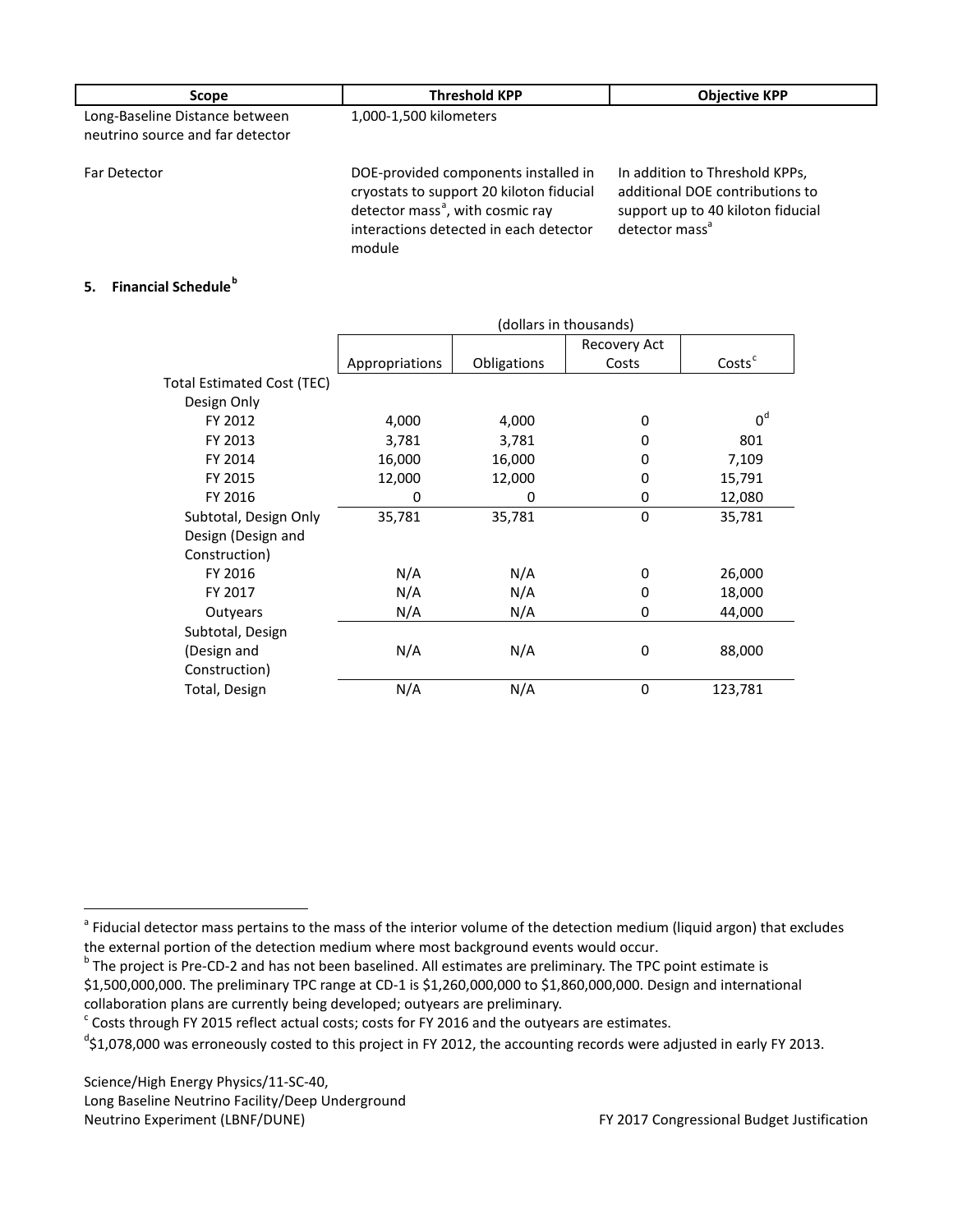|                                                                | (dollars in thousands) |                       |                  |                     |  |
|----------------------------------------------------------------|------------------------|-----------------------|------------------|---------------------|--|
|                                                                |                        |                       | Recovery Act     |                     |  |
|                                                                | Appropriations         | Obligations           | Costs            | Costs <sup>a</sup>  |  |
| Construction <sup>b</sup>                                      |                        |                       |                  |                     |  |
| FY 2016                                                        | N/A                    | N/A                   | 0                | 0                   |  |
| FY 2017                                                        | N/A                    | N/A                   | 0                | 14,000 <sup>c</sup> |  |
| Outyears                                                       | N/A                    | N/A                   | 0                | 1,276,680           |  |
| Total, Construction                                            | N/A                    | N/A                   | $\mathbf 0$      | 1,290,680           |  |
| TEC <sup>b</sup>                                               |                        |                       |                  |                     |  |
| FY 2012                                                        | 4,000                  | 4,000                 | 0                | 0                   |  |
| FY 2013                                                        | 3,781                  | 3,781                 | 0                | 801                 |  |
| FY 2014                                                        | 16,000                 | 16,000                | 0                | 7,109               |  |
| FY 2015                                                        | 12,000                 | 12,000                | 0                | 15,791              |  |
| FY 2016                                                        | $26,000$ <sup>d</sup>  | $26,000^d$            | $\mathbf 0$      | 38,080 <sup>d</sup> |  |
| FY 2017                                                        | $45,021^c$             | $45,021^c$            | 0                | $32,000^c$          |  |
| Outyears                                                       | 1,307,659              | 1,307,659             |                  | 1,320,680           |  |
| Total, TEC                                                     | 1,414,461              | 1,414,461             | $\mathbf 0$      | 1,414,461           |  |
| Other Project Cost (OPC)<br>OPC except D&D<br>FY 2009 Recovery |                        |                       |                  |                     |  |
| Act                                                            | 12,486 <sup>e</sup>    | 12,486                | 0                | 0                   |  |
| FY 2010                                                        | 14,178                 | 14,178                | 4,696            | 6,336               |  |
| FY 2011                                                        | 7,768                  | 7,750                 | 7,233            | 11,321              |  |
| FY 2012                                                        | 17,000                 | $17,018$ <sup>f</sup> | 557 <sup>g</sup> | 17,940              |  |
| FY 2013                                                        | 14,107                 | 14,107                | 0                | 13,022              |  |
| FY 2014                                                        | 10,000                 | 10,000                | 0                | 11,505              |  |
| FY 2015                                                        | 10,000                 | 10,000                | 0                | 10,079              |  |
| FY 2016                                                        | 0                      | 0                     | 0                | 2,850               |  |
| Total, OPC                                                     | 85,539                 | 85,539                | 12,486           | 73,053              |  |

<span id="page-48-0"></span><sup>a</sup> Costs through FY 2015 reflect actual costs; costs for FY 2016 and the outyears are estimates.

Science/High Energy Physics/11-SC-40, Long Baseline Neutrino Facility/Deep Underground Neutrino Experiment (LBNF/DUNE) FY 2017 Congressional Budget Justification

<span id="page-48-1"></span><sup>&</sup>lt;sup>b</sup> The project is Pre-CD-2 and has not been baselined. All estimates are preliminary. The TPC point estimate is \$1,500,000,000. The preliminary TPC range at CD-1 is \$1,260,000,000 to \$1,860,000,000. Design and international collaboration plans are currently being developed; outyears are preliminary.

<span id="page-48-3"></span><span id="page-48-2"></span> $^c$  Estimated costs are for initiating excavation of the equipment caverns at the Far Site, to be approved by CD-3A.<br>d Estimated costs are for Far Site preparation including procurement of the waste-rock handling system reliability refurbishment of the underground infrastructure, which are needed prior to initiating excavation of the equipment caverns.

<span id="page-48-4"></span> $e^{i}$ \$13,000,000 of Recovery Act funding was originally planned for the conceptual design; the difference of \$512,000 relates to pre-conceptual design activities needed prior to approval of mission need (CD-0).<br><sup>f</sup> \$18,000 of FY 2011 funding was attributed towards the Other Project Costs activities in FY 2012.

<span id="page-48-5"></span>

<span id="page-48-6"></span> $8$  During FY 2012, \$1,000 of Recovery Act funding was recategorized from pre-conceptual design and so became part of the OPC. \$3,000 was deobligated and expired because Recovery Act funds are no longer available for obligation.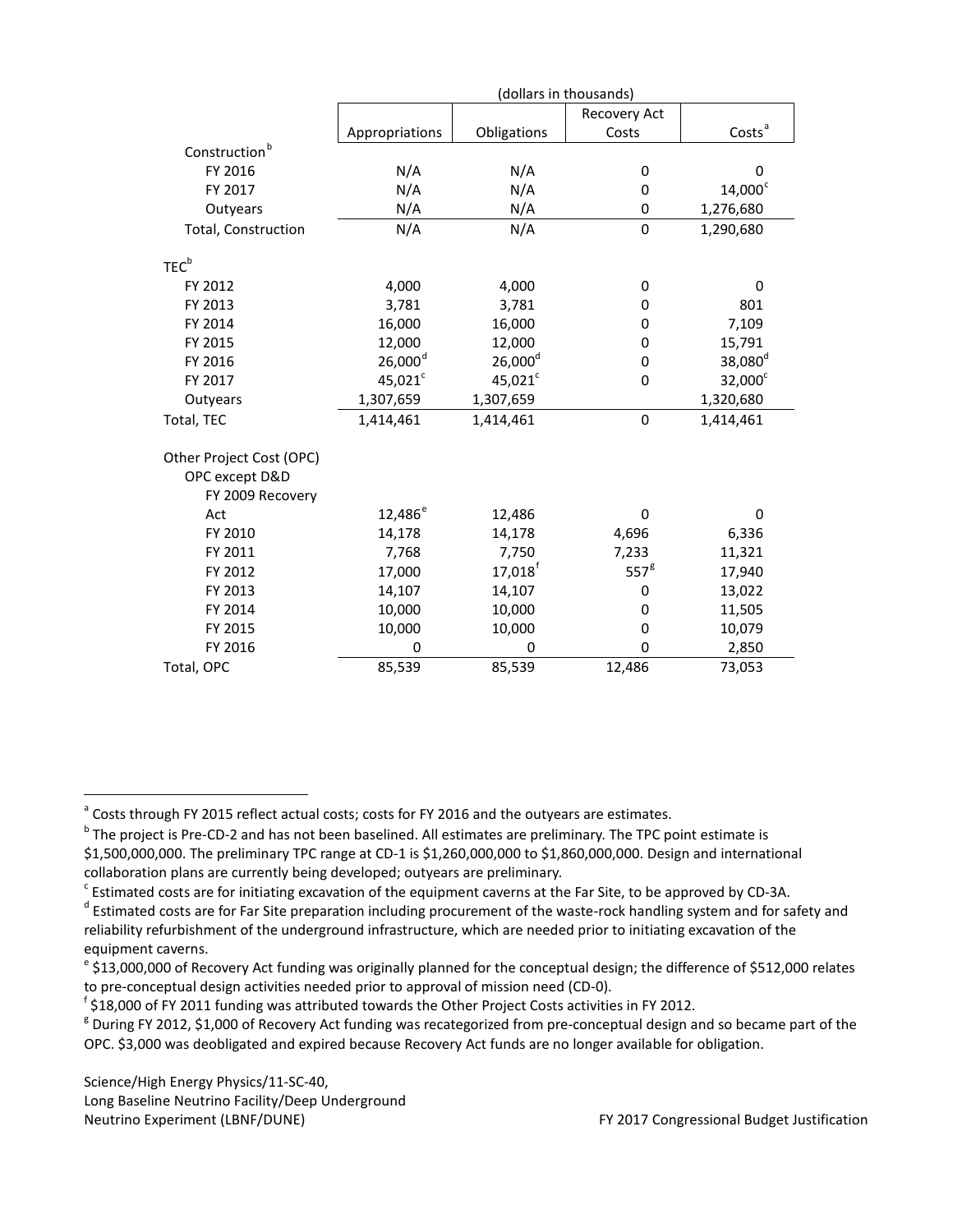| (dollars in thousands) |             |        |                     |  |  |
|------------------------|-------------|--------|---------------------|--|--|
|                        |             |        |                     |  |  |
| Appropriations         | Obligations | Costs  | Costs <sup>ª</sup>  |  |  |
|                        |             |        |                     |  |  |
| 12,486                 | 12,486      | 0      | 0                   |  |  |
| 14,178                 | 14,178      | 4,696  | 6,336               |  |  |
| 7,768                  | 7,750       | 7,233  | 11,321              |  |  |
| 21,000                 | 21,018      | 557    | 17,940              |  |  |
| 17,888                 | 17,888      | 0      | 13,823              |  |  |
| 26,000                 | 26,000      | 0      | 18,614              |  |  |
| 22,000                 | 22,000      | 0      | 25,870              |  |  |
| 26,000                 | 26,000      | 0      | 40,930              |  |  |
| 45,021                 | 45,021      | 0      | 32,000              |  |  |
| 1,307,659              | 1,307,659   | 0      | 1,320,680           |  |  |
| 1,500,000              | 1,500,000   | 12,486 | 1,487,514           |  |  |
|                        |             |        | <b>Recovery Act</b> |  |  |

# **6. Details of Proje[c](#page-49-2)t Cost Estimate**<sup>c</sup>

|                                                |                      | (dollars in thousands) |                    |  |  |  |
|------------------------------------------------|----------------------|------------------------|--------------------|--|--|--|
|                                                | <b>Current Total</b> | Previous Total         | Original Validated |  |  |  |
|                                                | Estimate             | Estimate               | <b>Baseline</b>    |  |  |  |
| Total Estimated Cost (TEC)                     |                      |                        |                    |  |  |  |
| Design                                         |                      |                        |                    |  |  |  |
| Design                                         | 100,000              | 100,000                | N/A                |  |  |  |
| Contingency                                    | 23,781               | 27,781                 | N/A                |  |  |  |
| Total, Design                                  | 123,781              | 127,781                | N/A                |  |  |  |
| Construction                                   |                      |                        |                    |  |  |  |
| Site Preparation <sup>d</sup>                  | 20,000               | 20,000                 | N/A                |  |  |  |
| Far Site Civil Construction <sup>e</sup>       | 300,000              | 400,000                | N/A                |  |  |  |
| Fermilab Site Civil Construction <sup>t</sup>  | 270,000              | N/A                    | N/A                |  |  |  |
| Far Site Technical Infrastructure <sup>8</sup> | 110,000              | 75,000                 | N/A                |  |  |  |

<span id="page-49-0"></span><sup>&</sup>lt;sup>a</sup> Costs through FY 2015 reflect actual costs; costs for FY 2016 and the outyears are estimates.

<span id="page-49-1"></span><sup>&</sup>lt;sup>b</sup> The project is Pre-CD-2 and has not been baselined. All estimates are preliminary. The TPC point estimate is \$1,500,000,000. The preliminary TPC range at CD-1 is \$1,260,000,000 to \$1,860,000,000. Design and international collaboration plans are currently being developed; outyears are preliminary.

<span id="page-49-2"></span><sup>&</sup>lt;sup>c</sup> The project is Pre-CD-2 and has not been baselined. All estimates are preliminary. The TPC point estimate is

<span id="page-49-3"></span><sup>\$1,500,000,000.</sup> The preliminary TPC range at CD-1 was \$1,260,000,000 to \$1,860,000,000.<br><sup>d</sup> Site Preparation involves procurement of the waste-rock handling system and refurbishment of the existing underground infrastructure for improved safety and reliability at the Far Site, as well as for preparation of the Fermilab Site for construction.

<span id="page-49-4"></span><sup>&</sup>lt;sup>e</sup> Far Site civil construction involves excavation of caverns at SURF, 4850 ft below the surface, for technical equipment including particle detectors and cryogenic systems.

<span id="page-49-5"></span><sup>&</sup>lt;sup>f</sup> Fermilab Site civil construction involves construction of the housing for the neutrino-production beam line and the near detector.

<span id="page-49-6"></span> $8$  Technical equipment in the DOE scope, estimated here, will be supplemented by in-kind contributions of additional technical equipment, for the accelerator beam and particle detectors, from non-DOE partners as described in Section 1.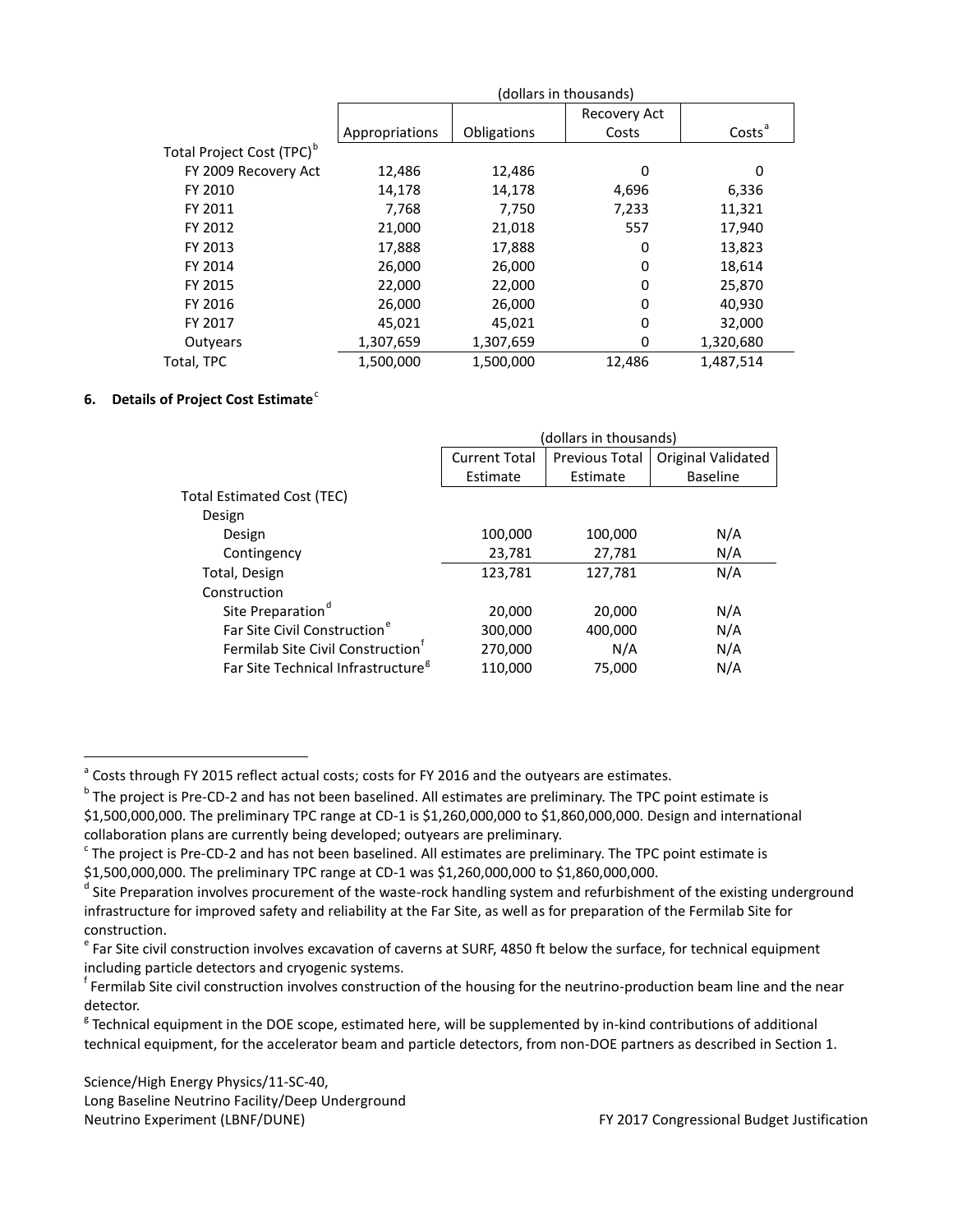|                                     | (dollars in thousands) |                |                    |  |  |
|-------------------------------------|------------------------|----------------|--------------------|--|--|
|                                     | <b>Current Total</b>   | Previous Total | Original Validated |  |  |
|                                     | Estimate               | Estimate       | <b>Baseline</b>    |  |  |
| Fermilab Site Beamline <sup>®</sup> | 130,000                | 75,000         | N/A                |  |  |
| <b>DUNE Detectors</b>               | 120,000                | N/A            | N/A                |  |  |
| Contingency                         | 340,680                | 160,612        | N/A                |  |  |
| Total, Construction                 | 1,290,680              | 655,612        | N/A                |  |  |
| Total, TEC                          | 1,414,461              | 783,393        | N/A                |  |  |
| Contingency, TEC                    | 364,461                | 188,393        | N/A                |  |  |
| Other Project Cost (OPC)            |                        |                |                    |  |  |
| OPC except D&D                      |                        |                |                    |  |  |
| R&D                                 | 18,000                 | 16,000         | N/A                |  |  |
| <b>Conceptual Planning</b>          | 30,000                 | 30,000         | N/A                |  |  |
| Conceptual Design                   | 36,689                 | 34,000         | N/A                |  |  |
| Contingency                         | 850                    | 9,539          | N/A                |  |  |
| Total, OPC                          | 85,539                 | 89,539         | N/A                |  |  |
| Contingency, OPC                    | 850                    | 9,539          | N/A                |  |  |
| Total, TPC                          | 1,500,000              | 872,932        | N/A                |  |  |
| Total, Contingency                  | 365,311                | 197,932        | N/A                |  |  |

# **7. Schedule of Appropriation Requests[b](#page-50-1)**

| Request              |            | (dollars in thousands) |         |         |            |            |           |
|----------------------|------------|------------------------|---------|---------|------------|------------|-----------|
| Year                 |            | <b>Prior Years</b>     | FY 2015 | FY 2016 | FY 2017    | Outyears   | Total     |
| FY 2011              | <b>TEC</b> | 102,000                | 0       |         | 0          | 0          | 102,000   |
|                      | <b>OPC</b> | 22,180                 | 0       | 0       | 0          | 0          | 22,180    |
|                      | <b>TPC</b> | 124,180                | 0       | 0       | 0          | 0          | 124,180   |
| FY 2012              | <b>TEC</b> | 91,000                 | 42,000  | 0       | 0          | 0          | 133,000   |
|                      | <b>OPC</b> | 42,621                 | 0       | 0       | 0          | 0          | 42,621    |
|                      | <b>TPC</b> | 133,621                | 42,000  | 0       | 0          | 0          | 175,621   |
| FY 2016              | <b>TEC</b> | 23,781                 | 12,000  | 16,000  | TBD        | <b>TBD</b> | 783,393   |
|                      | <b>OPC</b> | 75,539                 | 10,000  | 4,000   | <b>TBD</b> | <b>TBD</b> | 89,539    |
|                      | <b>TPC</b> | 99,320                 | 22,000  | 20,000  | TBD        | <b>TBD</b> | 872,932   |
| FY 2017 <sup>c</sup> | <b>TEC</b> | 23,781                 | 12,000  | 26,000  | 45,021     | 1,307,659  | 1,414,461 |
|                      | <b>OPC</b> | 75,539                 | 10,000  | 0       | 0          | 0          | 85,539    |
|                      | <b>TPC</b> | 99,320                 | 22,000  | 26,000  | 45,021     | 1,307,659  | 1,500,000 |

### **8. Related Operations and Maintenance Funding Requirements**

| Start of Operation or Beneficial Occupancy         | FY 2030  |
|----------------------------------------------------|----------|
| Expected Useful Life                               | 20 years |
| Expected Future Start of D&D of this capital asset | FY 2050  |

<span id="page-50-0"></span><sup>&</sup>lt;sup>a</sup> Technical equipment in the DOE scope, estimated here, will be supplemented by in-kind contributions of additional technical equipment, for the accelerator beam and particle detectors, from non-DOE partners as described in Section 1.<br><sup>b</sup> Design and international collaboration plans are currently being developed; outyears are preliminar

<span id="page-50-2"></span>

<span id="page-50-1"></span>

<sup>\$1,500,000,000.</sup> The preliminary TPC range at CD-1 was \$1,260,000,000 to \$1,860,000,000.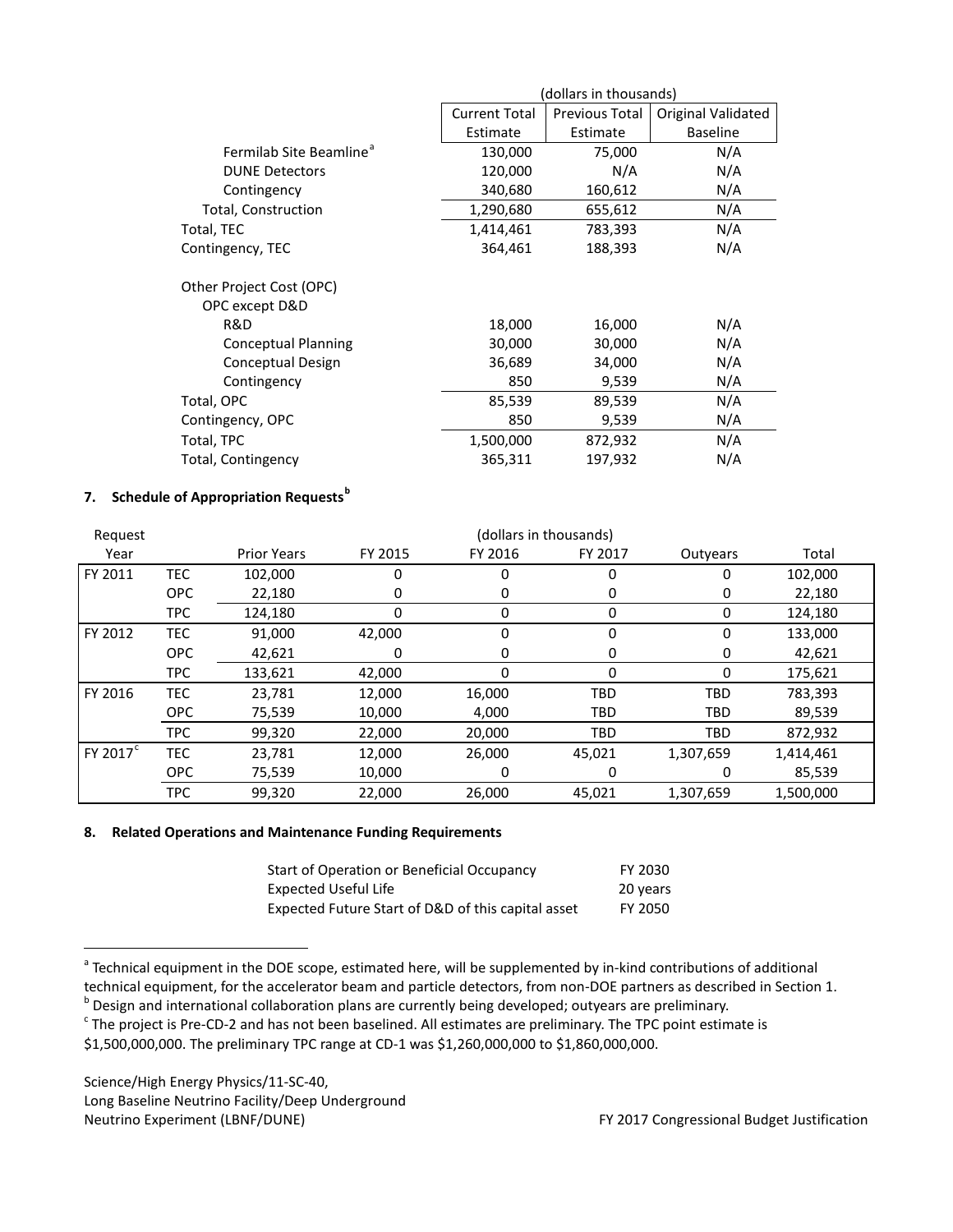Operations and maintenance funding of this experiment will become part of the existing Fermilab accelerator facility. Annual related funding estimates include the incremental cost of 20 years of full operation, utilities, maintenance and repairs with the accelerator beam on. The estimates also include operations and maintenance for the remote site of the large detector.

# **(Related Funding Requirements)**

|                      | (dollars in thousands) |                       |                      |                       |  |  |  |
|----------------------|------------------------|-----------------------|----------------------|-----------------------|--|--|--|
|                      | <b>Annual Costs</b>    |                       |                      | Life Cycle Costs      |  |  |  |
|                      | <b>Current Total</b>   | <b>Previous Total</b> | <b>Current Total</b> | <b>Previous Total</b> |  |  |  |
|                      | Estimate<br>Estimate   |                       | Estimate             | Estimate              |  |  |  |
| <b>Operations</b>    | 9,000                  | 9,000                 | 180,000              | 180,000               |  |  |  |
| <b>Utilities</b>     | 8,000                  | 8,000                 | 160,000              | 160,000               |  |  |  |
| Maintenance & Repair | 1,000                  | 1,000                 | 20,000               | 20,000                |  |  |  |
| Total                | 18,000                 | 18,000                | 360,000              | 360,000               |  |  |  |

### **9. Required D&D Information**

|                                                                        | Square Feet |
|------------------------------------------------------------------------|-------------|
| Area of new construction                                               | 142,000 SF  |
| Area of existing facility being replaced and D&D'd by this project     |             |
| Area of other D&D outside the project                                  | $\Omega$    |
| Area of any additional D&D space to meet the "one-for-one" requirement |             |
| taken from the banked area.                                            | 142,000 SF  |

The one-for-one replacement has been met through banked space. A waiver from the one-for-one requirement to eliminate excess space at Fermilab to offset the LBNF/DUNE project was approved by DOE Headquarters on November 12, 2009. The waiver identified and transferred to Fermilab 575,104 square feet of excess space to accommodate the new LBNF facilities and other as yet unbuilt facilities from space that was banked at other DOE facilities.

### **10. Acquisition Approach**

The LBNF and the DUNE detector apparatus comprise a unique, geographically distributed, complex system of scientific equipment consisting of a beam source at Fermilab and particle detectors both nearby at Fermilab and at a remote site 800 miles away in Lead, South Dakota. The overall DOE Project defined for delivery of LBNF and DUNE is referred to as LBNF/DUNE. The acquisition approach is documented in the Acquisition Strategy approved as part of CD-1. DOE is acquiring design, construction, fabrication and operation of LBNF through the M&O contractor responsible for Fermilab, Fermi Research Alliance (FRA). FRA and Fermilab, through the LBNF Project based at Fermilab, is responsible to DOE to manage and complete construction of the LBNF facility at both the near and remote site locations. FRA and Fermilab are assigned oversight and management responsibility for execution of the international DUNE project, to include management of the DOE contributions to DUNE. The basis for this choice and strategy is that:

- Fermilab is the site of the only existing neutrino beam facility in the U.S. and, in addition to these facilities, provides a source of existing staff and expertise to be utilized for beamline and detector construction.
- Fermilab can best ensure that the design, construction, and installation of key LBNF and DUNE components are coordinated effectively and efficiently with other research activities at Fermilab.
- Fermilab has a DOE-approved procurement system with established processes and acquisition expertise needed to obtain the necessary components and services to build the scientific hardware, equipment and conventional facilities for the accelerator beamline, and detectors for LBNF and DUNE.
- Fermilab has extensive experience in managing complex construction, fabrication, and installation projects involving multiple National laboratories, universities, and other partner institutions, building facilities both on-site and at remote

Science/High Energy Physics/11-SC-40, Long Baseline Neutrino Facility/Deep Underground Neutrino Experiment (LBNF/DUNE) FY 2017 Congressional Budget Justification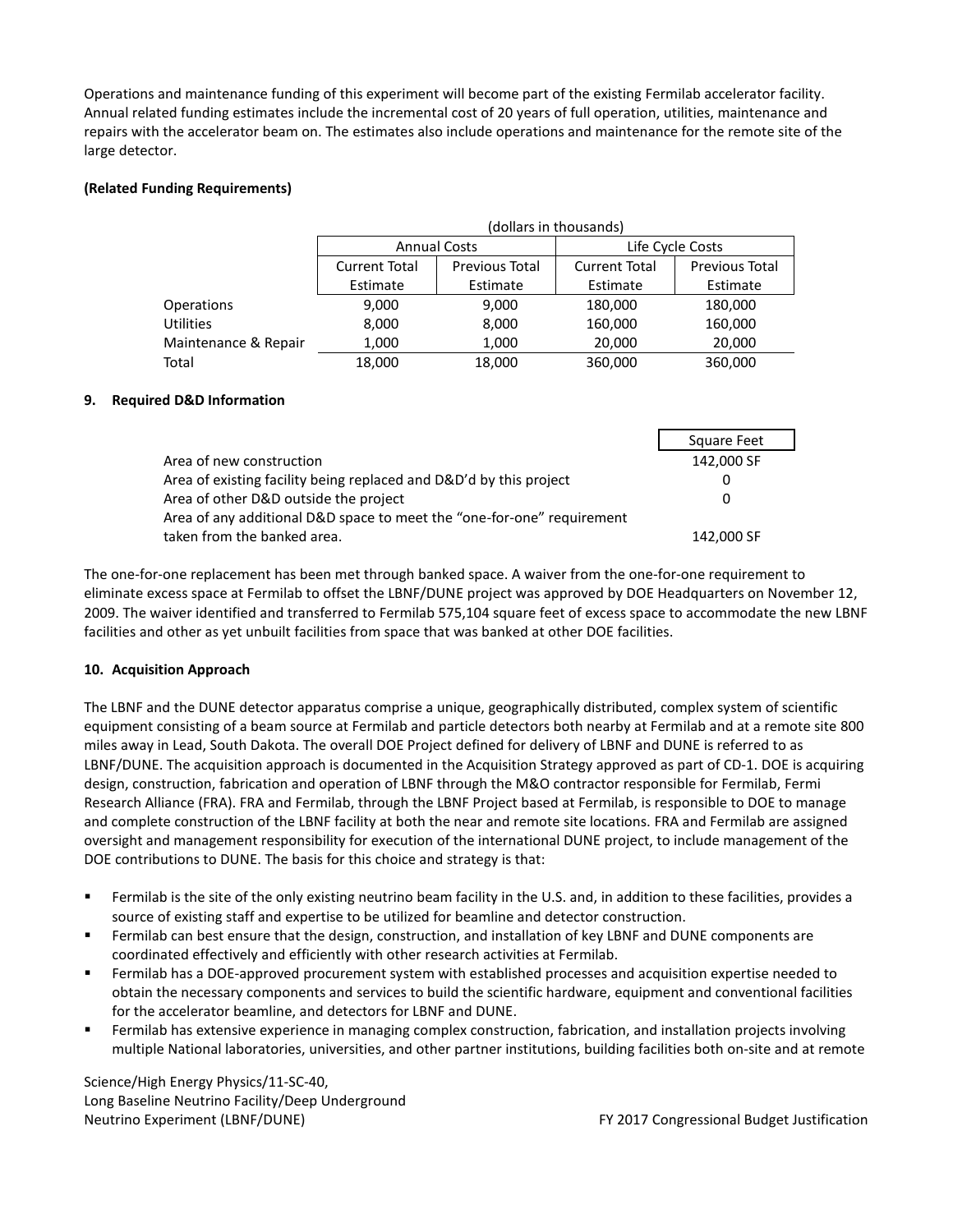off-site locations.

- Fermilab, through the LBNF Project, has established a close working relationship with the Sanford Underground Research Facility (SURF) and the South Dakota Science and Technology Authority (SDSTA), organizations that manage and operate the remote site for the far detector in Lead, SD; Fermilab will work through SDSTA to award and manage contracts needed to complete the LBNF and DUNE work at the remote site.
- Fermilab has extensive experience with management and participation in international projects and international collaborations, including most recently the LHC and CMS projects at CERN, as well as in the increasingly international neutrino experiments and program.

In leading the LBNF/DUNE Project, Fermilab will collaborate and work with many institutions, including several DOE National Laboratories (BNL, LBNL and LANL), dozens of universities, foreign research institutions, SURF, and the SDSTA. Fermilab will be responsible for overall project management, near site conventional facilities, and the beamline. Fermilab will work through SDSTA/SURF to complete the conventional facilities construction at the remote site needed to house and outfit the DUNE far detector. With the DUNE collaboration, Fermilab is also responsible for technical and resource coordination to support the DUNE far and near detector design and construction. DOE will be providing in-kind contributions to the DUNE collaboration for detector systems, as agreed upon with the international DUNE collaboration. International participation in the design, construction, and operation of LBNF and DUNE will be of essential importance because the field of High Energy Physics is international by nature; necessary talent and expertise are globally distributed, and DOE does not have the procurement or technical resources to self-perform all of the required construction and fabrication work. Contributions from other nations will be predominantly through the delivery of components built in their own countries by their own researchers. DOE will negotiate agreements in cooperation with the Department of State on a bilateral basis with all contributing nations to specify their expected contributions and the working relationships during the construction and operation of the experiment. For the DUNE detector, the process of developing in-kind contributions is being driven by the principal investigators and being reviewed by their funding agencies.

DOE funding for the LBNF Project will be provided directly to Fermilab and collaborating DOE National Laboratories via approved financial plans, and under management control of the LBNF Project Office. The LBNF Project Office will also manage and control DOE funding to the other LBNF institutions contributing to detector design and construction. In addition to the work performed by DOE National Laboratories, a combination of university subcontracts and direct fixedprice purchases with vendors is anticipated to design, fabricate, and install the LBNF and DUNE technical components. The DUNE-U.S. Project Office at Fermilab will manage and control DOE funding to the other U.S. institutions contributing to DUNE detector design and construction. All actions will be in accordance with the DOE approved procurement policies and procedures.

Much of the neutrino beamline component design, fabrication, assembly, and installation will be done by Fermilab staff or by subcontract temporary staff working directly with Fermilab personnel. The acquisition approach includes both new procurements based on existing designs, and re-purposed equipment from the Fermilab accelerator complex. Some highly specialized components will be designed and fabricated by or in consultation with long-standing Fermilab collaborators having proven experience with such components.

Delivery of LBNF conventional facilities at the Fermilab near site and SURF far site will be via the Construction Manager/General Contractor (CM/GC) model. This strategy was chosen to reduce reduced risk, enhance quality and safety performance, provide a more collaborative approach to construction, and offer the opportunity for reduced cost and shortened construction schedules.

For the LBNF near site conventional facilities at Fermilab, procurement is through existing Fermilab master subcontracts with national architect/engineering companies for design services and contracts will be incrementally phase-funded since they will span multiple years.

Science/High Energy Physics/11-SC-40, For the LBNF far site conventional facilities at SURF, Fermilab will work with SDSTA, the owner of the site and land, which has been donated to SDSTA by the Homestake Mining Company for the sole purpose of facilitating scientific and technological research and development. Fermilab will contract directly with SDSTA to provide pre-construction services

Long Baseline Neutrino Facility/Deep Underground Neutrino Experiment (LBNF/DUNE) FY 2017 Congressional Budget Justification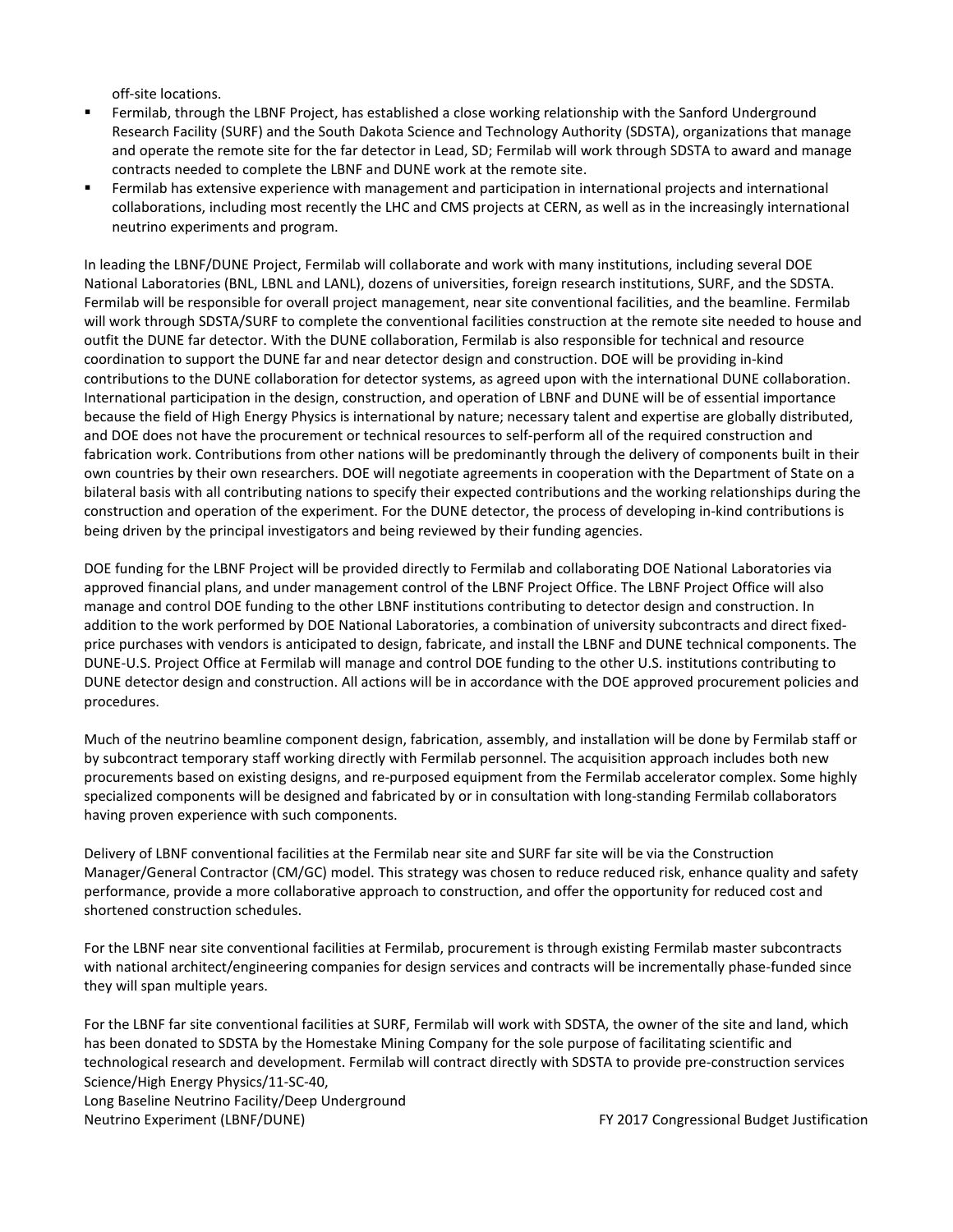and design of LBNF far site conventional facilities at SURF. Fermilab will solicit bids for CM/GC services to manage the construction of LBNF far site facilities. The CM/GC subcontractor will furnish all labor, equipment and materials for far site conventional facilities construction management. Work includes pre-construction construction management services and an option for executing the construction and management of the construction. The CM/GC subcontractor staff will have proven experience in the area of construction management and construction of industrial and heavy construction projects. The CM/GC firm will provide support services to the LBNF and A/E teams, including input regarding the selection of materials, building systems and equipment, construction feasibility, value engineering, and factors related to construction, plus cost estimates and schedules, including estimates of alternative designs or materials. The CM/GC will also provide recommendations of actions designed to minimize adverse effects of labor or material shortages, time requirements for procurement and installation and construction completion.

The overall approach to both near and far site enables Fermilab to gain construction management expertise early in the design phase to produce well-integrated designs and well understood constructability, with potential cost and management efficiencies and reduced construction risk as a result.

Prior to the start of far-site conventional facilities construction, DOE plans to enter into a land lease with SDSTA covering the area on which the DOE funded facilities housing and supporting the LBNF and DUNE detector will be built. The lease provides the framework for DOE and Fermilab to construct federally funded buildings and facilities on non-federal land, and to establish a long-term (multi-decade) arrangement for DOE and Fermilab to use SDSTA space to host the DUNE experiment. DOE plans for Fermilab to have responsibility for managing and operating the LBNF and DUNE far detector and facilities for a useful lifetime of 20 year duration, and may contract with SDSTA for day-to-day management and maintenance services. At the end of useful life, federal regulations permit transfer of ownership to SDSTA, which is willing to accept ownership as a condition for the lease. An appropriate decommissioning plan will be developed prior to lease signing.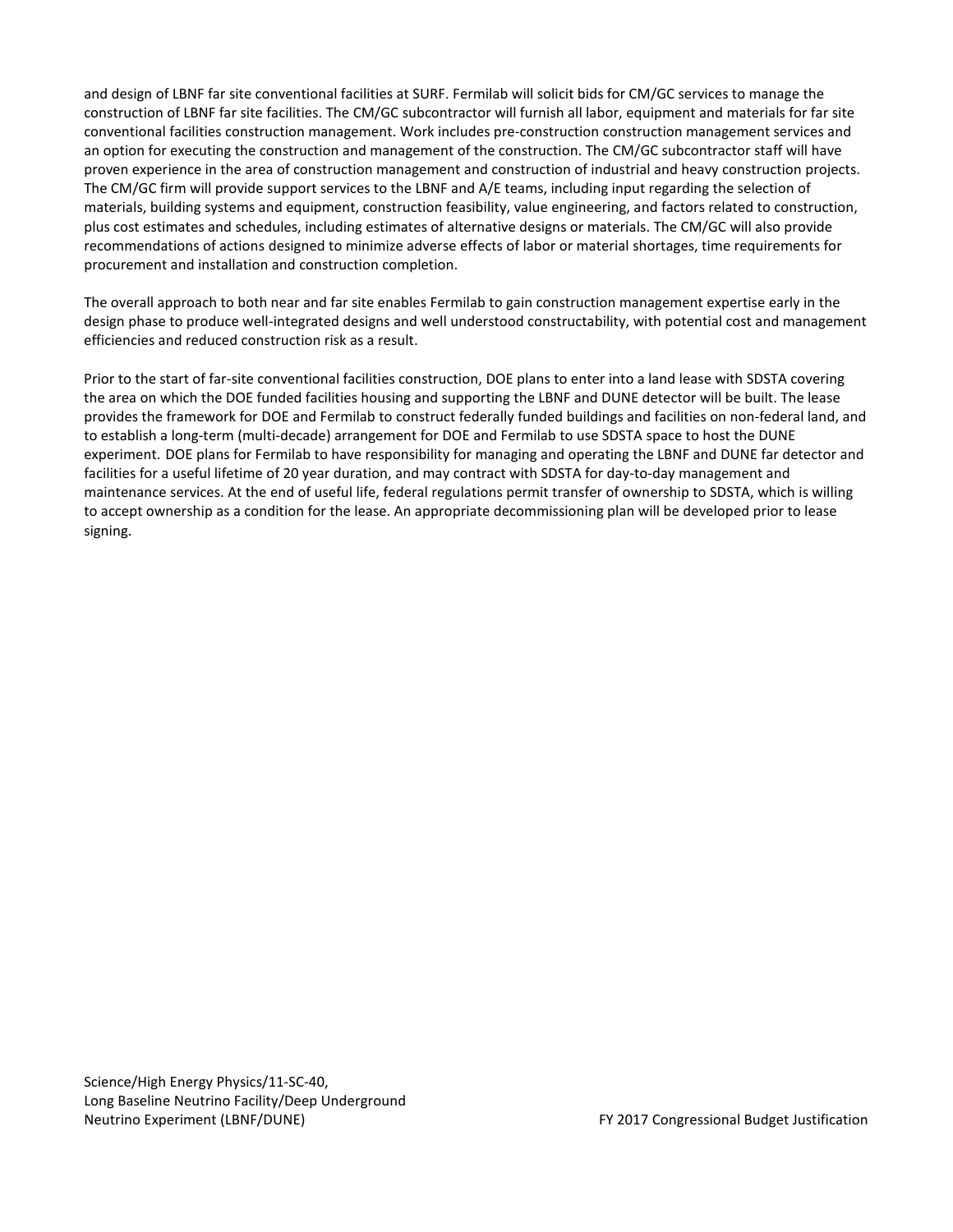### **11-SC-41, Muon to Electron Conversion Experiment (Mu2e), Fermi National Accelerator Laboratory, Batavia, Illinois Project is for Design and Construction**

### **1. Significant Changes and Summary**

# **Significant Changes**

This Construction Project Data Sheet (CPDS) is an update of the FY 2016 CPDS and does not include a new start for FY 2017.

# **Summary**

The FY 2017 Request for the Muon to Electron Conversion Experiment (Mu2e) is \$43,500,000, \$3,400,000 more than the FY 2016 Enacted level of \$40,100,000 and consistent with the approved baseline funding profile. The most recent DOE Order 413.3B approved Critical Decisions (CDs) are CD-2 (Approve Performance Baseline) and CD-3B (Approve Long-Lead Procurement), both approved on March 4, 2015. CD-2 established the scope, cost, and schedule baseline and CD-3B initiated civil construction and long-lead procurement of the Transport Solenoid modules. A new milestone, CD-3C, was established concurrent with completion of final design, which is anticipated to be in 3Q FY 2016. Total Project Cost was approved at \$273,677,000. The funding profile supports this TPC. The CD-4 milestone is 1Q FY 2023.

A Federal Project Director (FPD) with Certification Level 2 has been assigned to this project and has approved this CPDS. The FPD will complete the Level-3 Certification requirements in FY 2016.

The Mu2e project provides the accelerator beam and experimental apparatus to identify unambiguously neutrinoless muon-to-electron conversion events. The conversion of a muon to an electron in the field of a nucleus would probe new physics for discovery at mass scales far beyond the reach of any existing or proposed experiment. Civil construction has started and long-lead procurement for the Transport Solenoid system began in 4Q FY 2015. In FY 2016, the long-lead procurement activities and civil construction will continue, and final design and prototyping for accelerator, beamline and particle detector systems will be completed. Fabrication of the accelerator, beamline and detector technical systems will be initiated in 4Q FY 2016, following Critical Decision CD-3C, and will continue throughout FY 2017.

|            | (fiscal quarter or date) |                                  |            |            |                                 |            |                 |            |  |
|------------|--------------------------|----------------------------------|------------|------------|---------------------------------|------------|-----------------|------------|--|
|            | $CD-0$                   | Conceptual<br>Design<br>Complete | $CD-1$     | $CD-2$     | <b>Final Design</b><br>Complete | $CD-3$     | D&D<br>Complete | $CD-4$     |  |
| FY 2011    | 11/24/2009               |                                  | 4Q FY 2010 | <b>TBD</b> | 4Q FY 2012                      | <b>TBD</b> | <b>TBD</b>      | <b>TBD</b> |  |
| FY 2012    | 11/24/2009               |                                  | 4Q FY 2011 | <b>TBD</b> | 4Q FY 2013                      | <b>TBD</b> | <b>TBD</b>      | <b>TBD</b> |  |
| FY 2013    | 11/24/2009               |                                  | 4Q FY 2012 | 4Q FY 2013 | 4Q FY 2014                      | 4Q FY 2014 | N/A             | 4Q FY 2018 |  |
| FY 2014    | 11/24/2009               |                                  | 7/11/2012  | 2Q FY 2014 | 2Q FY 2015                      | 4Q FY 2015 | N/A             | 2Q FY 2021 |  |
| FY 2013    |                          |                                  |            |            |                                 |            |                 |            |  |
| Repro-     |                          |                                  |            |            |                                 |            |                 |            |  |
| gramming   | 11/24/2009               |                                  | 7/11/2012  | 2Q FY 2014 | 2Q FY 2015                      | 4Q FY 2015 | N/A             | 2Q FY 2021 |  |
| FY 2015    | 11/24/2009               |                                  | 7/11/2012  | 4Q FY 2014 | 2Q FY 2015                      | 4Q FY 2014 | N/A             | 2Q FY 2021 |  |
| FY 2016    | 11/24/2009               | 7/11/2012                        | 7/11/2012  | 2Q FY 2015 | 3Q FY 2016                      | 3Q FY 2016 | N/A             | 1Q FY 2023 |  |
| FY 2017 PB | 11/24/2009               | 7/11/2012                        | 7/11/2012  | 3/4/2015   | 3Q FY 2016                      | 3Q FY 2016 | N/A             | 1Q FY 2023 |  |

# **2. Critical Milestone History**

**CD-0** – Approve Mission Need

**Conceptual Design Complete** – Actual date the conceptual design was completed

**CD-1** – Approve Design Scope and Project Cost and Schedule Ranges

**CD-2** – Approve Project Performance Baseline

**Final Design Complete** – Estimated/Actual date the project design will be/was completed

**CD-3** – Approve Start of Construction

**D&D Complete** – Completion of D&D work (see section 9)

**CD-4** – Approve Start of Operations or Project Closeout

**PB** – Indicates the Performance Baseline

Science/High Energy Physics/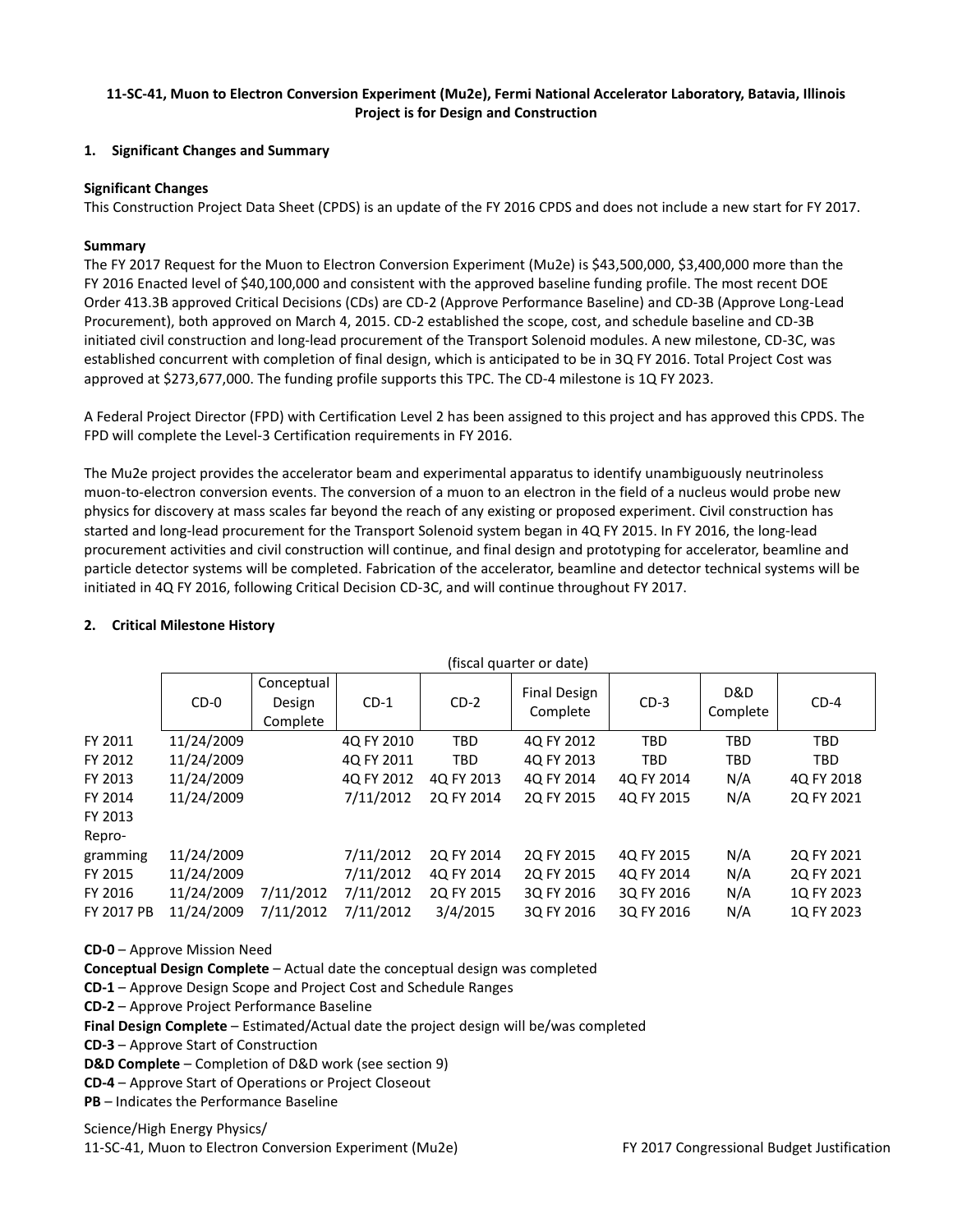|                   | Performance<br><b>Baseline</b><br>Validation | $CD-3A$    | $CD-3B$    | CD-3C      |
|-------------------|----------------------------------------------|------------|------------|------------|
| FY 2014           |                                              | 3Q FY 2013 |            |            |
| FY 2013           |                                              |            |            |            |
| Reprogram-        |                                              |            |            |            |
| ming              |                                              | 3Q FY 2013 |            |            |
| FY 2015           |                                              | 3Q FY 2014 |            |            |
| FY 2016           | 2Q FY 2015                                   | 7/10/2014  | 2Q FY 2015 | 3Q FY 2016 |
| <b>FY 2017 PB</b> | 3/4/2015                                     | 7/10/2014  | 3/4/2015   | 3Q FY 2016 |

**CD-3A** – Approve Long-Lead Procurement of superconducting wire for the magnet systems.

**CD-3B** – Approve Long-Lead Procurement for superconducting solenoid magnet modules and for construction of the detector hall.

**CD-3C** – Approve All Construction and Fabrication (same as CD-3)

#### **3. Project Cost History**

|            | (dollars in thousands) |              |            |                   |          |            |             |  |  |
|------------|------------------------|--------------|------------|-------------------|----------|------------|-------------|--|--|
|            | TEC, Design            | TEC,         | TEC, Total | <b>OPC</b> Except | OPC, D&D | OPC, Total | <b>TPC</b>  |  |  |
|            |                        | Construction |            | D&D               |          |            |             |  |  |
| FY 2011    | 35,000                 | <b>TBD</b>   | <b>TBD</b> | 10,000            | TBD      | <b>TBD</b> | <b>TBD</b>  |  |  |
| FY 2012    | 36,500                 | <b>TBD</b>   | <b>TBD</b> | 18,777            | TBD      | <b>TBD</b> | <b>TBD</b>  |  |  |
| FY 2013    | 44.000                 | N/A          | N/A        | 24,177            | 0        | 24,177     | 68,177      |  |  |
| FY 2014    | 61,000                 | 162,000      | 223,000    | 26,177            | 0        | 26,177     | 249,177     |  |  |
| FY 2013    |                        |              |            |                   |          |            |             |  |  |
| Reprogram- |                        |              |            |                   |          |            |             |  |  |
| ming       | 49,000                 | 162,000      | 211,000    | 23,677            | 0        | 23,677     | 234,677     |  |  |
| FY 2015    | 47,000                 | 162,900      | 209,900    | 23,677            | 0        | 23,677     | 233,577     |  |  |
| FY 2016    | 57,000                 | 193,000      | 250,000    | 23,677            | N/A      | 23,677     | 273,677     |  |  |
| FY 2017 PB | 57.000                 | 193,000      | 250,000    | 23,677            | N/A      | 23,677     | $273,677^a$ |  |  |

### **4. Project Scope and Justification**

### **Scope**

The Mu2e project includes accelerator modifications, fabrication of superconducting magnets and particle detector systems, and construction of a civil facility with the special capabilities necessary for the experiment. The scope of work in the Project Data Sheet has not changed. The muon beam for the Mu2e experiment will be produced by an intense 8-GeV proton beam, extracted from the Fermilab Booster accelerator, striking a tungsten target. The Mu2e project will modify the existing Fermilab accelerator complex (Booster, Recycler and Debuncher Rings) to deliver the primary proton beam to a muon production target, and efficiently collect and transport the produced muons to a stopping target. The stopping target is surrounded by the Mu2e detector system that can identify muon-to-electron conversions and reject background contamination.

The project will design and construct the detector system (consisting of a tracker, calorimeter, cosmic ray veto and data acquisition subsystem), a new beam line from the Debuncher Ring to the detector system, and three superconducting solenoid magnets (a Production Solenoid, Transport Solenoid and Detector Solenoid) that will serve as the beam transport channel for collecting the muons and transporting them into the detector system.

<span id="page-55-0"></span><sup>&</sup>lt;sup>a</sup> No construction, other than approved long-lead procurement and detector hall civil construction, will be performed until CD-3 has been approved.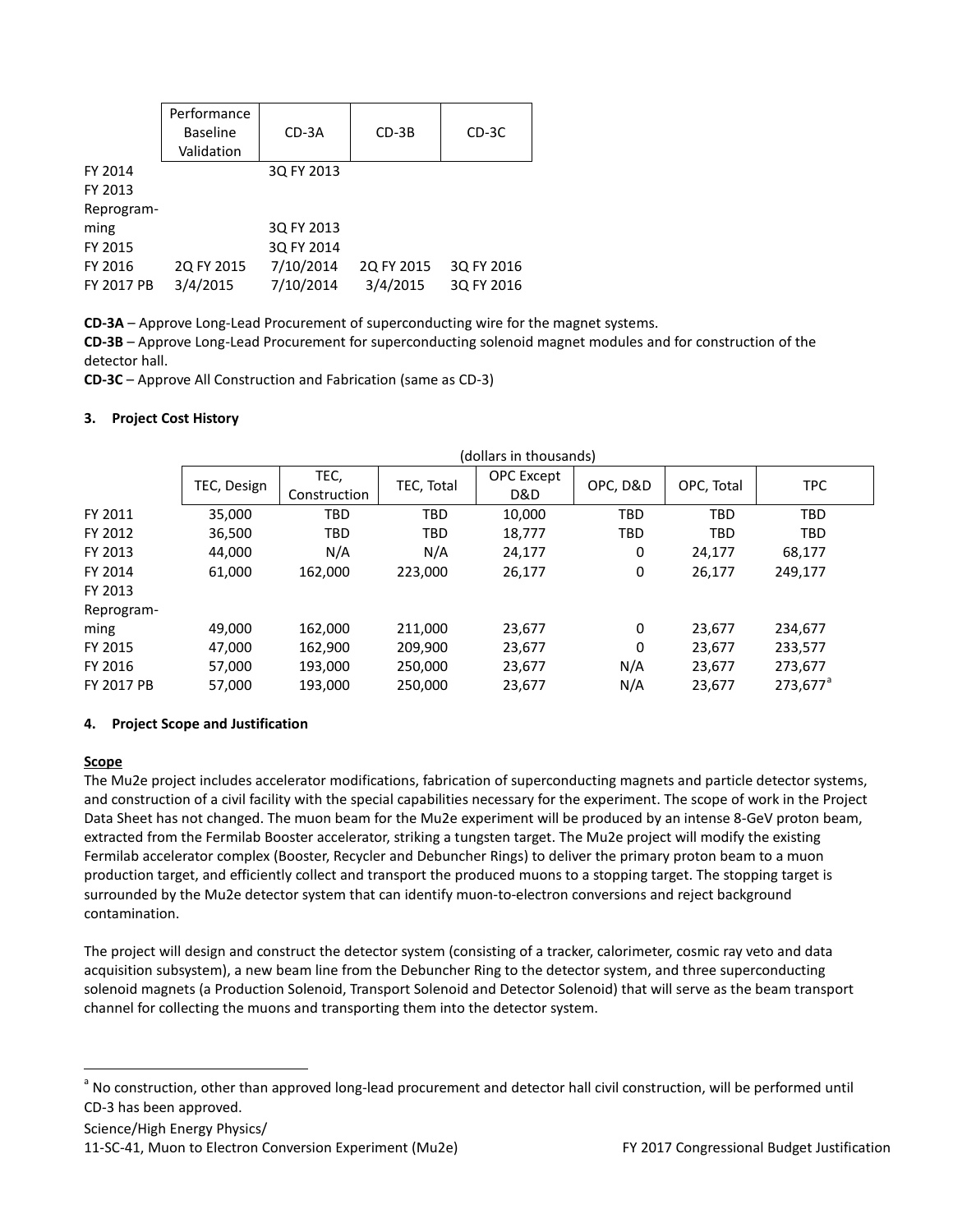The project will design and construct a 25,000 square foot civil facility with the special capabilities required to house the primary beam target and transport systems for producing the muons and stopping them in the detector system. The civil construction consists of an underground detector enclosure and a surface building, for containing the necessary equipment and infrastructure that can be accessed while the multikilowatt proton beam is being delivered to the experiment. The building includes radiation shielding and design features for safe operation of the beam line and experimental apparatus.

### **Justification**

The conversion of a muon to an electron in the field of a nucleus provides a unique window for discovery of charged lepton flavor symmetry violation and allows access to new physics at very high mass scales. In 2008, the Particle Physics Project Prioritization Panel (P5), a subpanel of the High Energy Physics Advisory Panel (HEPAP), recommended this type of experiment for the Intensity Frontier of particle physics. The most recent P5 Subpanel reiterated this recommendation in its 2014 report. This project provides accelerator beam and experimental apparatus to identify unambiguously neutrinoless muon-to-electron conversion events.

#### Key Performance Parameters

| System | <b>Threshold Performance</b>                                                                                                                                                                                                                                                                                                                                                                    | <b>Objective Performance</b>                                                                                                                                                          |  |  |  |  |  |  |  |  |
|--------|-------------------------------------------------------------------------------------------------------------------------------------------------------------------------------------------------------------------------------------------------------------------------------------------------------------------------------------------------------------------------------------------------|---------------------------------------------------------------------------------------------------------------------------------------------------------------------------------------|--|--|--|--|--|--|--|--|
|        | Accelerator                                                                                                                                                                                                                                                                                                                                                                                     |                                                                                                                                                                                       |  |  |  |  |  |  |  |  |
|        | Accelerator components are acceptance tested at nominal                                                                                                                                                                                                                                                                                                                                         | Protons are delivered to the diagnostic absorber                                                                                                                                      |  |  |  |  |  |  |  |  |
|        | voltages and currents. Components necessary for single-turn                                                                                                                                                                                                                                                                                                                                     | in the M4 beamline.                                                                                                                                                                   |  |  |  |  |  |  |  |  |
|        | extraction installed.                                                                                                                                                                                                                                                                                                                                                                           | Shielding designed for 8 kW operation delivered                                                                                                                                       |  |  |  |  |  |  |  |  |
|        | Shielding designed for 1.5 kW operation delivered to Fermilab                                                                                                                                                                                                                                                                                                                                   | to Fermilab and ready for installation.                                                                                                                                               |  |  |  |  |  |  |  |  |
|        | and ready for installation.                                                                                                                                                                                                                                                                                                                                                                     |                                                                                                                                                                                       |  |  |  |  |  |  |  |  |
|        | All target station components are complete, delivered to                                                                                                                                                                                                                                                                                                                                        |                                                                                                                                                                                       |  |  |  |  |  |  |  |  |
|        | Fermilab and tested. Heat and Radiation Shield is installed in                                                                                                                                                                                                                                                                                                                                  |                                                                                                                                                                                       |  |  |  |  |  |  |  |  |
|        | Production Solenoid. Other components are ready to be                                                                                                                                                                                                                                                                                                                                           |                                                                                                                                                                                       |  |  |  |  |  |  |  |  |
|        |                                                                                                                                                                                                                                                                                                                                                                                                 |                                                                                                                                                                                       |  |  |  |  |  |  |  |  |
|        | <b>Superconducting Solenoid Magnets</b>                                                                                                                                                                                                                                                                                                                                                         |                                                                                                                                                                                       |  |  |  |  |  |  |  |  |
|        | The Production, Transport and Detector Solenoids have been                                                                                                                                                                                                                                                                                                                                      | The Production, Transport and Detector                                                                                                                                                |  |  |  |  |  |  |  |  |
|        | cooled and powered to the settings necessary to take physics                                                                                                                                                                                                                                                                                                                                    | Solenoids have been cooled and powered to their                                                                                                                                       |  |  |  |  |  |  |  |  |
|        | data.                                                                                                                                                                                                                                                                                                                                                                                           | nominal field settings.                                                                                                                                                               |  |  |  |  |  |  |  |  |
|        |                                                                                                                                                                                                                                                                                                                                                                                                 |                                                                                                                                                                                       |  |  |  |  |  |  |  |  |
|        |                                                                                                                                                                                                                                                                                                                                                                                                 |                                                                                                                                                                                       |  |  |  |  |  |  |  |  |
|        |                                                                                                                                                                                                                                                                                                                                                                                                 |                                                                                                                                                                                       |  |  |  |  |  |  |  |  |
|        |                                                                                                                                                                                                                                                                                                                                                                                                 |                                                                                                                                                                                       |  |  |  |  |  |  |  |  |
|        |                                                                                                                                                                                                                                                                                                                                                                                                 |                                                                                                                                                                                       |  |  |  |  |  |  |  |  |
|        |                                                                                                                                                                                                                                                                                                                                                                                                 |                                                                                                                                                                                       |  |  |  |  |  |  |  |  |
|        |                                                                                                                                                                                                                                                                                                                                                                                                 |                                                                                                                                                                                       |  |  |  |  |  |  |  |  |
|        | installed after field mapping.<br><b>Detector Components</b><br>Cosmic Ray Tracks are observed in the Tracker, Calorimeter<br>and a subset of the Cosmic Ray Veto and acquired by the Data<br>Acquisition System after they are installed in the garage<br>position behind the Detector Solenoid. The balance of the<br>Cosmic Ray Veto counters are at Fermilab and ready for<br>installation. | The cosmic ray data in the detectors is acquired<br>by the Data Acquisition System, reconstructed in<br>the online processors, visualized in the event<br>display and stored on disk. |  |  |  |  |  |  |  |  |

The project is being conducted in accordance with the project management requirements in DOE 413.3B, Program and Project Management for the Acquisition of Capital Assets.

### **5. Financial Schedule**

|                            | (dollars in thousands) |                    |                    |  |  |  |  |
|----------------------------|------------------------|--------------------|--------------------|--|--|--|--|
|                            | Appropriations         | <b>Obligations</b> | Costs <sup>ª</sup> |  |  |  |  |
| Total Estimated Cost (TEC) |                        |                    |                    |  |  |  |  |
| Design                     |                        |                    |                    |  |  |  |  |
| FY 2013                    | N/A                    | N/A                | 14,653             |  |  |  |  |
| FY 2014                    | N/A                    | N/A                | 15,404             |  |  |  |  |

<span id="page-56-0"></span><sup>a</sup> Costs through FY 2015 reflect actual costs; costs for FY 2016 and the outyears are estimates.

Science/High Energy Physics/

<sup>11-</sup>SC-41, Muon to Electron Conversion Experiment (Mu2e) FY 2017 Congressional Budget Justification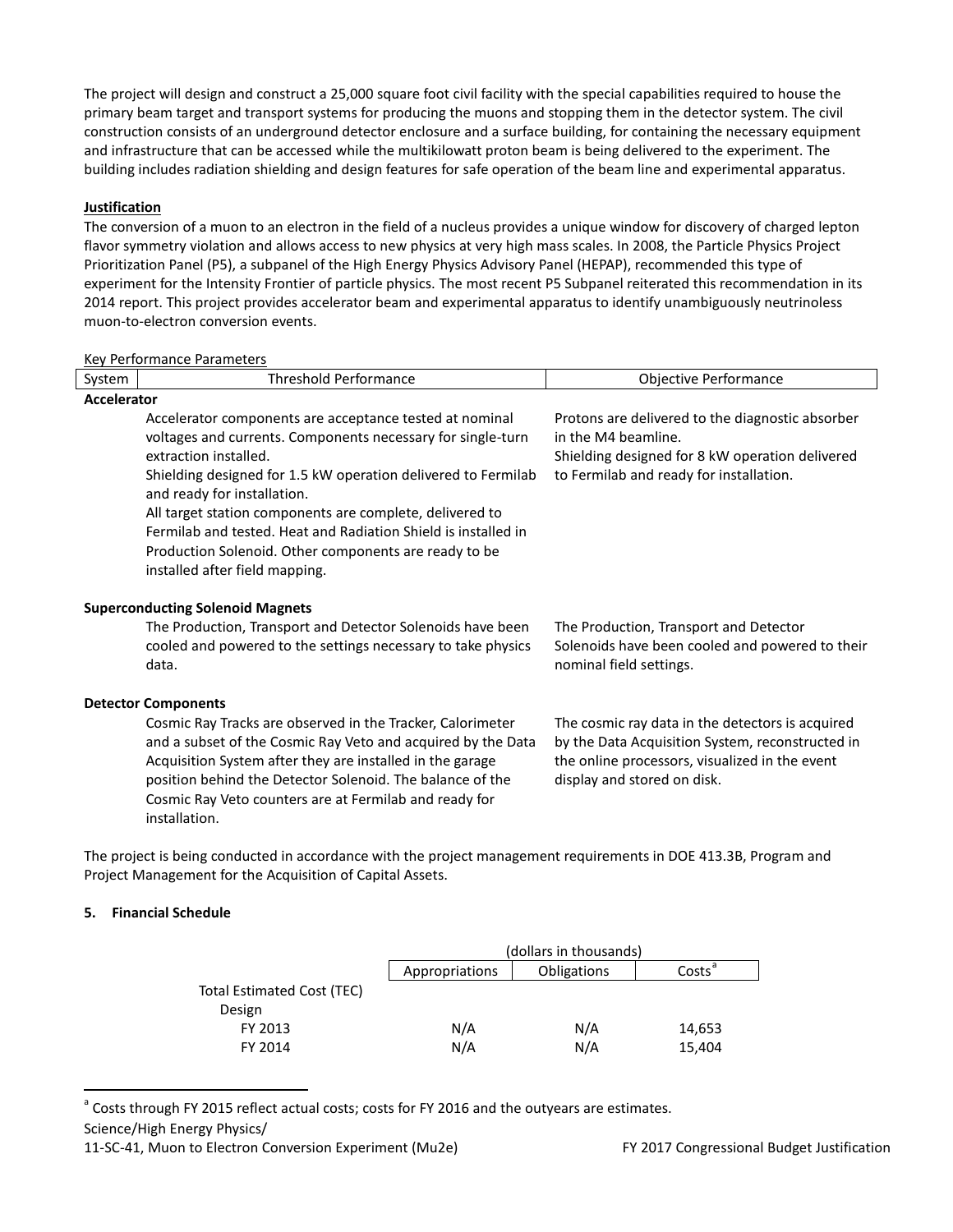|                           |                       | (dollars in thousands) |                    |  |  |
|---------------------------|-----------------------|------------------------|--------------------|--|--|
|                           | Appropriations        | Obligations            | Costs <sup>a</sup> |  |  |
| FY 2015                   | N/A                   | N/A                    | 16,892             |  |  |
| FY 2016                   | N/A                   | N/A                    | 10,051             |  |  |
| Total, Design             | N/A                   | N/A                    | 57,000             |  |  |
| Construction              |                       |                        |                    |  |  |
| FY 2014                   | N/A                   | N/A                    | 0                  |  |  |
| FY 2015                   | N/A                   | N/A                    | 9,907              |  |  |
| FY 2016                   | N/A                   | N/A                    | 59,000             |  |  |
| FY 2017                   | N/A                   | N/A                    | 30,000             |  |  |
| FY 2018                   | N/A                   | N/A                    | 30,000             |  |  |
| FY 2019                   | N/A                   | N/A                    | 30,000             |  |  |
| FY 2020                   | N/A                   | N/A                    | 20,000             |  |  |
| FY 2021                   | N/A                   | N/A                    | 10,000             |  |  |
| FY 2022                   | N/A                   | N/A                    | 4,093              |  |  |
| Total, Construction       | N/A                   | N/A                    | 193,000            |  |  |
|                           |                       |                        |                    |  |  |
| TEC<br>FY 2012            | 24,000                | 24,000                 | 0                  |  |  |
| FY 2013                   | 8,000 <sup>b</sup>    | 8,000                  | 14,653             |  |  |
| FY 2014                   | $35,000^{\circ}$      | 35,000                 | 15,404             |  |  |
| FY 2015                   | $25,000$ <sup>d</sup> | 25,000                 | 26,799             |  |  |
| FY 2016                   | 40,100                | 40,100                 | 69,051             |  |  |
| FY 2017                   | 43,500                | 43,500                 | 30,000             |  |  |
| FY 2018                   | 44,400                | 44,400                 | 30,000             |  |  |
| FY 2019                   | 30,000                | 30,000                 | 30,000             |  |  |
| FY 2020                   | 0                     | 0                      | 20,000             |  |  |
| FY 2021                   | $\mathbf 0$           | 0                      | 10,000             |  |  |
| FY 2022                   | 0                     | 0                      | 4,093              |  |  |
| Total, TEC                | 250,000               | 250,000                | 250,000            |  |  |
| Other Project Costs (OPC) |                       |                        |                    |  |  |
| OPC except D&D            |                       |                        |                    |  |  |
| FY 2010                   | 4,777                 | 4,777                  | 3,769              |  |  |
| FY 2011                   | 8,400                 | 8,400                  | 8,940              |  |  |
| FY 2012                   | 8,000                 | 8,000                  | 6,740              |  |  |
| FY 2013                   | 2,500                 | 2,500                  | 1,020              |  |  |
| FY 2014                   | 0                     | 0                      | 2,136              |  |  |
| FY 2015                   | 0                     | 0                      | 159                |  |  |
| FY 2016                   | 0                     | 0                      | 913                |  |  |
| Total, OPC                | 23,677                | 23,677                 | 23,677             |  |  |
| Total Project Cost (TPC)  |                       |                        |                    |  |  |
| FY 2010                   | 4,777                 | 4,777                  | 3,769              |  |  |
| FY 2011                   | 8,400                 | 8,400                  | 8,940              |  |  |
| FY 2012                   | 32,000                | 32,000                 | 6,740              |  |  |

<span id="page-57-1"></span><span id="page-57-0"></span><sup>a</sup> Costs through FY 2015 reflect actual costs; costs for FY 2016 and the outyears are estimates.<br><sup>b</sup> Congress approved a reprogramming that reduced the FY 2013 funding to \$8,000,000 from the \$22,685,000 that was originally appropriated.<br>
<sup>c</sup> \$5,162,907 was for long-lead procurements of superconducting wire for the magnet systems.

<span id="page-57-3"></span><span id="page-57-2"></span> $d$  \$25,000,000 was for long-lead procurements for the superconducting solenoid magnet modules and for civil construction of the detector hall.

Science/High Energy Physics/

11-SC-41, Muon to Electron Conversion Experiment (Mu2e) FY 2017 Congressional Budget Justification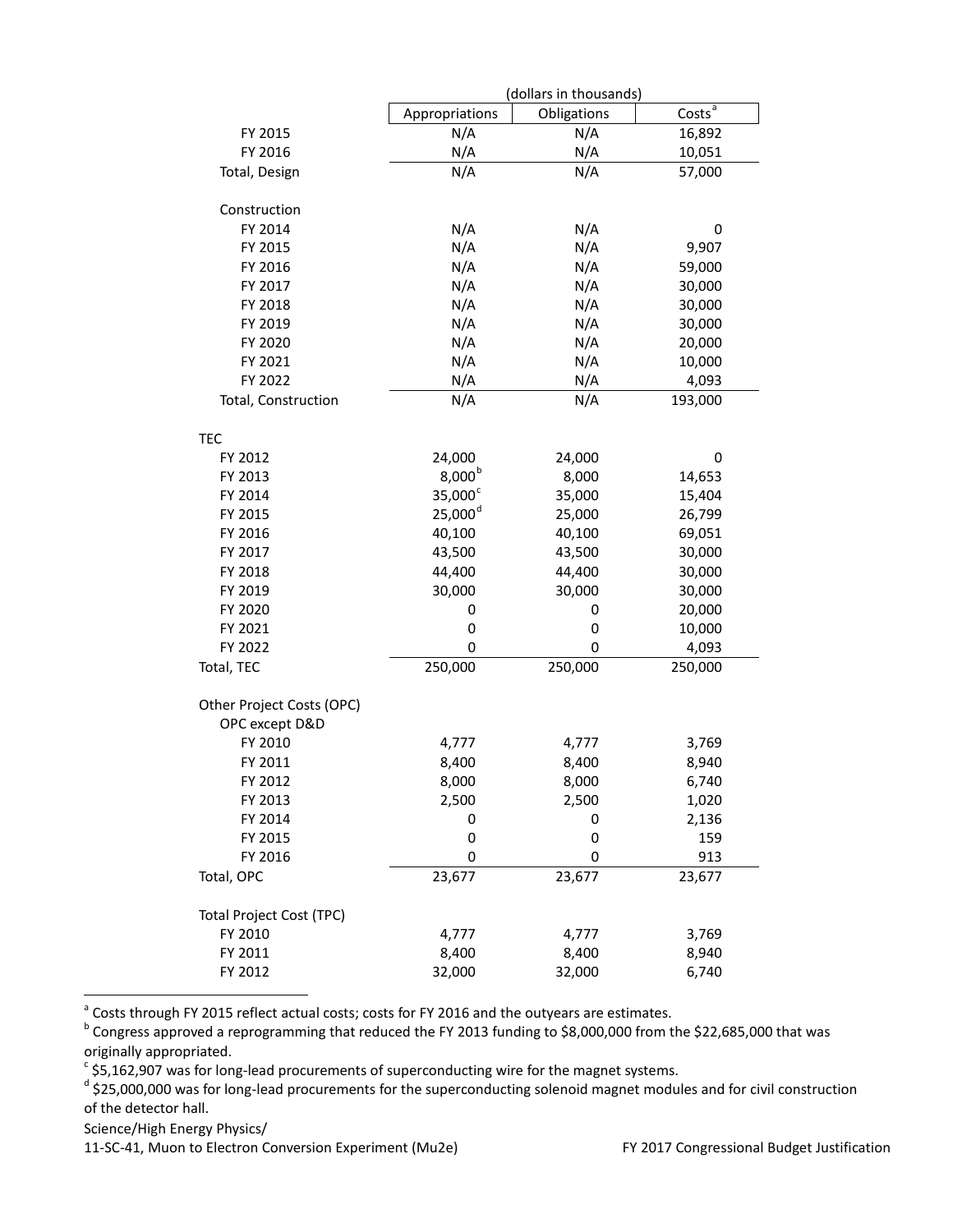|            | (dollars in thousands) |             |                    |  |  |  |  |  |
|------------|------------------------|-------------|--------------------|--|--|--|--|--|
|            | Appropriations         | Obligations | Costs <sup>a</sup> |  |  |  |  |  |
| FY 2013    | 10,500                 | 10,500      | 15,673             |  |  |  |  |  |
| FY 2014    | 35,000                 | 35,000      | 17,540             |  |  |  |  |  |
| FY 2015    | 25,000                 | 25,000      | 26,958             |  |  |  |  |  |
| FY 2016    | 40,100                 | 40,100      | 69,964             |  |  |  |  |  |
| FY 2017    | 43,500                 | 43,500      | 30,000             |  |  |  |  |  |
| FY 2018    | 44,400                 | 44,400      | 30,000             |  |  |  |  |  |
| FY 2019    | 30,000                 | 30,000      | 30,000             |  |  |  |  |  |
| FY 2020    | 0                      | 0           | 20,000             |  |  |  |  |  |
| FY 2021    | 0                      | 0           | 10,000             |  |  |  |  |  |
| FY 2022    | 0                      | 0           | 4,093              |  |  |  |  |  |
| Total, TPC | 273,677                | 273,677     | 273,677            |  |  |  |  |  |

# **6. Details of Project Cost Estimate**

|                                   | (dollars in thousands) |                |                    |  |  |  |  |  |
|-----------------------------------|------------------------|----------------|--------------------|--|--|--|--|--|
|                                   | <b>Current Total</b>   | Previous Total | Original Validated |  |  |  |  |  |
|                                   | Estimate               | Estimate       | <b>Baseline</b>    |  |  |  |  |  |
| <b>Total Estimated Cost (TEC)</b> |                        |                |                    |  |  |  |  |  |
| Design                            |                        |                |                    |  |  |  |  |  |
| Design                            | 52,000                 | 55,000         | 49,000             |  |  |  |  |  |
| Contingency                       | 5,000                  | 2,000          | 8,000              |  |  |  |  |  |
| Total, Design                     | 57,000                 | 57,000         | 57,000             |  |  |  |  |  |
| Construction                      |                        |                |                    |  |  |  |  |  |
| Site Work                         | 2,000                  | 2,000          | 2,000              |  |  |  |  |  |
| Construction                      | 13,000                 | 19,000         | 13,000             |  |  |  |  |  |
| Equipment                         | 133,000                | 119,000        | 133,000            |  |  |  |  |  |
| Contingency                       | 45,000                 | 53,000         | 45,000             |  |  |  |  |  |
| Total, Construction               | 193,000                | 193,000        | 193,000            |  |  |  |  |  |
| Total, TEC                        | 250,000                | 250,000        | 250,000            |  |  |  |  |  |
| Contingency, TEC                  | 50,000                 | 55,000         | 53,000             |  |  |  |  |  |
| Other Project Cost (OPC)          |                        |                |                    |  |  |  |  |  |
| OPC except D&D                    |                        |                |                    |  |  |  |  |  |
| R&D                               | 8,200                  | 6,600          | 8,200              |  |  |  |  |  |
| <b>Conceptual Planning</b>        | 2,300                  | 4,350          | 2,300              |  |  |  |  |  |
| Conceptual Design                 | 13,177                 | 12,727         | 13,177             |  |  |  |  |  |
| Total, OPC                        | 23,677                 | 23,677         | 23,677             |  |  |  |  |  |
|                                   |                        |                |                    |  |  |  |  |  |
| Total, TPC                        | 273,677                | 273,677        | 273,677            |  |  |  |  |  |
| Total, Contingency                | 50,000                 | 55,000         | 53,000             |  |  |  |  |  |

Science/High Energy Physics/

<span id="page-58-0"></span><sup>&</sup>lt;sup>a</sup> Costs through FY 2015 reflect actual costs; costs for FY 2016 and the outyears are estimates.

<sup>11-</sup>SC-41, Muon to Electron Conversion Experiment (Mu2e) FY 2017 Congressional Budget Justification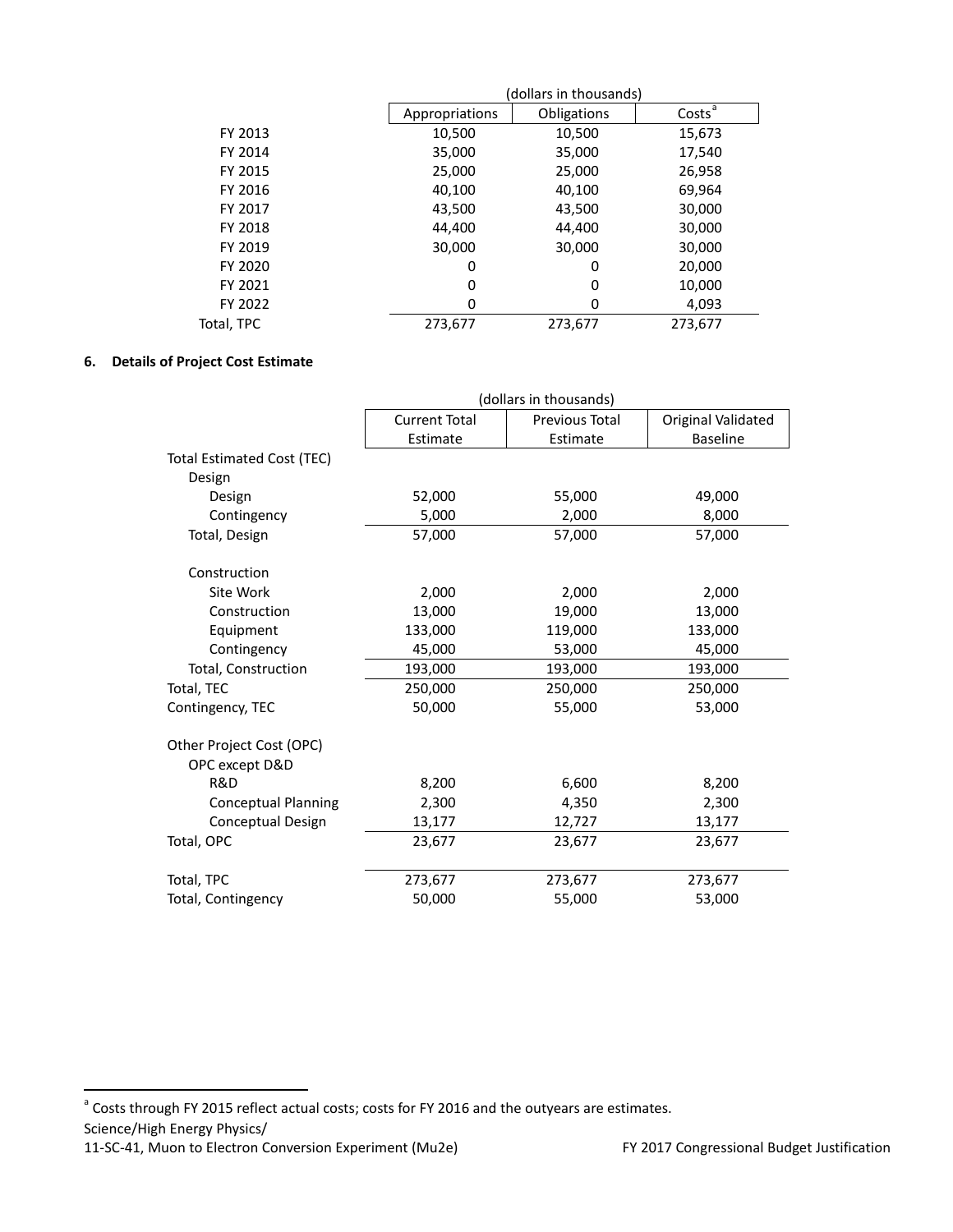### **7. Schedule of Appropriation Requests**

| Request   |            | Prior                    |                          |                  |                          |                |                |             |             |             |         |
|-----------|------------|--------------------------|--------------------------|------------------|--------------------------|----------------|----------------|-------------|-------------|-------------|---------|
| Year      |            | Years                    | FY 2012                  | FY 2013          | FY 2014                  | FY 2015        | FY 2016        | FY 2017     | FY 2018     | FY 2019     | Total   |
| FY 2011   | <b>TEC</b> | 5,000                    | 30,000                   | 0                | $\Omega$                 | $\Omega$       | $\Omega$       | $\Omega$    | $\Omega$    | $\Omega$    | 35,000  |
|           | <b>OPC</b> | 10,000                   | $\overline{\phantom{0}}$ | 0                | 0                        | 0              | 0              | 0           | 0           | 0           | 10,000  |
|           | <b>TPC</b> | 15,000                   | 30,000                   | $\mathbf 0$      | $\mathbf 0$              | $\mathbf 0$    | 0              | 0           | 0           | $\mathbf 0$ | 45,000  |
| FY 2012   | TEC        | $\mathbf 0$              | 24,000                   | 12,500           | 0                        | 0              | 0              | 0           | $\mathbf 0$ | 0           | 36,500  |
|           | <b>OPC</b> | 12,777                   | 6,000                    | 0                | 0                        | 0              | 0              | 0           | 0           | 0           | 18,777  |
|           | <b>TPC</b> | 12,777                   | 30,000                   | 12,500           | $\Omega$                 | 0              | $\mathbf 0$    | 0           | $\mathbf 0$ | 0           | 55,277  |
| FY 2013   | <b>TEC</b> | $\mathbf 0$              | 24,000                   | 20,000           | 0                        | 0              | 0              | 0           | $\mathbf 0$ | 0           | 44,000  |
|           | <b>OPC</b> | 13,177                   | 6,000                    | 5,000            | 0                        | 0              | 0              | 0           | 0           | 0           | 24,177  |
|           | <b>TPC</b> | 13,177                   | 30,000                   | 25,000           | $\mathbf 0$              | 0              | $\mathbf 0$    | 0           | $\Omega$    | 0           | 68,177  |
| FY 2014   | <b>TEC</b> | $\overline{\phantom{0}}$ | 24,000                   | 24,147           | 35,000                   | 32,000         | 44,000         | 45,000      | 23,000      | 0           | 223,000 |
|           | <b>OPC</b> | 13,177                   | 8,000                    | 8,049            | $\overline{\phantom{0}}$ | 0              | $\mathbf 0$    | $\mathbf 0$ | $\mathbf 0$ | 0           | 26,177  |
|           | <b>TPC</b> | 13,177                   | 32,000                   | $32,196^{\circ}$ | 35,000                   | 32,000         | 44,000         | 45,000      | 23,000      | 0           | 249,177 |
| FY 2013   | TEC        | $\overline{\phantom{0}}$ | 24,000                   | $8,000^{b}$      | 35,000                   | 32,000         | 44,000         | 45,000      | 23,000      | 0           | 211,000 |
| Repro-    | <b>OPC</b> | 13,177                   | 8,000                    | 2,500            | $\mathbf 0$              | 0              | 0              | 0           | 0           | 0           | 23,677  |
| gram-     |            |                          |                          |                  |                          |                |                |             |             |             |         |
| ming      | <b>TPC</b> | 13,177                   | 32,000                   | 10,500           | 35,000                   | 32,000         | 44,000         | 45,000      | 23,000      | 0           | 234,677 |
| FY 2015   | <b>TEC</b> | $\mathbf 0$              | 24,000                   | 8,000            | 35,000                   | 25,000         | 42,000         | 43,000      | 32,900      | 0           | 209,900 |
|           | <b>OPC</b> | 13,177                   | 8,000                    | 2,500            | $\overline{0}$           | $\overline{0}$ | $\mathbf 0$    | $\Omega$    | $\mathbf 0$ | 0           | 23,677  |
|           | <b>TPC</b> | 13,177                   | 32,000                   | 10,500           | 35,000                   | 25,000         | 42,000         | 43,000      | 32,900      | 0           | 233,577 |
| FY 2016   | <b>TEC</b> | $\overline{\mathbf{0}}$  | 24,000                   | 8,000            | 35,000                   | 25,000         | 40,100         | 43,500      | 44,400      | 30,000      | 250,000 |
|           | <b>OPC</b> | 13,177                   | 8,000                    | 2,500            | $\overline{0}$           | $\mathbf 0$    | $\mathbf 0$    | $\mathbf 0$ | 0           | 0           | 23,677  |
|           | TPC        | 13,177                   | 32,000                   | 10,500           | 35,000                   | 25,000         | 40,100         | 43,500      | 44,400      | 30,000      | 273,677 |
| FY 2017   | <b>TEC</b> | $\overline{\mathbf{0}}$  | 24,000                   | 8,000            | 35,000                   | 25,000         | 40,100         | 43,500      | 44,400      | 30,000      | 250,000 |
| <b>PB</b> | <b>OPC</b> | 13,177                   | 8,000                    | 2,500            | $\overline{\mathbf{0}}$  | 0              | $\overline{0}$ | $\mathbf 0$ | $\Omega$    | $\Omega$    | 23,677  |
|           | <b>TPC</b> | 13,177                   | 32,000                   | 10,500           | 35,000                   | 25,000         | 40,100         | 43,500      | 44,400      | 30,000      | 273,677 |

#### (dollars in thousands)

### **8. Related Operations and Maintenance Funding Requirements**

| Start of Operation or Beneficial Occupancy         | FY 2023  |
|----------------------------------------------------|----------|
| Expected Useful Life                               | 10 years |
| Expected Future Start of D&D of this capital asset | FY 2033  |

Operations and maintenance of this experiment will become part of the existing Fermilab accelerator facility. Annual related funding estimates are for the incremental cost of five years of full operation, utilities, maintenance and repairs with the accelerator beam on. Five subsequent years are planned for further analysis of the data while the detector and beam line are maintained in a minimal maintenance state (with annual cost of approximately 3% of full operations) to preserve availability for future usage with much smaller annual cost.

Science/High Energy Physics/

<span id="page-59-0"></span><sup>&</sup>lt;sup>a</sup> The FY 2013 amount shown reflected the P.L. 112-175 continuing resolution level annualized to a full year. The TEC, OPC, and TPC total and outyear appropriation assumptions were not adjusted to reflect the final FY 2013 level; the FY 2013 Request level of \$25,000,000 (\$20,000,000 TEC and \$5,000,000 OPC) were assumed instead.

<span id="page-59-1"></span><sup>&</sup>lt;sup>b</sup> Congress approved a reprogramming that reduced the FY 2013 funding to \$8,000,000 from the \$22,685,000 that was originally appropriated.

<sup>11-</sup>SC-41, Muon to Electron Conversion Experiment (Mu2e) FY 2017 Congressional Budget Justification